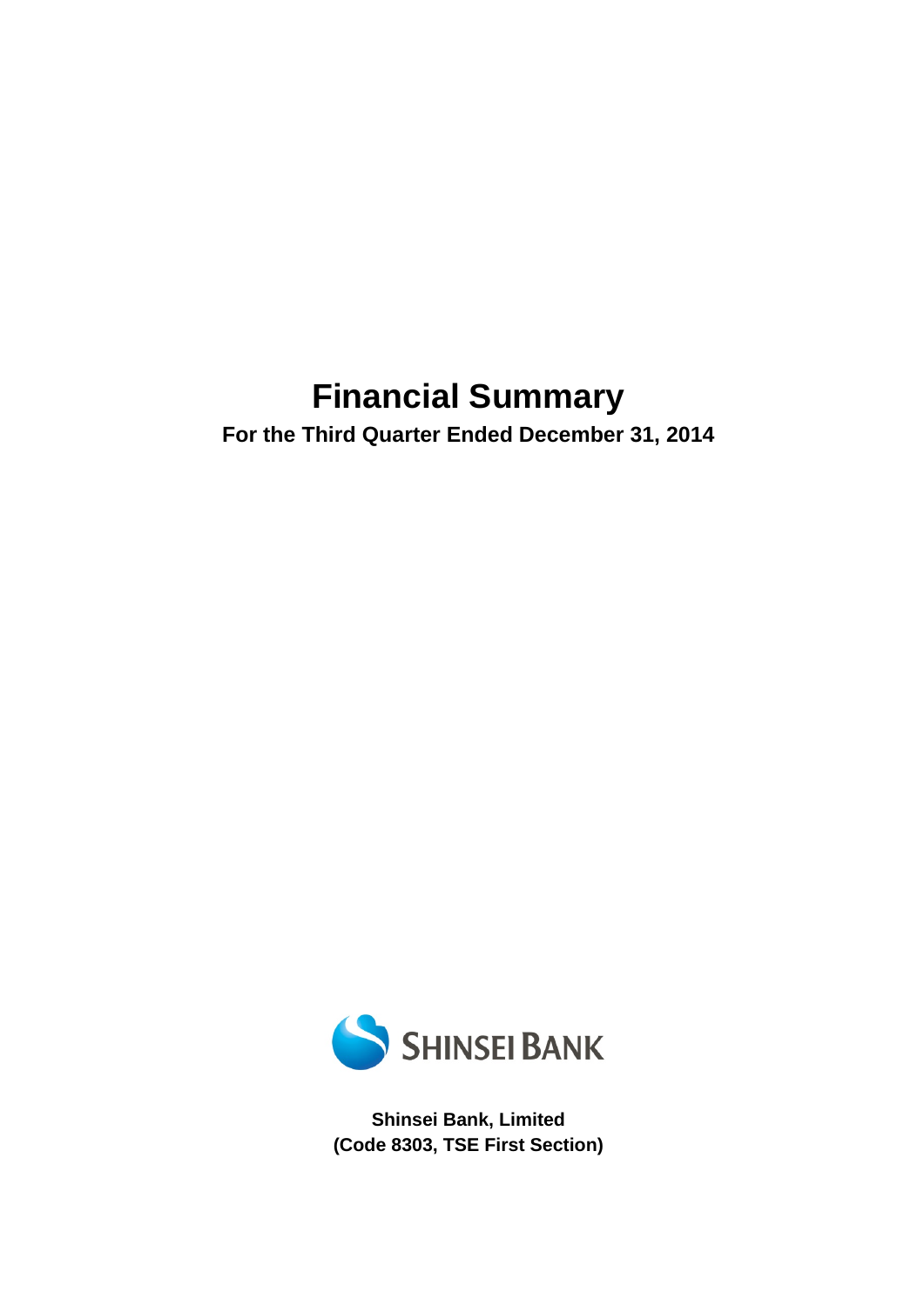# **Contents Page**  Financial Highlights .......3 Section 1. Consolidated Information ........ 6 *Results of Operations -Table 1- (Consolidated)* ...... 6 *Interest-Earning Assets and Interest-Bearing Liabilities -Table 2- (Consolidated)* ...... 7 *Noninterest Income -Table 3- (Consolidated)* ...... 8 *General and Administrative Expenses -Table 4- (Consolidated)* ...... 9

| Results of Operations - Table 1-                                         | (Consolidated)6   |
|--------------------------------------------------------------------------|-------------------|
| Interest-Earning Assets and Interest-Bearing Liabilities - Table 2-      | (Consolidated)7   |
| Noninterest Income - Table 3-                                            | (Consolidated)8   |
| General and Administrative Expenses - Table 4-                           | (Consolidated)9   |
| Net Credit Costs - Table 5-                                              | (Consolidated)9   |
| Amortization of Goodwill and Other Intangible Assets - Table 6-          | (Consolidated)9   |
| Other Gains (Losses) - Table 7-                                          | (Consolidated) 10 |
| Minority Interests in Net Income of Subsidiaries - Table 8-              | (Consolidated) 10 |
| Major Balance Sheet Data - Table 9-                                      | (Consolidated) 11 |
| Risk-Monitored Loans -Table 10-                                          | (Consolidated) 11 |
| Reserve for Credit Losses - Table 11-                                    | (Consolidated) 12 |
| Loans by Borrower Industry - Table 12-                                   | (Consolidated) 12 |
| Securities Being Held to Maturity - Table 13-                            | (Consolidated) 13 |
| Securities Available for Sale -Table 14-                                 | (Consolidated) 14 |
| Deposits, Including Negotiable Certificates of Deposit (NCDs) -Table 15- | (Consolidated) 15 |
| <b>Financial Ratios - Table 16-</b>                                      | (Consolidated)15  |
| Capital Adequacy Data - Table 17-                                        | (Consolidated) 16 |
| Per Share Data - Table 18-                                               | (Consolidated) 16 |
| <b>Business Lines Results - Table 19-</b>                                | (Consolidated) 17 |
| Institutional Group - Table 20-                                          | (Consolidated)20  |
| Global Markets Group - Table 21-                                         | (Consolidated)21  |
| Individual Group - Table 22-                                             | (Consolidated)22  |
| Individual Group Revenue by Product/Entity - Table 23-                   | (Consolidated)23  |
| Corporate/Other -Table 24-                                               | (Consolidated)23  |
| <b>Consolidated Balance Sheets (Unaudited)</b>                           | (Consolidated)24  |
| <b>Consolidated Statements of Income (Unaudited)</b>                     | (Consolidated)26  |
| Consolidated Statements of Comprehensive Income (Unaudited)              | (Consolidated)27  |
| Consolidated Composition of Capital Disclosure (Unaudited)               | (Consolidated)28  |
|                                                                          |                   |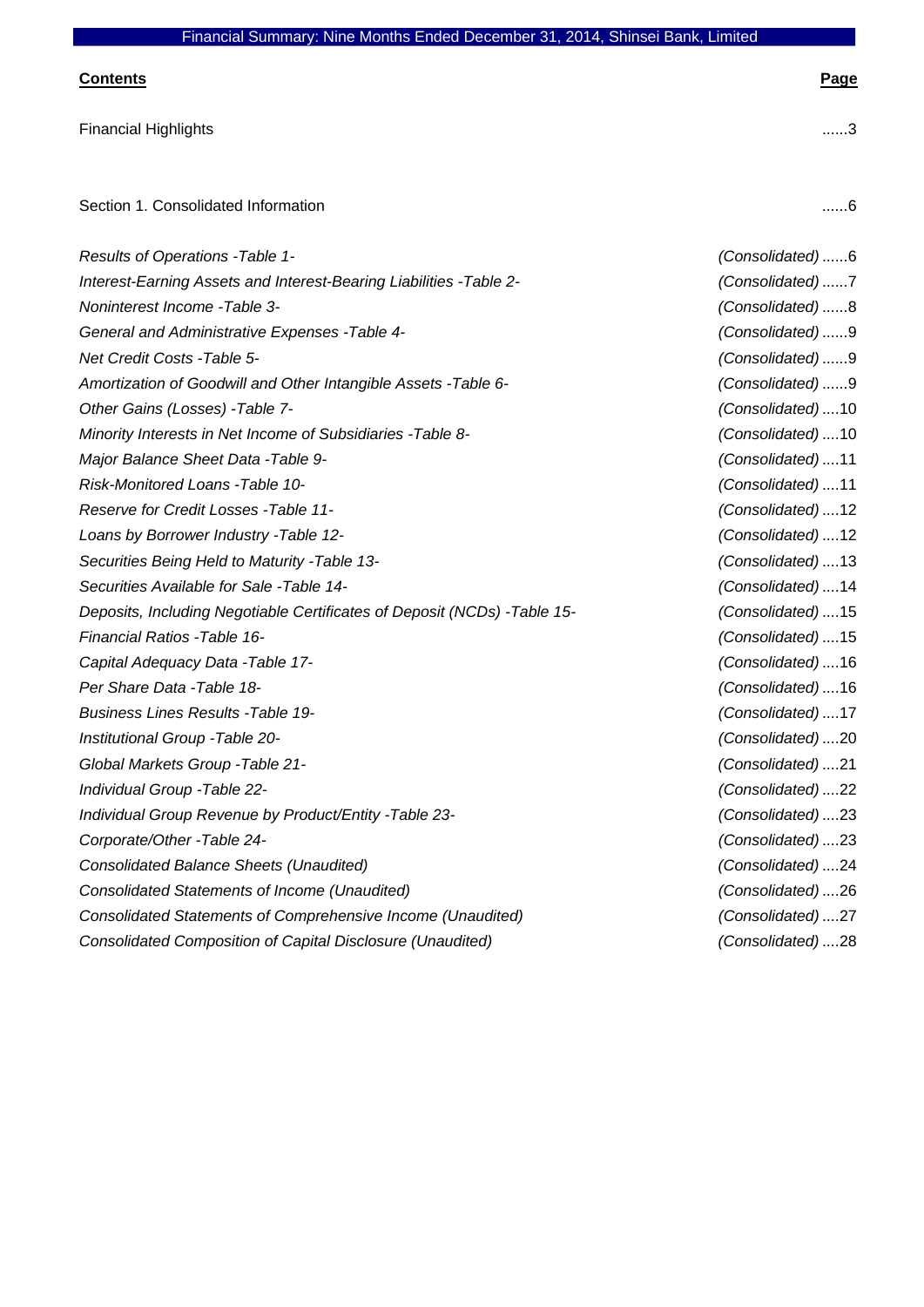Section 2. Nonconsolidated Information .... 29

| Results of Operations - Table 25-                                    | (Nonconsolidated)29 |
|----------------------------------------------------------------------|---------------------|
| <b>Net Credit Costs - Table 26-</b>                                  | (Nonconsolidated)30 |
| Interest-Earning Assets and Interest-Bearing Liabilities - Table 27- | (Nonconsolidated)30 |
| Risk-Monitored Loans -Table 28-                                      | (Nonconsolidated)31 |
| Loans by Borrower Industry - Table 29-                               | (Nonconsolidated)31 |
| Risk Monitored Loans by Borrower Industry - Table 30 -               | (Nonconsolidated)32 |
| Claims Classified under the Financial Revitalization Law -Table 31-  | (Nonconsolidated)32 |
| Coverage Ratios for Nonperforming Claims Classified                  |                     |
| under the Financial Revitalization Law -Table 32-                    | (Nonconsolidated)33 |
| Reserve for Credit Losses - Table 33-                                | (Nonconsolidated)33 |
| Securities Being Held to Maturity - Table 34-                        | (Nonconsolidated)33 |
| Securities Available for Sale - Table 35-                            | (Nonconsolidated)34 |
| Capital Adequacy Data-Table 36-                                      | (Nonconsolidated)35 |
| Nonconsolidated Balance Sheets (Unaudited)                           | (Nonconsolidated)36 |
| Nonconsolidated Statements of Income (Unaudited)                     | (Nonconsolidated)38 |
| Nonconsolidated Composition of Capital Disclosure (Unaudited)        | (Nonconsolidated)39 |
|                                                                      |                     |

Section 3. Earnings Forecast -Table 37- (Consolidated and Nonconsolidated) .... 40

The following document should be read in conjunction with the consolidated and nonconsolidated financial statements prepared in accordance with generally accepted accounting principles in Japan for banks. Except as otherwise indicated, the financial information in the following discussion is based on the consolidated financial statements. Financial and operational figures that are stated in multiples of ¥0.1 billion have been truncated. All percentages unless otherwise noted have been rounded to the nearest 0.1%.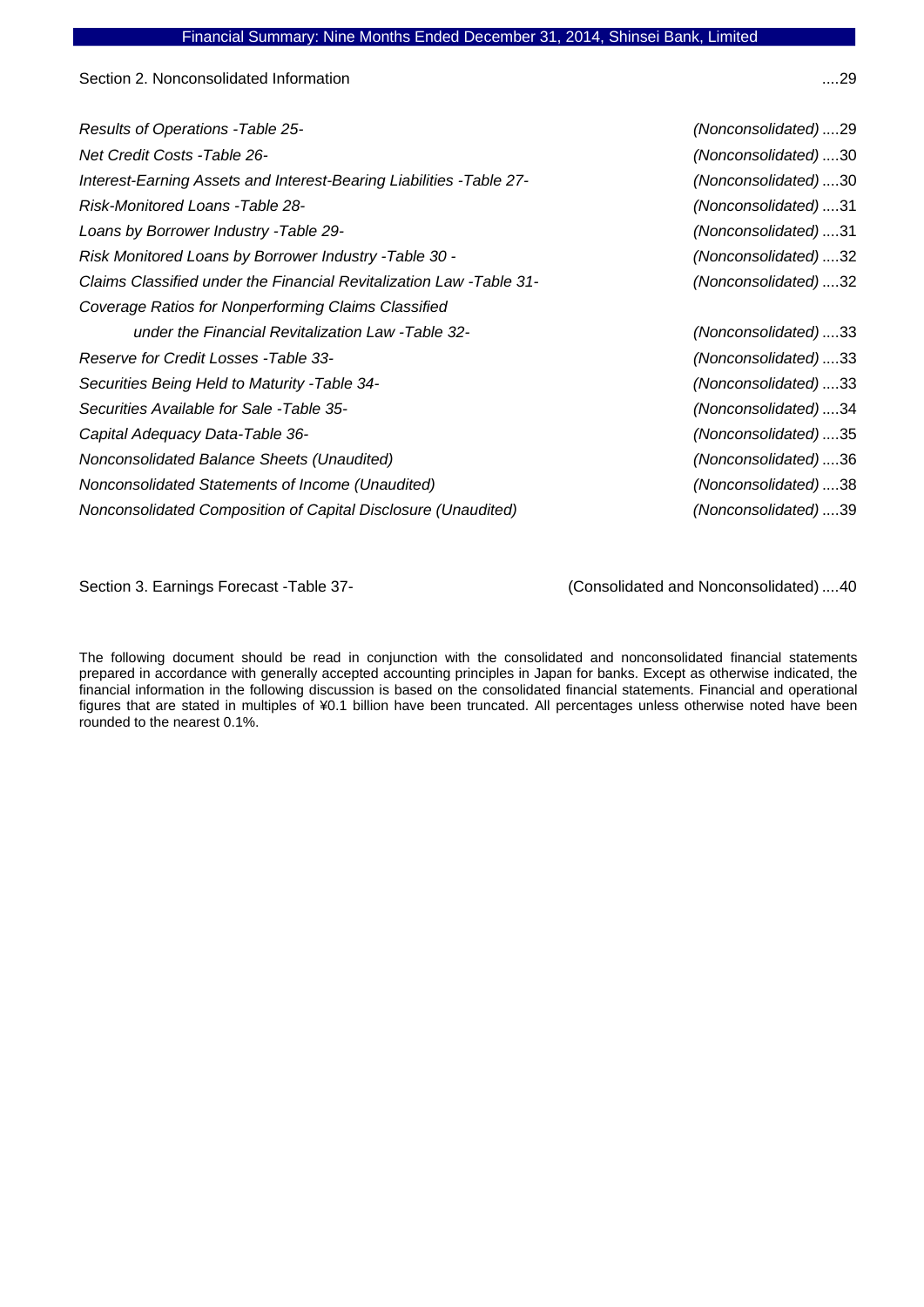## **Financial Highlights**  1

|                                                                   |                         | (Billions of yen, except percentages) |                    |                         |
|-------------------------------------------------------------------|-------------------------|---------------------------------------|--------------------|-------------------------|
|                                                                   | Q3 FY2014<br>(9 months) | Q3 FY2013<br>$(9$ months)             | Change<br>(Amount) | FY2013<br>$(12$ months) |
| Selected income statement items (Consolidated)                    |                         |                                       |                    |                         |
| Net interest income                                               | 97.6                    | 82.5                                  | 15.0               | 110.5                   |
| Noninterest income                                                | 78.0                    | 69.5                                  | 8.4                | 92.5                    |
| Net fees and commissions                                          | 17.5                    | 17.1                                  | 0.4                | 22.4                    |
| Net trading income                                                | 7.5                     | 10.9                                  | (3.3)              | 13.9                    |
| Net other business income                                         | 52.9                    | 41.5                                  | 11.4               | 56.0                    |
| Total revenue                                                     | 175.6                   | 152.1                                 | 23.5               | 203.0                   |
| General and administrative expenses                               | (105.4)                 | (99.4)                                | (5.9)              | (132.8)                 |
| Ordinary business profit                                          | 70.2                    | 52.6                                  | 17.5               | 70.1                    |
| Net credit costs                                                  | (5.7)                   | (0.6)                                 | (5.0)              | (0.2)                   |
| Ordinary business profit after net credit costs                   | 64.5                    | 52.0                                  | 12.4               | 69.8                    |
| Amortization of goodwill and other intangible assets <sup>2</sup> | (6.4)                   | (7.3)                                 | 0.8                | (9.6)                   |
| Other gains (losses)                                              | (1.5)                   | (15.0)                                | 13.4               | (14.2)                  |
| Income before income taxes and minority interests                 | 56.5                    | 29.6                                  | 26.8               | 46.0                    |
| Current income tax                                                | (2.0)                   | (3.0)                                 | 0.9                | (2.4)                   |
| Deferred income tax                                               | (0.6)                   | 3.4                                   | (4.0)              | 0.7                     |
| Minority interests in net income of subsidiaries                  | (1.3)                   | (2.3)                                 | 0.9                | (2.9)                   |
| Net income                                                        | 52.3                    | 27.7                                  | 24.6               | 41.3                    |
| Cash basis net income <sup>3</sup>                                | 58.1                    | 34.2                                  | 23.9               | 49.8                    |
|                                                                   |                         |                                       |                    |                         |
| Selected balance sheet items (Consolidated)                       |                         |                                       |                    |                         |
| Cash and Due from Banks                                           | 1,138.2                 | 828.9                                 | 309.3              | 1,451.4                 |
| <b>Securities</b>                                                 | 1,398.1                 | 1,882.6                               | (484.5)            | 1,557.0                 |
| Loans and bills discounted                                        | 4,357.7                 | 4,215.4                               | 142.3              | 4,319.8                 |
| Customers' liabilities for acceptances and guarantees             | 318.8                   | 433.5                                 | (114.7)            | 358.4                   |
| Reserve for credit losses                                         | (110.7)                 | (143.0)                               | 32.3               | (137.3)                 |
| Total assets                                                      | 9,081.4                 | 9,154.2                               | (72.7)             | 9,321.1                 |
| Deposits and negotiable certificates of deposit                   | 5,622.1                 | 5,954.2                               | (332.0)            | 5,850.4                 |
| <b>Debentures</b>                                                 | 35.4                    | 43.6                                  | (8.1)              | 41.7                    |
| Borrowed money                                                    | 774.9                   | 630.0                                 | 144.8              | 643.4                   |
| Reserve for losses on interest repayments                         | 176.9                   | 39.2                                  | 137.7              | 208.2                   |
| <b>Total liabilities</b>                                          | 8,346.5                 | 8,442.4                               | (95.9)             | 8,598.5                 |
| <b>Total equity</b>                                               | 734.9                   | 711.8                                 | 23.1               | 722.5                   |
| Financial ratios (%) (Consolidated)                               |                         |                                       |                    |                         |
| Net interest margin                                               | 2.42                    | 2.03                                  |                    | 2.07                    |
| Expense-to-revenue ratio                                          | 60.0                    | 65.4                                  |                    | 65.4                    |
| Return on assets                                                  | 0.8 <sup>4</sup>        | 0.4 <sup>4</sup>                      |                    | 0.5                     |
| Return on equity (fully diluted)                                  | 10.1 <sup>4</sup>       | 5.8 <sup>4</sup>                      |                    | 6.5                     |
| Cash basis return on assets                                       | $0.8-4$                 | 0.5 <sup>4</sup>                      |                    | 0.5                     |
| Cash basis return on equity (fully diluted)                       | 11.8 <sup>4</sup>       | 7.6 <sup>4</sup>                      |                    | 8.3                     |
|                                                                   |                         |                                       |                    |                         |
| Capital adequacy data (Consolidated)                              |                         |                                       |                    |                         |
| <basel 3,="" domestic="" standard=""></basel>                     |                         |                                       |                    |                         |
| Capital                                                           | 840.6                   |                                       |                    | 817.6                   |
| Total amount of Risk-weighted assets                              | 5,917.6                 |                                       |                    | 6,016.7                 |

Capital ratio **14.20%** 13.58%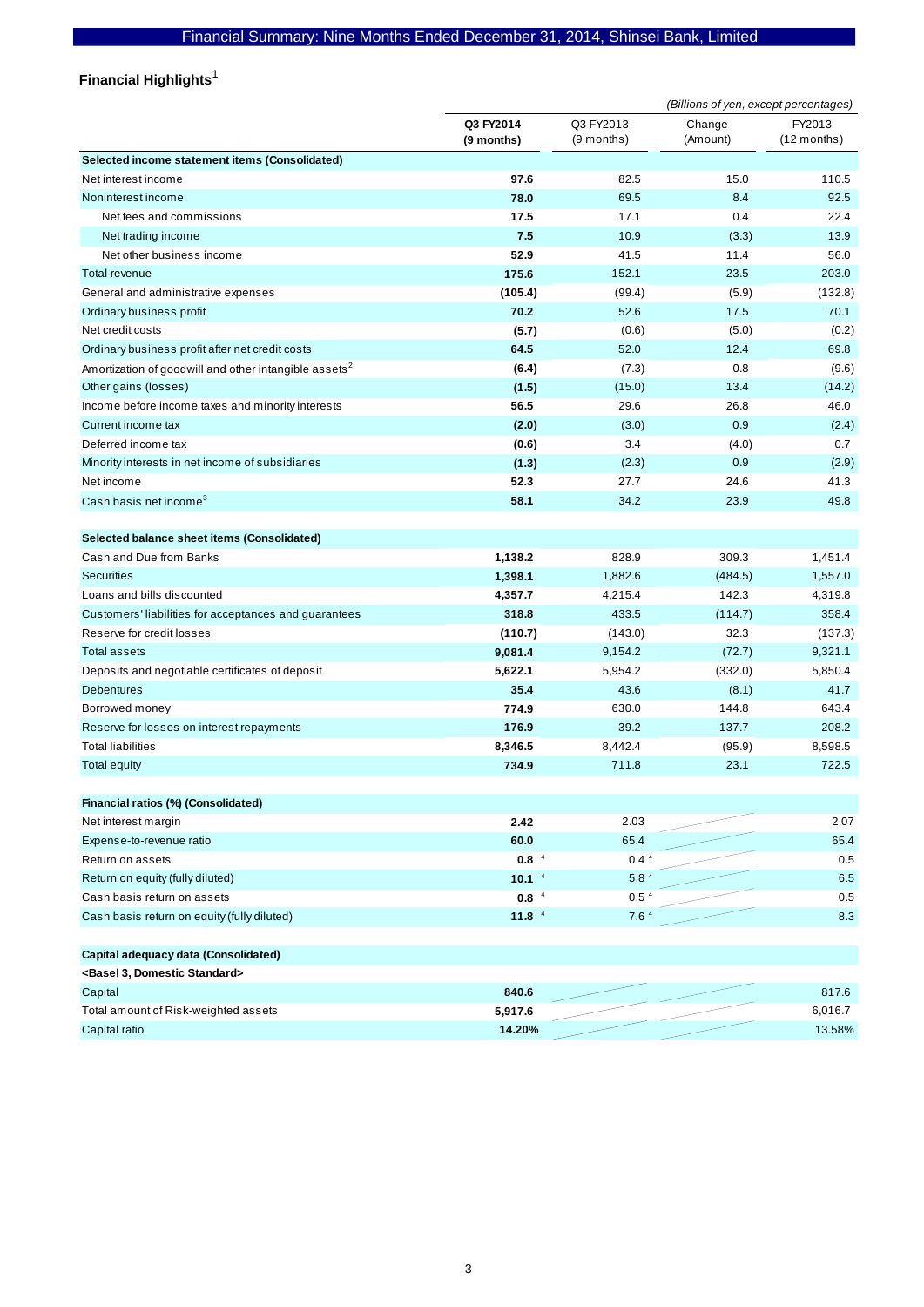|                                                          |                         |                           | (Billions of yen, except percentages) |                         |
|----------------------------------------------------------|-------------------------|---------------------------|---------------------------------------|-------------------------|
|                                                          | Q3 FY2014<br>(9 months) | Q3 FY2013<br>$(9$ months) | Change<br>(Amount)                    | FY2013<br>$(12$ months) |
| Per share data (Consolidated)                            |                         |                           |                                       |                         |
| Common equity                                            | 268.40                  | 243.96                    | 24.43                                 | 247.82                  |
| Basic net income                                         | 19.73                   | 10.43                     | 9.29                                  | 15.59                   |
| Cash basis basic net income                              | 21.91                   | 12.89                     | 9.02                                  | 18.78                   |
| Nonperforming loans (Nonconsolidated)                    |                         |                           |                                       |                         |
| Claims classified under the Financial Revitalization Law | 84.0                    | 191.3                     | (107.3)                               | 164.7                   |
| Ratio to total claims                                    | 1.99%                   | 4.49%                     |                                       | 3.81%                   |
| Reserve for credit losses                                | 49.6                    | 89.0                      | (39.3)                                | 83.5                    |
| Coverage ratio for nonperforming claims                  | 94.7%                   | 95.7%                     |                                       | 95.3%                   |
|                                                          |                         |                           |                                       |                         |
| Selected income statement items (Nonconsolidated)        |                         |                           |                                       |                         |
| Net interest income                                      | 69.9                    | 53.9                      | 16.0                                  | 80.9                    |
| Noninterest income                                       | 17.4                    | 14.9                      | 2.5                                   | 17.9                    |
| Net fees and commissions                                 | 6.1                     | 5.3                       | 0.8                                   | 7.9                     |
| Net trading income                                       | 2.4                     | 4.2                       | (1.8)                                 | 5.3                     |
| Net other business income                                | 8.8                     | 5.3                       | 3.5                                   | 4.6                     |
| Total revenue                                            | 87.4                    | 68.9                      | 18.5                                  | 98.9                    |
| General and administrative expenses                      | (56.3)                  | (51.9)                    | (4.3)                                 | (69.0)                  |
| Ordinary business profit                                 | 31.1                    | 16.9                      | 14.1                                  | 29.8                    |
| Net credit costs                                         | 5.4                     | 3.2                       | 2.2                                   | 7.2                     |
| Net income                                               | 35.7                    | 21.8                      | 13.9                                  | 36.4                    |

1. Represents results based on management accounting basis.

2. In our consolidated financial statements, amortization of goodw ill and other intangible assets is recorded in general and administrative expenses.

3. Excludes amortization of goodw ill and other intangible assets, net of tax benefit, related to the acquisition of consumer and commercial finance companies.

4. Annualized basis.

The Shinsei Bank Group posted a consolidated net income of ¥52.3 billion for the first nine months of fiscal year 2014 (April 1, 2014 to December 31, 2014), an increase of ¥24.6 billion compared to ¥27.7 billion for the first nine months of fiscal year 2013. Consolidated net income for the first nine months of fiscal year 2014 was significantly higher than the same period of the previous fiscal year due to revenue growth in the Institutional Group including significant dividend income from securities investments in addition to the absence of the provisioning of reserves for interest repayment losses.

 Total revenue for the first nine months of fiscal year 2014 was ¥175.6 billion, increased ¥23.5 billion compared to the same period last year. Of this amount, net interest income was ¥97.6 billion, an increase of ¥15.0 billion compared to ¥82.5 billion for the first nine months of fiscal year 2013. While the total balance of operating assets in the Institutional Group declined slightly, a reduction in funding costs as well as significant dividend income from securities investments in the Institutional Group were the contributing factors to this performance. Noninterest income was ¥78.0 billion for the first nine months of fiscal year 2014, an increase of ¥8.4 billion compared to ¥69.5 billion for the first nine months of fiscal year 2013.

This was a result of improvements in trading revenues including ALM operations, as well as an increase in installment sales income in the consumer finance business.

- General and administrative expenses, while we continued to promote operational efficiency, due to the allocation of management resources in areas such as increasing personnel and advertising in order to grow our business base, were ¥105.4 billion for the first nine months of fiscal year 2014, increased from ¥99.4 billion for the first nine months of fiscal year 2013.
- Net credit costs of ¥5.7 billion were recorded for the first nine months of fiscal year 2014, an increase compared to net credit costs of ¥0.6 billion for the first nine months of fiscal year 2013. This increase was the result of factors such as the provisioning of general reserves for loan losses corresponding to the growth of the loan balance of the consumer finance business.
- The balance of loans and bills discounted as of December 31, 2014 was ¥4,357.7 billion, increased ¥37.9 billion from ¥4,319.8 billion as of March 31, 2014. Loans to institutional customers shrank as a result of factors such as collections of loans and the fiercely competitive business environment. In loans to individuals, housing loans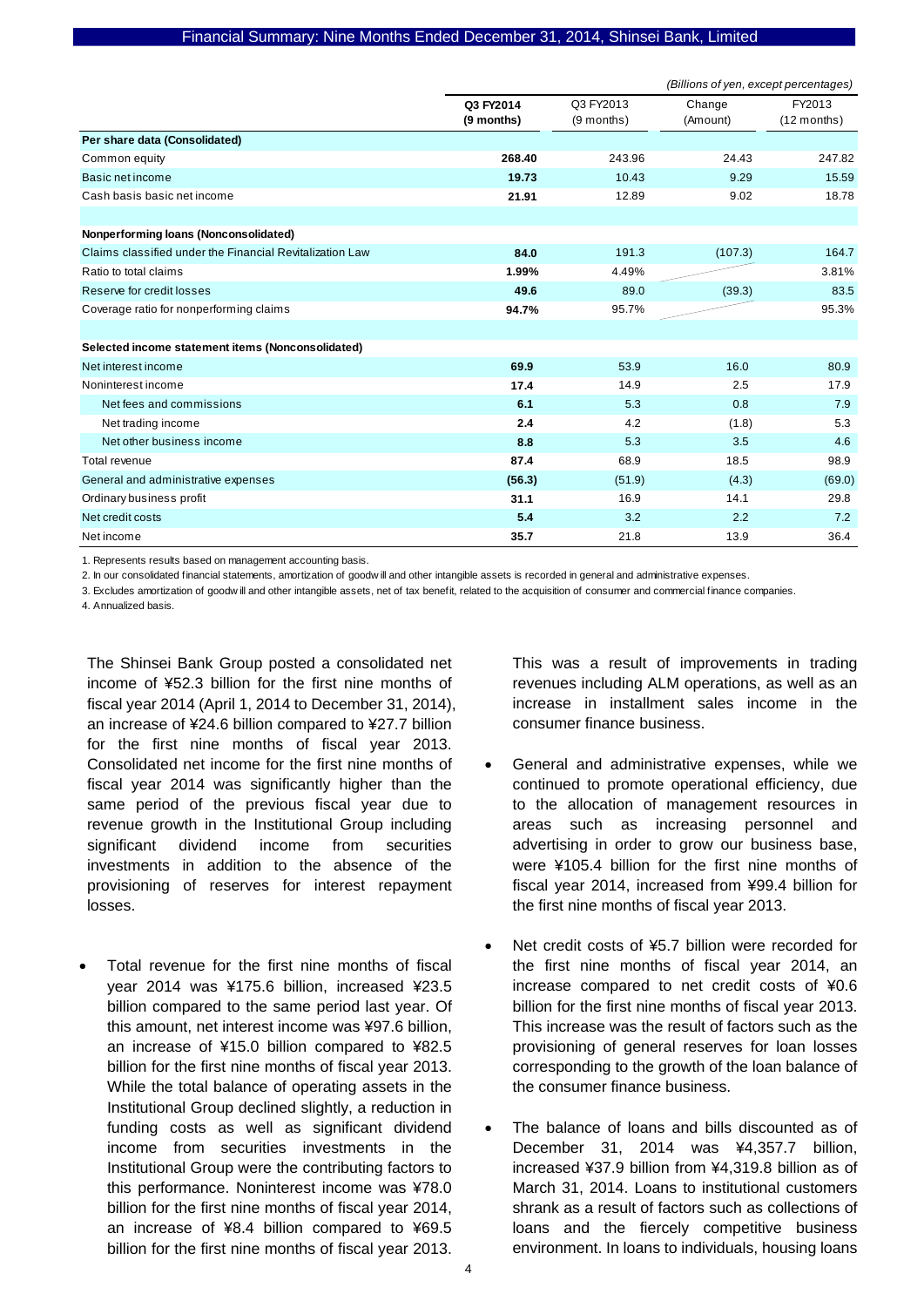continued to steadily increase, and the consumer finance loan balance continued to grow compared to the previous fiscal year. As a result, the overall balance of loans and bills discounted for the Bank grew.

- Net interest margin of 2.42% was recorded for the first nine months of fiscal year 2014, up significantly from 2.03% recorded for the first nine months of fiscal year 2013. This was due to the significant reduction in the rate on deposits, including negotiable certificates of deposits, resulting from the maturation of the majority of high interest rate time deposits made in previous years, as well as the yield on interest-earning assets, and in particular securities, increasing compared to the first nine months of fiscal year 2013 as the result of significant dividend income from securities investments in the Institutional Group. It should be noted that as a component of interest-earning assets, the yield on loans and bills discounted decreased slightly compared to the first nine months of fiscal year 2013.
- Regarding capital ratios under Basel III domestic standard (grandfathered basis), total core capital increased due the positive impacts of the

accumulation of profits and a reduction in expected losses exceeding eligible provisions reserved, despite a reduction in core capital resulting from the redemption of perpetual preferred securities. On the other hand, risk assets decreased significantly due to factors such as collections of large claims, and as a result, the consolidated core capital adequacy ratio rose from 13.58% as of March 31, 2014 to 14.20% as of December 31, 2014. Additionally, our Basel III international standard Common Equity Tier 1 Capital Ratio (fully loaded basis) increased from 9.2% as of March 31, 2014 to 11.2% as of December 31, 2014.

 The balance of nonperforming loans ("NPLs") under the Financial Revitalization Law (nonconsolidated basis) as of December 31, 2014 was ¥84.0 billion, decreased by ¥80.7 billion during the first nine months of fiscal year 2014 due to factors such as the disposal of and collections on NPLs. In addition, the proportion of nonperforming claims to the overall loan balance improved significantly from 3.81% as of March 31, 2014 to 1.99% as of December 31, 2014.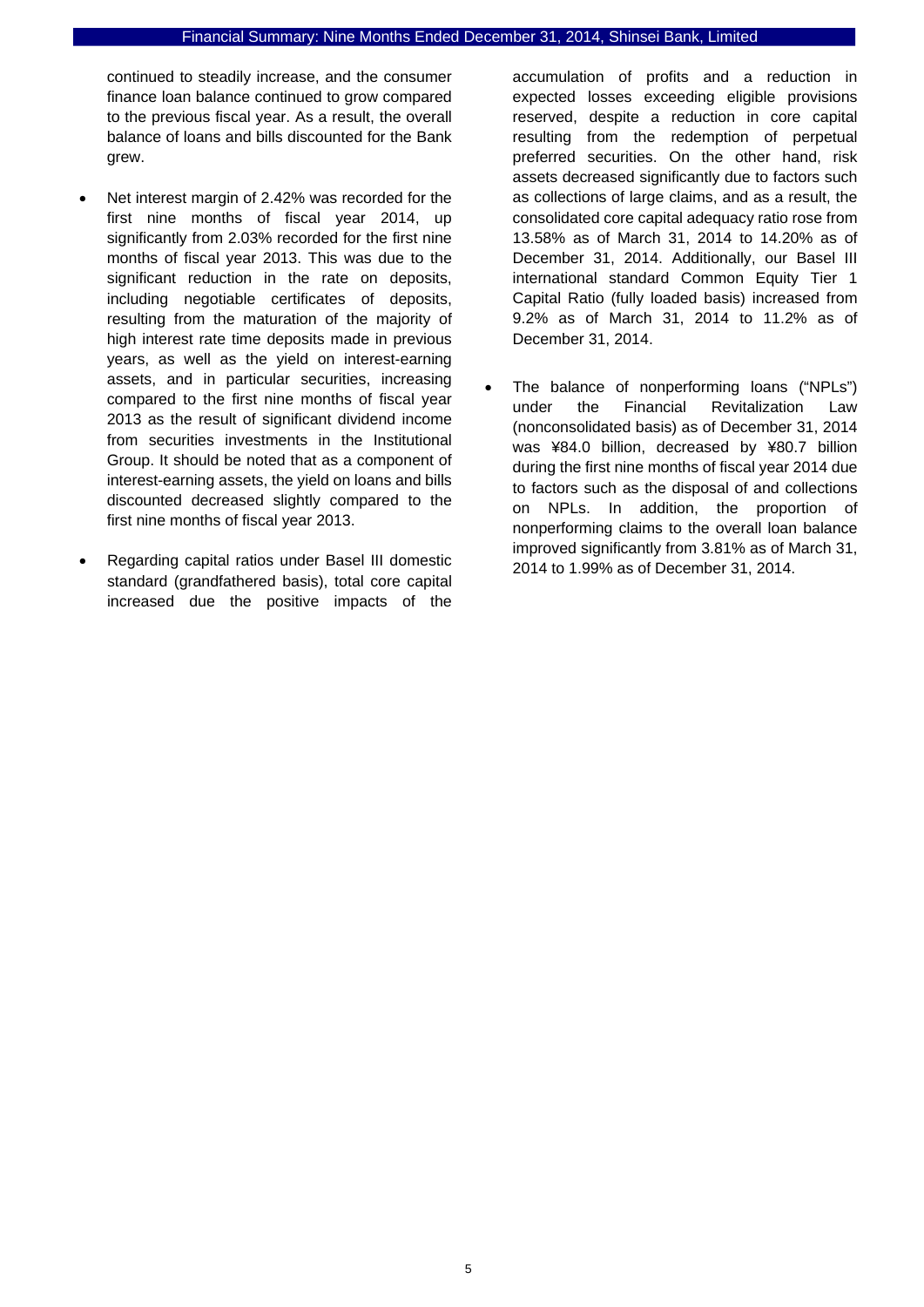## **Section 1. Consolidated Information**

## *Results of Operations -Table 1- (Consolidated) 1*

|                                                                   |                         |                         |                    | (Billions of yen)       |
|-------------------------------------------------------------------|-------------------------|-------------------------|--------------------|-------------------------|
|                                                                   | Q3 FY2014<br>(9 months) | Q3 FY2013<br>(9 months) | Change<br>(Amount) | FY2013<br>$(12$ months) |
| Net interest income                                               | 97.6                    | 82.5                    | 15.0               | 110.5                   |
| Noninterest income                                                | 78.0                    | 69.5                    | 8.4                | 92.5                    |
| Net fees and commissions                                          | 17.5                    | 17.1                    | 0.4                | 22.4                    |
| Net trading income                                                | 7.5                     | 10.9                    | (3.3)              | 13.9                    |
| Net other business income                                         | 52.9                    | 41.5                    | 11.4               | 56.0                    |
| Income on lease transactions and installment receivables          | 28.6                    | 27.0                    | 1.5                | 36.5                    |
| <b>Total revenue</b>                                              | 175.6                   | 152.1                   | 23.5               | 203.0                   |
| General and administrative expenses                               | (105.4)                 | (99.4)                  | (5.9)              | (132.8)                 |
| Ordinary business profit                                          | 70.2                    | 52.6                    | 17.5               | 70.1                    |
| Net credit costs                                                  | (5.7)                   | (0.6)                   | (5.0)              | (0.2)                   |
| Ordinary business profit after net credit costs                   | 64.5                    | 52.0                    | 12.4               | 69.8                    |
| Amortization of goodwill and other intangible assets <sup>2</sup> | (6.4)                   | (7.3)                   | 0.8                | (9.6)                   |
| Other gains (losses)                                              | (1.5)                   | (15.0)                  | 13.4               | (14.2)                  |
| Income before income taxes and minority interests                 | 56.5                    | 29.6                    | 26.8               | 46.0                    |
| <b>Current income tax</b>                                         | (2.0)                   | (3.0)                   | 0.9                | (2.4)                   |
| Deferred income tax                                               | (0.6)                   | 3.4                     | (4.0)              | 0.7                     |
| Minority interests in net income of subsidiaries                  | (1.3)                   | (2.3)                   | 0.9                | (2.9)                   |
| Net income                                                        | 52.3                    | 27.7                    | 24.6               | 41.3                    |
| Cash basis net income <sup>3</sup>                                | 58.1                    | 34.2                    | 23.9               | 49.8                    |

1. Represents results based on management accounting basis.

2. In our consolidated financial statements, amortization of goodw ill and other intangible assets is recorded in general and administrative expenses.

3. Excludes amortization of goodw ill and other intangible assets, net of tax benefit, related to the acquisition of consumer and commercial finance companies.

Note 1: Quarterly information is available in the Quarterly Data Book.

Noninterest income in the table above is comprised of net fees and commissions, net trading income and net other business income.

Net fees and commissions is primarily comprised of domestic real estate nonrecourse finance fee income, fee income such as servicing fees associated with specialty finance and principal transactions, fee income associated with the guarantee and other business in consumer finance and fee income from the sale of products such as mutual funds and insurance.

Net trading income is comprised of derivative related income from transactions with customers, as well as income from proprietary trading undertaken by the Bank.

Net other business income is comprised of income on lease transactions and installment receivables, gains and losses on monetary trusts primarily held in the Principal Transactions business and gains and losses on the sale of securities in ALM operations.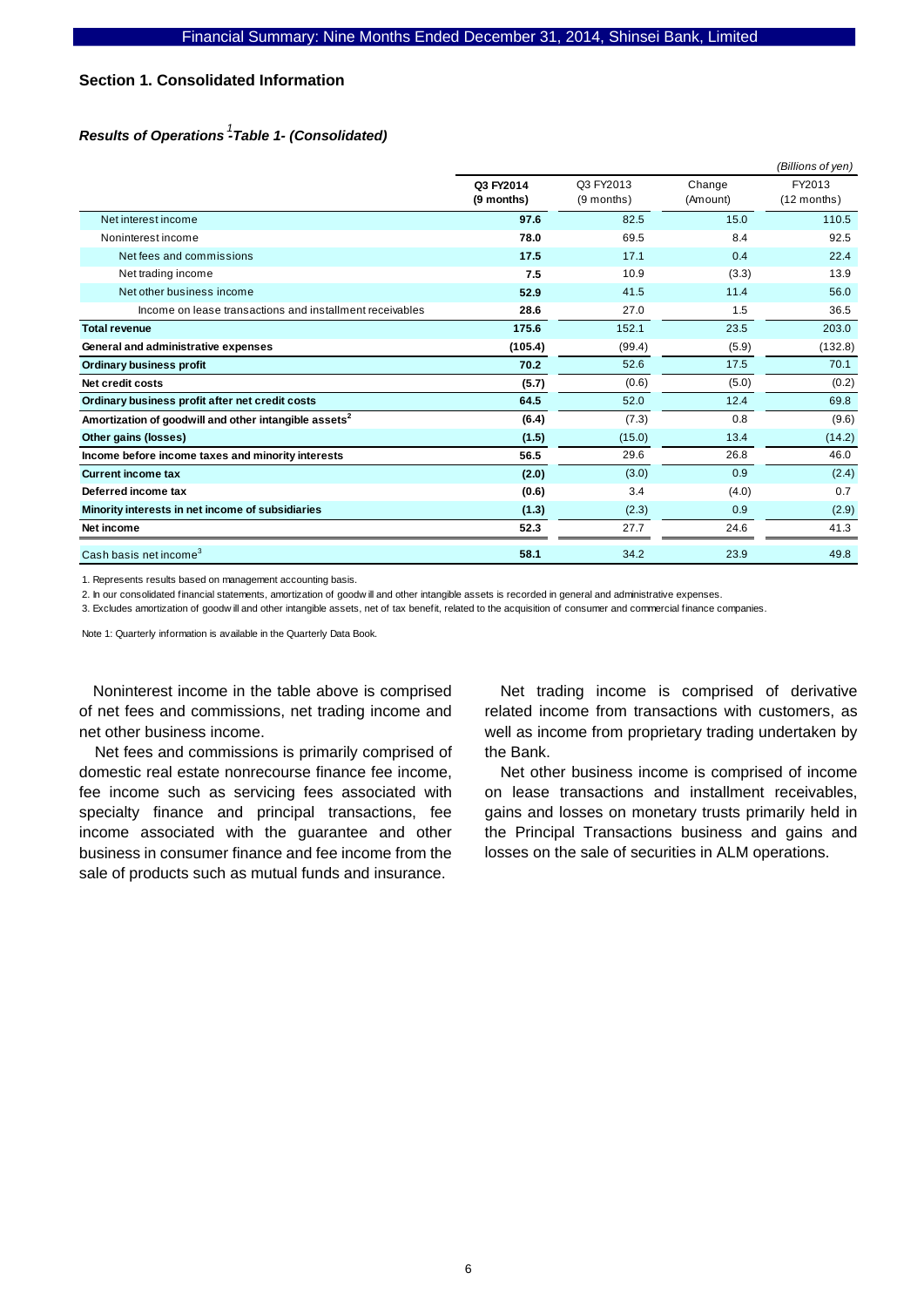#### *Interest-Earning Assets and Interest-Bearing Liabilities -Table 2- (Consolidated)*

|                                                                                       |                    |                         |                                 |                         |                          |                                 |                       |          | (Billions of yen, except percentages) |
|---------------------------------------------------------------------------------------|--------------------|-------------------------|---------------------------------|-------------------------|--------------------------|---------------------------------|-----------------------|----------|---------------------------------------|
|                                                                                       |                    | Q3 FY2014<br>(9 months) |                                 | Q3 FY2013<br>(9 months) |                          |                                 | FY2013<br>(12 months) |          |                                       |
|                                                                                       | Average<br>Balance | Interest                | Yield/rate <sup>1</sup><br>(% ) | Average<br>Balance      | Interest                 | Yield/rate <sup>1</sup><br>(% ) | Average<br>Balance    | Interest | Yield/rate <sup>1</sup><br>(% )       |
| Interest-earning assets <sup>4</sup> :                                                |                    |                         |                                 |                         |                          |                                 |                       |          |                                       |
| Loans and bills discounted                                                            | 4,326.6            | 94.1                    | 2.89                            | 4,251.5                 | 93.8                     | 2.93                            | 4,241.5               | 124.4    | 2.93                                  |
| Lease receivables and leased investment assets / installment receivables <sup>4</sup> | 674.4              | 28.6                    | 5.64                            | 600.9                   | 27.0                     | 5.98                            | 610.3                 | 36.5     | 5.99                                  |
| Securities                                                                            | 1,640.2            | 18.2                    | 1.48                            | 1,928.9                 | 12.1                     | 0.83                            | 1,892.7               | 15.6     | 0.83                                  |
| Other interest-earning assets <sup>2, 3</sup>                                         | 348.7              | 2.1                     | n.m. <sup>6</sup>               | 425.5                   | 2.2                      | n.m. <sup>6</sup>               | 423.5                 | 3.1      | n.m. <sup>6</sup>                     |
| Total revenue on interest-earning assets (A) <sup>4</sup>                             | 6,990.0            | 143.2                   | 2.72                            | 7,207.0                 | 135.3                    | 2.49                            | 7,168.1               | 179.8    | 2.51                                  |
| Interest-bearing liabilities:                                                         |                    |                         |                                 |                         |                          |                                 |                       |          |                                       |
| Deposits, including negotiable certificates of deposit                                | 5,715.0            | 8.3                     | 0.19                            | 5,785.6                 | 16.4                     | 0.38                            | 5,821.9               | 20.6     | 0.35                                  |
| <b>Debentures</b>                                                                     | 39.0               | 0.0                     | 0.13                            | 71.8                    | 0.1                      | 0.26                            | 64.6                  | 0.1      | 0.24                                  |
| Borrowed money                                                                        | 702.6              | 3.5                     | 0.67                            | 639.2                   | 3.7                      | 0.78                            | 642.9                 | 4.9      | 0.77                                  |
| Subordinated debt                                                                     | 62.8               | 1.3                     | 2.76                            | 90.2                    | 1.5                      | 2.23                            | 88.2                  | 1.9      | 2.26                                  |
| Other borrowed money                                                                  | 639.7              | 2.2                     | 0.46                            | 548.9                   | 2.2                      | 0.54                            | 554.6                 | 2.9      | 0.54                                  |
| Corporate bonds                                                                       | 185.3              | 4.0                     | 2.89                            | 194.8                   | 4.5                      | 3.11                            | 192.4                 | 5.9      | 3.09                                  |
| Subordinated bonds                                                                    | 156.4              | 3.8                     | 3.28                            | 175.3                   | 4.3                      | 3.32                            | 172.5                 | 5.7      | 3.31                                  |
| Other corporate bonds                                                                 | 28.8               | 0.1                     | 0.81                            | 19.5                    | 0.1                      | 1.17                            | 19.8                  | 0.2      | 1.12                                  |
| Other interest-bearing liabilities <sup>2</sup>                                       | 802.6              | $1.0$                   | n.m. <sup>6</sup>               | 732.2                   | 0.8                      | n.m. <sup>6</sup>               | 743.5                 | 1.0      | n.m. <sup>6</sup>                     |
| Total expense on interest-bearing liabilities (B)                                     | 7,444.7            | 16.9                    | 0.30                            | 7,423.6                 | 25.7                     | 0.46                            | 7,465.5               | 32.7     | 0.44                                  |
| Net interest margin (A)-(B) <sup>4</sup>                                              | ä,                 | 126.2                   | 2.42                            | ä,                      | 109.6                    | 2.03                            | ÷.                    | 147.0    | 2.07                                  |
| Noninterest-bearing sources of funds:                                                 |                    |                         |                                 |                         |                          |                                 |                       |          |                                       |
| Noninterest-bearing (assets) liabilities, net                                         | (1, 125.6)         |                         | $\blacksquare$                  | (851.5)                 |                          | ä,                              | (937.5)               |          |                                       |
| Total equity excluding minority interests in subsidiaries <sup>5</sup>                | 671.0              |                         | ×,                              | 635.0                   | ٠                        | ×                               | 640.1                 |          | ×                                     |
| Total noninterest-bearing sources of funds (C)                                        | (454.6)            | $\blacksquare$          | $\blacksquare$                  | (216.5)                 | $\overline{\phantom{a}}$ | ×,                              | (297.3)               |          | $\sim$                                |
| Sum of total expense on interest-bearing liabilities and                              |                    |                         |                                 |                         |                          |                                 |                       |          |                                       |
| noninterest-bearing sources of funds (D)=(B)+(C)                                      | 6,990.0            | 16.9                    | 0.32                            | 7,207.0                 | 25.7                     | 0.47                            | 7,168.1               | 32.7     | 0.46                                  |
| Net revenue/yield on interest-earning assets (A)-(D) <sup>4</sup>                     | $\blacksquare$     | 126.2                   | 2.40                            |                         | 109.6                    | 2.02                            |                       | 147.0    | 2.05                                  |
| Reconciliation of total revenue on interest-earning                                   |                    |                         |                                 |                         |                          |                                 |                       |          |                                       |
| assets to total interest income:                                                      |                    |                         |                                 |                         |                          |                                 |                       |          |                                       |
| Total revenue on interest-earning assets                                              | 6,990.0            | 143.2                   | 2.72                            | 7,207.0                 | 135.3                    | 2.49                            | 7,168.1               | 179.8    | 2.51                                  |
| Less: Income on lease transactions and installment receivables                        | 674.4              | 28.6                    | 5.64                            | 600.9                   | 27.0                     | 5.98                            | 610.3                 | 36.5     | 5.99                                  |
| Total interest income                                                                 | 6,315.6            | 114.5                   | 2.41                            | 6,606.1                 | 108.2                    | 2.18                            | 6,557.8               | 143.2    | 2.18                                  |
| Total interest expense                                                                | ٠                  | 16.9                    | $\blacksquare$                  | ÷                       | 25.7                     | ×,                              | ٠                     | 32.7     | ×                                     |
| Net interest income                                                                   | $\blacksquare$     | 97.6                    | $\blacksquare$                  | ä,                      | 82.5                     | ä,                              | ä,                    | 110.5    |                                       |

1. Percentages have been rounded from the thrid decimal place. 2. Other interest-earning assets and other interest-bearing liabilities include interest swaps.

3. Excludes average balance of non interest-earning assets. 4. Includes lease transactions and installment receivables and related yields.

5. Represents a simple average of the balance at the end of the current period and the balance at the end of the previous period.

6. n.m. is not meaningful.

Note 1: Quarterly information is available in the Quarterly Data Book.

The line item "Net revenue/yield on interest-earning assets" on the chart above includes revenues from net received interest, revenue earned on lease receivables and leased investment assets, and installment account receivables. However, while the Bank considers income on lease transactions and installment receivables to be a component of net interest income, Japanese GAAP does not include

income on lease transactions and installment accounts receivables in net interest income (in accordance with Japanese GAAP, income on lease transactions and installment accounts receivables is reported in net other business income in our consolidated statements of operations).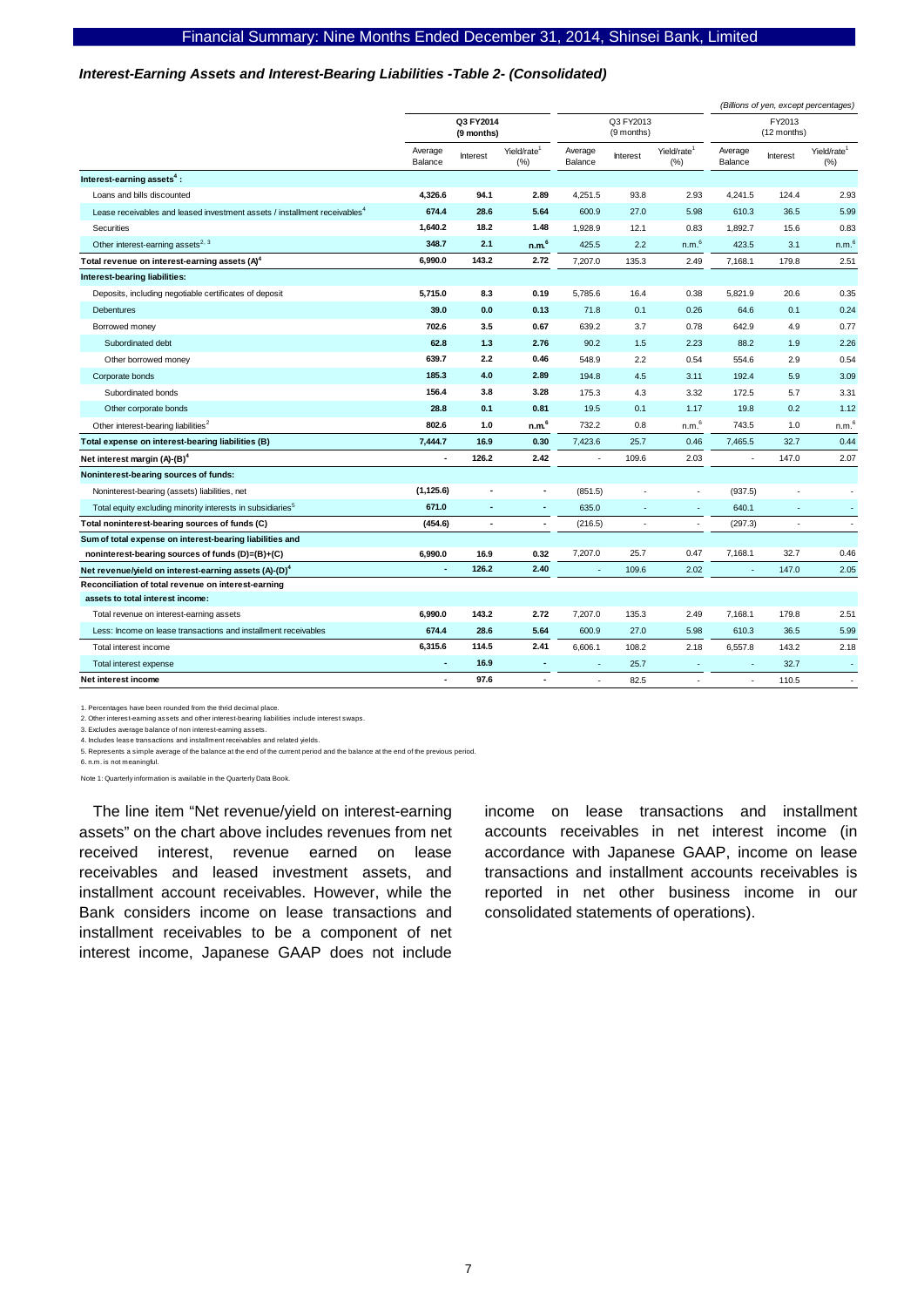#### *Noninterest Income -Table 3- (Consolidated)*

|                                                                  |                         |                         |                    | (Billions of yen)       |
|------------------------------------------------------------------|-------------------------|-------------------------|--------------------|-------------------------|
|                                                                  | Q3 FY2014<br>(9 months) | Q3 FY2013<br>(9 months) | Change<br>(Amount) | FY2013<br>$(12$ months) |
| <b>Institutional Group</b>                                       | 28.7                    | 31.0                    | $\triangle$ 2.3    | 41.8                    |
| Institutional Business Sub-Group - Institutional Business        | 2.1                     | 2.3                     | $\triangle$ 0.1    | 3.2                     |
| Institutional Business Sub-Group - Structured Finance            | 5.0                     | 6.5                     | $\triangle$ 1.4    | 8.1                     |
| <b>Principal Transactions Sub-Group</b>                          | 6.9                     | 9.9                     | $\Delta$ 3.0       | 12.6                    |
| Showa Leasing                                                    | 13.6                    | 12.1                    | 1.5                | 17.6                    |
| Others                                                           | 0.9                     | 0.1                     | 0.7                | 0.1                     |
| <b>Global Markets Group</b>                                      | 8.0                     | 5.4                     | 2.6                | 7.3                     |
| <b>Finacial Institutions Sub-Group</b>                           | 1.3                     | 1.4                     | $\Delta$ 0.0       | 1.6                     |
| Markets Sub-Group                                                | 4.0                     | 1.9                     | 2.1                | 2.6                     |
| <b>Others</b>                                                    | 2.6                     | 2.1                     | 0.5                | 3.0                     |
| <b>Individual Group</b>                                          | 35.2                    | 32.6                    | 2.5                | 44.0                    |
| <b>Retail Banking</b>                                            | 4.5                     | 5.6                     | $\triangle$ 1.0    | 7.0                     |
| Shinsei Financial and Shinsei Bank Card Loan - Lake <sup>1</sup> | (1.5)                   | (2.5)                   | 0.9                | (3.3)                   |
| <b>SHINKI</b>                                                    | (0.4)                   | (0.4)                   | 0.0                | (0.5)                   |
| <b>APLUS FINANCIAL</b>                                           | 32.5                    | 29.8                    | 2.6                | 40.6                    |
| Others                                                           | 0.1                     | 0.1                     | $0.0\Delta$        | 0.2                     |
| Corporate/Other                                                  | 6.0                     | 0.3                     | 5.6                | (0.7)                   |
| Noninterest income                                               | 78.0                    | 69.5                    | 8.4                | 92.5                    |

1. Results for Shinsei Financial and "Shinsei Bank Card Loan - Lake" in the Lake business (started on October 1, 2011) are combined on a management accounting basis.

Note 1: Quarterly information is available in the Quarterly Data Book.

#### **Noninterest income**

The Institutional Group recorded noninterest income of ¥28.7 billion for the first nine months of fiscal year 2014, a ¥2.3 billion decrease compared to ¥31.0 billion recorded for the first nine months of fiscal year 2013. This was due to the recording of losses related to overseas credit trading in the Principal Transactions Sub-Group, and the absence of large income factors in the Bank's structured finance business which were recorded in the in the first nine months of fiscal year first nine months of fiscal year 2013, despite the recording of significant equity related income at Showa Leasing.

The Global Markets Group recorded noninterest income of ¥8.0 billion for the first nine months of fiscal year 2014 compared to ¥5.4 billion recorded for the first nine months of fiscal year 2013. This was due to the Markets Sub-Group recording noninterest income of ¥4.0 billion, increased from ¥1.9 billion recorded for the first nine months of fiscal year 2013 as a result of factors such as an improvement in trading revenue.

The Individual Group recorded noninterest income of ¥35.2 billion for the first nine months of fiscal year 2014, a ¥2.5 billion increase compared to ¥32.6 billion recorded for the first nine months of fiscal year 2013. This was the result of a steady increase in revenue related to the installment sales finance business of APLUS FINANCIAL, which offset the increase in ATM related fee payments incurred in Retail Banking.

Corporate/Other recorded noninterest income of ¥6.0 billion for the first nine months of fiscal year 2014, a ¥5.6 billion increase compared to the first nine months of fiscal year 2013. The primary factor behind this increase was the recording of gains on the sale of JGBs for the first nine months of fiscal year 2014, while in the first nine months of fiscal year 2013 losses were recorded on the sale of JGBs for, which were undertaken in an effort to avoid interest rate risk arising from volatility in the market.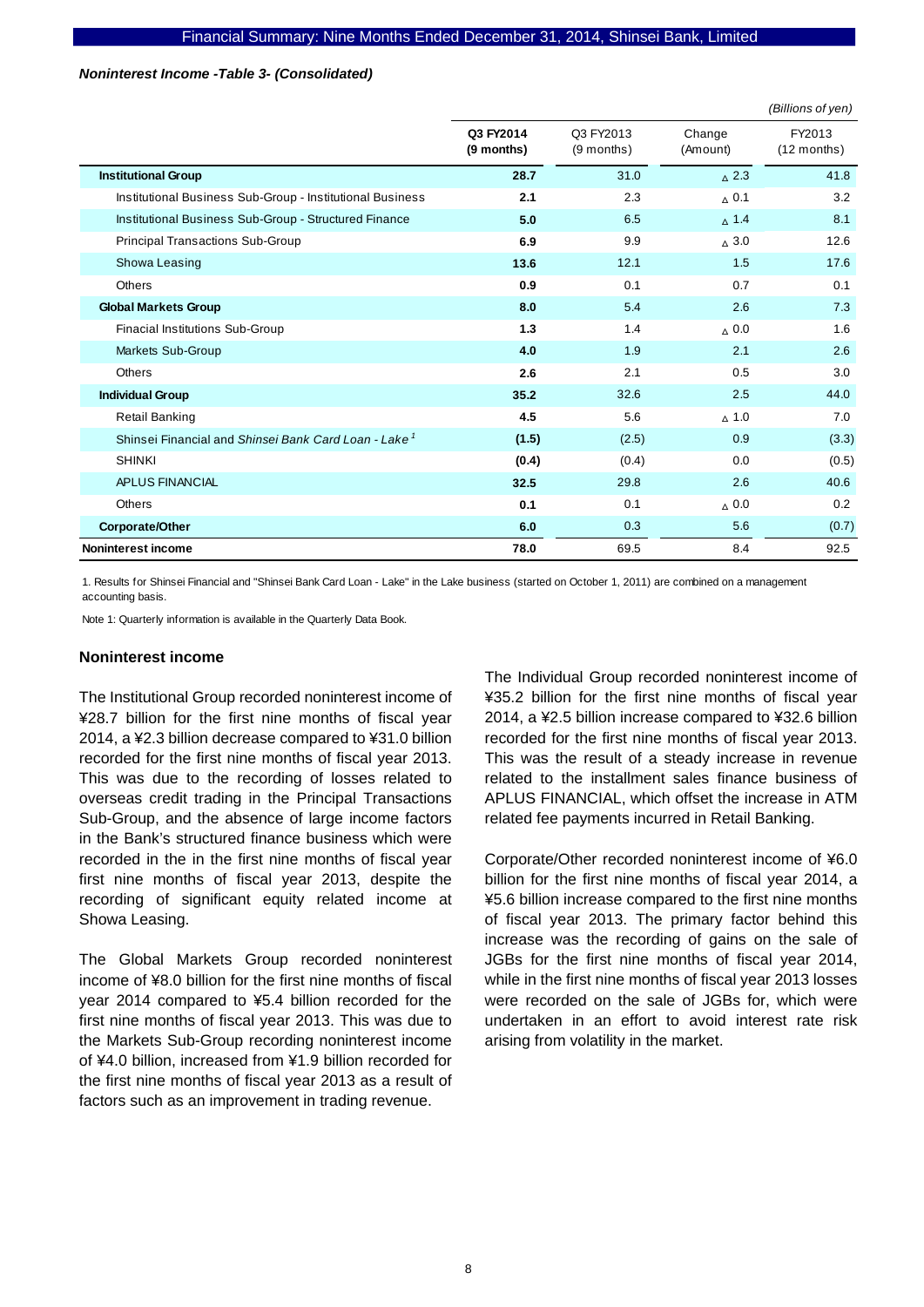#### *General and Administrative Expenses -Table 4- (Consolidated)*

|                                           |                         |                           |                    | (Billions of yen)       |
|-------------------------------------------|-------------------------|---------------------------|--------------------|-------------------------|
|                                           | Q3 FY2014<br>(9 months) | Q3 FY2013<br>$(9$ months) | Change<br>(Amount) | FY2013<br>$(12$ months) |
| Personnel expenses                        | (42.4)                  | (39.5)                    | (2.9)              | (52.8)                  |
| Nonpersonnel expenses                     | (63.0)                  | (59.9)                    | (3.0)              | (79.9)                  |
| Premises expenses                         | (14.3)                  | (14.7)                    | 0.3                | (20.0)                  |
| Technology and data processing expenses   | (13.9)                  | (13.3)                    | (0.6)              | (18.1)                  |
| Advertising expenses                      | (8.2)                   | (7.5)                     | (0.6)              | (10.0)                  |
| Consumption and property taxes            | (5.9)                   | (4.9)                     | (1.0)              | (6.1)                   |
| Deposit insurance premium                 | (3.1)                   | (3.1)                     | (0.0)              | (3.4)                   |
| Other general and administrative expenses | (17.3)                  | (16.3)                    | (0.9)              | (22.0)                  |
| General and administrative expenses       | (105.4)                 | (99.4)                    | (5.9)              | (132.8)                 |

Note 1: Quarterly information is available in the Quarterly Data Book.

#### *Net Credit Costs -Table 5- (Consolidated)*

|                                                              |                         |                           |                    | (Billions of yen)     |
|--------------------------------------------------------------|-------------------------|---------------------------|--------------------|-----------------------|
|                                                              | Q3 FY2014<br>(9 months) | Q3 FY2013<br>$(9$ months) | Change<br>(Amount) | FY2013<br>(12 months) |
| Losses on write-off of loans/Losses on sale of loans         | (2.3)                   | (1.6)                     | (0.7)              | (3.1)                 |
| Net provision of reserve for loan losses:                    | (10.0)                  | (5.1)                     | (4.9)              | (6.2)                 |
| Net provision of general reserve for loan losses             | (9.3)                   | (4.3)                     | (5.0)              | (2.8)                 |
| Net provision of specific reserve for loan losses            | (0.6)                   | (0.7)                     | 0.0                | (3.4)                 |
| Net provision of specific reserve for<br>other credit losses |                         |                           |                    |                       |
| Other credit costs relating to leasing business              | 0.1                     | 0.1                       | (0.0)              | 0.2                   |
| Recoveries of written-off claims                             | 6.6                     | 5.9                       | 0.6                | 8.9                   |
| Net credit costs                                             | (5.7)                   | (0.6)                     | (5.0)              | (0.2)                 |

1. Amounts of losses, net provision and costs are show n in parentheses (minus). Amounts of recoveries and reversals are show n in plus. Note 1: Quarterly information is available in the Quarterly Data Book.

# *Amortization of Goodwill and Other Intangible Assets -Table 6- (Consolidated)*

|                                                      |                         |                         |                    | (Billions of yen)       |
|------------------------------------------------------|-------------------------|-------------------------|--------------------|-------------------------|
|                                                      | Q3 FY2014<br>(9 months) | Q3 FY2013<br>(9 months) | Change<br>(Amount) | FY2013<br>$(12$ months) |
| Shinsei Financial                                    | (4.0)                   | (4.9)                   | 0.8                | (6.3)                   |
| <b>SHINKI</b>                                        | 0.2                     | 0.2                     |                    | 0.3                     |
| APLUS FINANCIAL                                      | (0.6)                   | (0.6)                   | 0.0                | (0.8)                   |
| Showa Leasing                                        | (2.0)                   | (2.0)                   | 0.0                | (2.7)                   |
| <b>Others</b>                                        | 0.0                     | 0.0                     |                    | 0.0                     |
| Amortization of goodwill and other intangible assets | (6.4)                   | (7.3)                   | 0.8                | (9.6)                   |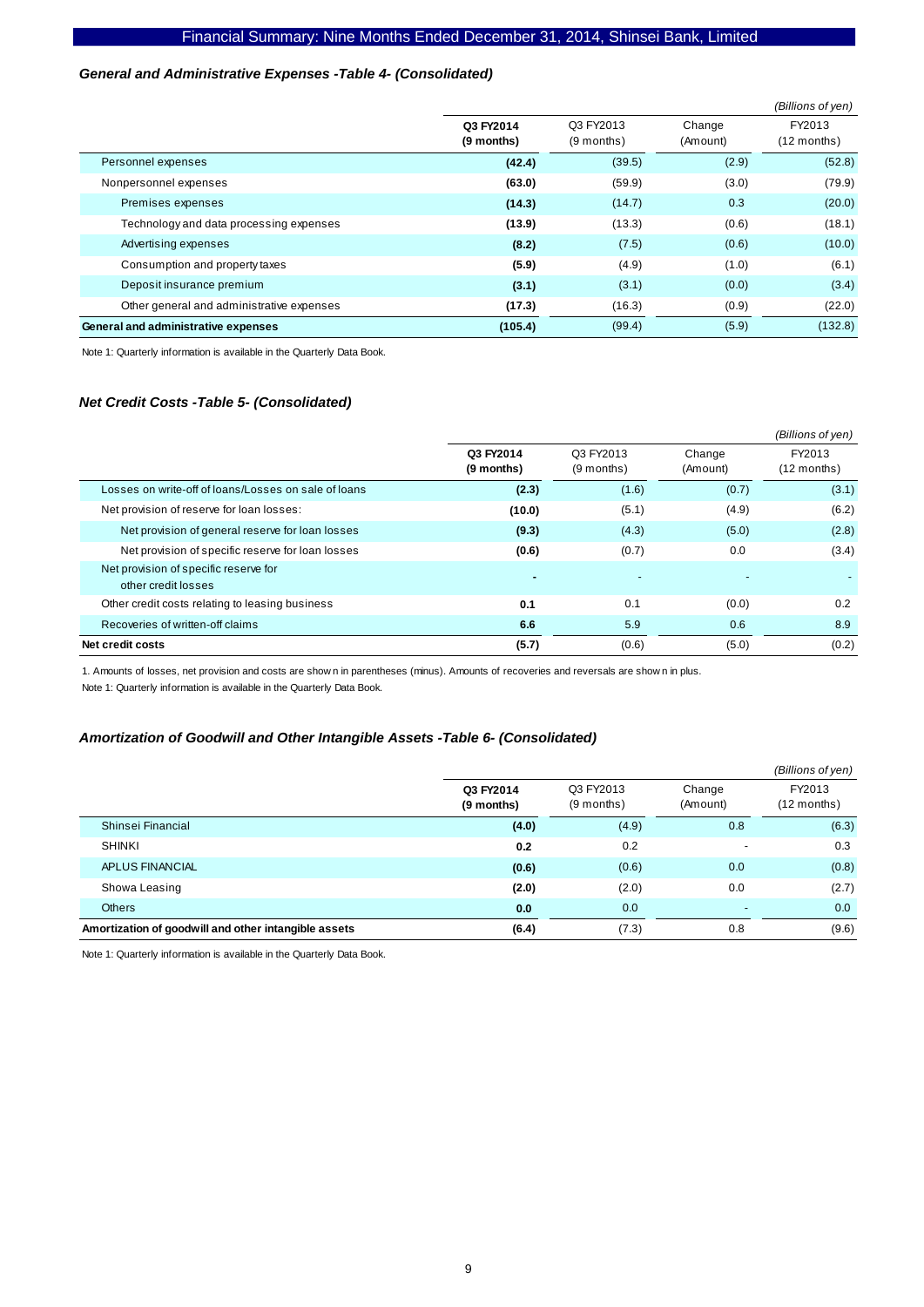## *Other Gains (Losses) -Table 7- (Consolidated)*

|                                                        |                         |                           |                          | (Billions of yen)       |
|--------------------------------------------------------|-------------------------|---------------------------|--------------------------|-------------------------|
|                                                        | Q3 FY2014<br>(9 months) | Q3 FY2013<br>$(9$ months) | Change<br>(Amount)       | FY2013<br>$(12$ months) |
| Extraordinary income (loss)                            | (0.7)                   | (1.1)                     | 0.4                      | 1.8                     |
| Net gain on disposal of premises and equipment         | 0.2                     | (0.1)                     | 0.3                      | 1.4                     |
| Other extraordinary income (loss)                      | (0.9)                   | (0.9)                     | 0.0                      | 0.4                     |
| Provisions of reserve for losses on interest repayment | (0.8)                   | (13.6)                    | 12.7                     | (15.6)                  |
| Shinsei Financial                                      |                         | (0.7)                     | 0.7                      | (0.7)                   |
| <b>SHINKI</b>                                          |                         | (12.8)                    | 12.8                     | (12.8)                  |
| APLUS FINANCIAL                                        | (0.8)                   | $\overline{\phantom{a}}$  | (0.8)                    | (2.0)                   |
| Other                                                  | $\blacksquare$          | $\overline{\phantom{a}}$  | $\overline{\phantom{a}}$ |                         |
| Other                                                  | 0.0                     | (0.2)                     | 0.2                      | (0.4)                   |
| Other gains (losses)                                   | (1.5)                   | (15.0)                    | 13.4                     | (14.2)                  |

Note 1: Quarterly information is available in the Quarterly Data Book.

## *Minority Interests in Net Income of Subsidiaries -Table 8- (Consolidated)*

|                                                                                               |                         |                           |                    | (Billions of yen)     |
|-----------------------------------------------------------------------------------------------|-------------------------|---------------------------|--------------------|-----------------------|
|                                                                                               | Q3 FY2014<br>(9 months) | Q3 FY2013<br>$(9$ months) | Change<br>(Amount) | FY2013<br>(12 months) |
| Dividends on perpetual preferred securities (hybrid Tier I<br>capital) issued by foreign SPCs | (1.4)                   | (2.3)                     | 0.9                | (3.1)                 |
| Others                                                                                        | 0.0                     | 0.0                       | (0.0)              | 0.1                   |
| Minority interests in net income of subsidiaries                                              | (1.3)                   | (2.3)                     | 0.9                | (2.9)                 |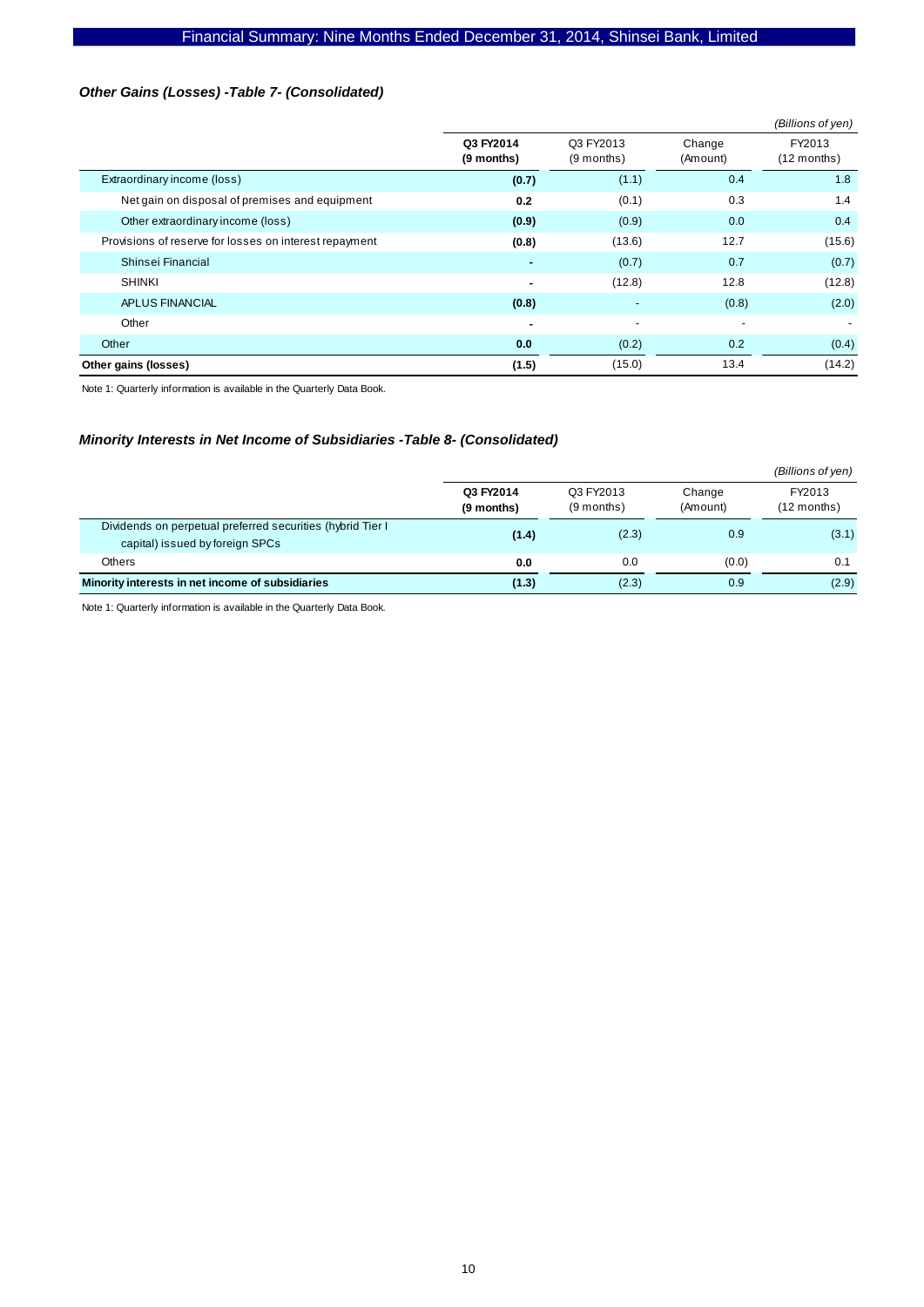#### *Major Balance Sheet Data -Table 9- (Consolidated)*

|                                                               |                              |                       |                                 |                       | (Billions of yen)               |
|---------------------------------------------------------------|------------------------------|-----------------------|---------------------------------|-----------------------|---------------------------------|
|                                                               | <b>Dec 31</b><br>2014<br>(a) | Dec 31<br>2013<br>(b) | Change<br>(Amount)<br>$(a)-(b)$ | Mar 31<br>2014<br>(c) | Change<br>(Amount)<br>$(a)-(c)$ |
| Loans and bills discounted                                    | 4,357.7                      | 4,215.4               | 142.3                           | 4,319.8               | 37.9                            |
| Installment receivables                                       | 450.6                        | 400.1                 | 50.4                            | 421.9                 | 28.6                            |
| Leased assets, lease receivables and leased investment assets | 244.5                        | 233.0                 | 11.4                            | 245.5                 | (1.0)                           |
| Securities                                                    | 1,398.1                      | 1,882.6               | (484.5)                         | 1,557.0               | (158.9)                         |
| Other monetary claims purchased                               | 99.0                         | 111.3                 | (12.3)                          | 105.8                 | (6.7)                           |
| Other interest earning assets <sup>1</sup>                    | 1,266.3                      | 950.7                 | 315.5                           | 1,564.8               | (298.4)                         |
| <b>Trading assets</b>                                         | 349.6                        | 301.9                 | 47.7                            | 249.1                 | 100.5                           |
| Monetary assets held in trust                                 | 183.2                        | 203.0                 | (19.8)                          | 199.1                 | (15.8)                          |
| Goodwill, net                                                 | 24.5                         | 30.4                  | (5.9)                           | 28.9                  | (4.4)                           |
| Other intangible assets <sup>2</sup>                          | 6.9                          | 9.9                   | (2.9)                           | 9.1                   | (2.1)                           |
| Other assets                                                  | 492.4                        | 524.7                 | (32.2)                          | 398.6                 | 93.8                            |
| Customer's liabilities for acceptances and guarantees         | 318.8                        | 433.5                 | (114.7)                         | 358.4                 | (39.5)                          |
| Reserve for credit losses                                     | (110.7)                      | (143.0)               | 32.3                            | (137.3)               | 26.6                            |
| <b>Total assets</b>                                           | 9,081.4                      | 9,154.2               | (72.7)                          | 9,321.1               | (239.6)                         |
| Deposits and negotiable certificates of deposit               | 5,622.1                      | 5,954.2               | (332.0)                         | 5,850.4               | (228.2)                         |
| Debentures                                                    | 35.4                         | 43.6                  | (8.1)                           | 41.7                  | (6.2)                           |
| Borrowed money                                                | 774.9                        | 630.0                 | 144.8                           | 643.4                 | 131.4                           |
| Corporate bonds                                               | 194.7                        | 202.1                 | (7.4)                           | 177.2                 | 17.5                            |
| Other interest bearing liabilities <sup>3</sup>               | 379.9                        | 282.3                 | 97.6                            | 584.5                 | (204.5)                         |
| <b>Trading liabilities</b>                                    | 299.6                        | 262.5                 | 37.0                            | 218.5                 | 81.0                            |
| Reserve for losses on interest repayments                     | 176.9                        | 39.2                  | 137.7                           | 208.2                 | (31.2)                          |
| Other liabilities                                             | 543.8                        | 594.6                 | (50.7)                          | 515.9                 | 27.9                            |
| Acceptances and guarantees                                    | 318.8                        | 433.5                 | (114.7)                         | 358.4                 | (39.5)                          |
| <b>Total liabilities</b>                                      | 8,346.5                      | 8,442.4               | (95.9)                          | 8,598.5               | (252.0)                         |
| <b>Total equity</b>                                           | 734.9                        | 711.8                 | 23.1                            | 722.5                 | 12.3                            |

1. Includes cash and due from banks, call loans, receivables under resale agreements and collateral related to securities borrow ing transactions

2. Intangible assets recorded through consolidation of Shinsei Financial and Show a Leasing

3. Includes call money, collateral related to securities lending transactions and short-term corporate bonds

Note: Quarterly information is available in the Quarterly Data Book.

## *Risk-Monitored Loans -Table 10- (Consolidated)*

|                                                           |         |         |           |         | (Billions of yen) |
|-----------------------------------------------------------|---------|---------|-----------|---------|-------------------|
|                                                           | Dec 31  | Dec 31  | Change    | Mar 31  | Change            |
|                                                           | 2014    | 2013    | (Amount)  | 2014    | (Amount)          |
|                                                           | (a)     | (b)     | $(a)-(b)$ | (c)     | $(a)-(c)$         |
| Loans to bankrupt obligors                                | 6.8     | 13.0    | (6.2)     | 10.0    | (3.2)             |
| Nonaccrual delinquent loans                               | 124.3   | 200.5   | (76.1)    | 177.7   | (53.4)            |
| Loans past due for three months or more                   | 1.1     | 1.1     | (0.0)     | 1.1     | (0.0)             |
| <b>Restructured loans</b>                                 | 29.2    | 34.5    | (5.3)     | 31.7    | (2.4)             |
| Total (A)                                                 | 161.5   | 249.3   | (87.8)    | 220.7   | (59.2)            |
| Loans and bills discounted (B)                            | 4,357.7 | 4.215.4 | 142.3     | 4,319.8 | 37.9              |
| Ratio to total loans and bills discounted (A/B X 100) (%) | 3.71%   | 5.91%   |           | 5.11%   |                   |
| Reserve for credit losses (C)                             | 110.7   | 143.0   | (32.3)    | 137.3   | (26.6)            |
| Reserve ratio $(C/A X 100)(%$                             | 68.5%   | 57.4%   |           | 62.2%   |                   |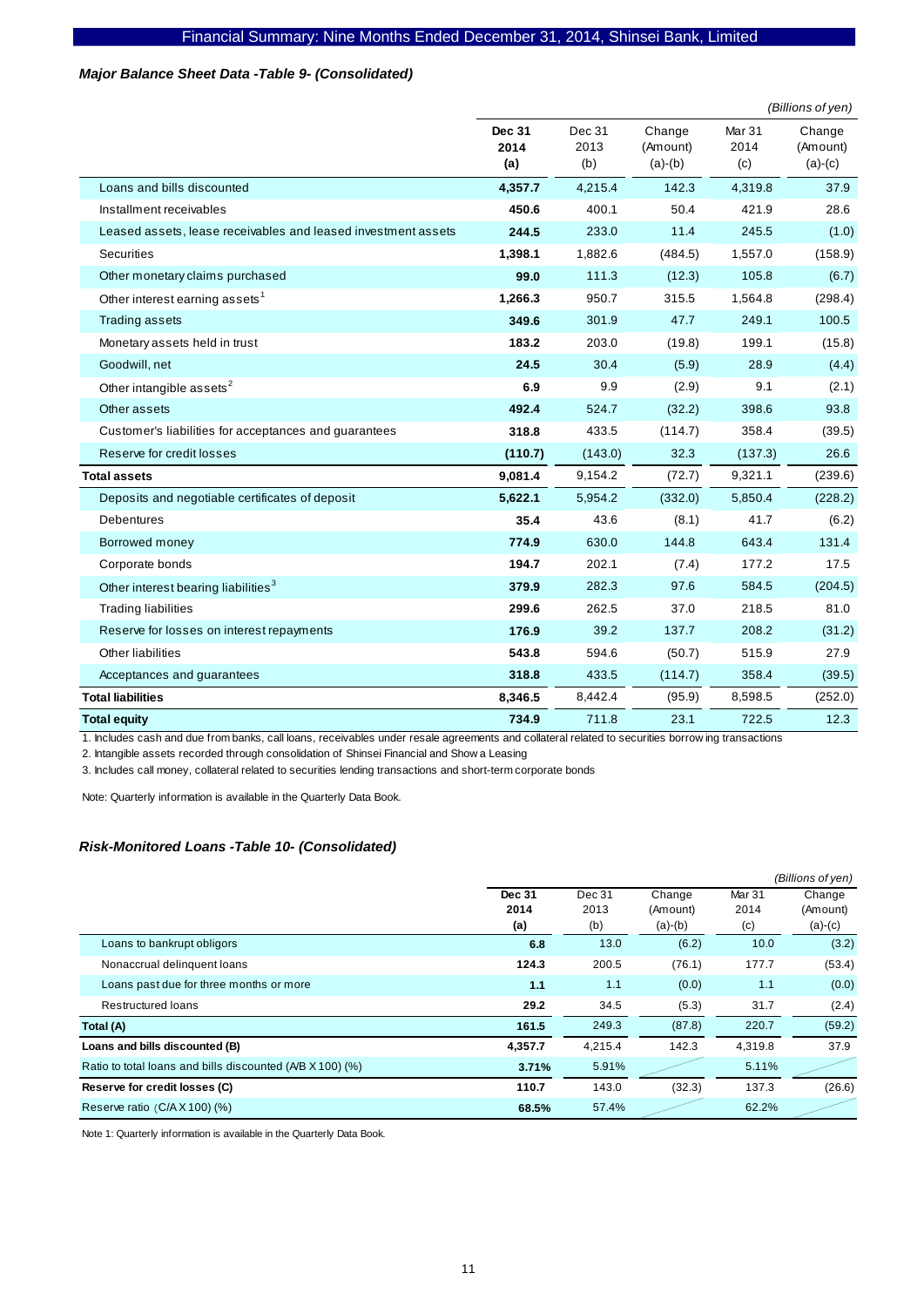## *Reserve for Credit Losses -Table 11- (Consolidated)*

|                                              |        |        |           |        | (Billions of yen) |
|----------------------------------------------|--------|--------|-----------|--------|-------------------|
|                                              | Dec 31 | Dec 31 | Change    | Mar 31 | Change            |
|                                              | 2014   | 2013   | (Amount)  | 2014   | (Amount)          |
|                                              | (a)    | (b)    | $(a)-(b)$ | (c)    | $(a)-(c)$         |
| General reserve for loan losses              | 59.8   | 64.6   | (4.8)     | 59.8   | 0.0               |
| Specific reserve for loan losses             | 50.8   | 78.3   | (27.4)    | 77.5   | (26.6)            |
| Reserve for loans to restructuring countries | 0.0    | 0.0    | -         | 0.0    |                   |
| Total reserve for credit losses              | 110.7  | 143.0  | (32.3)    | 137.3  | (26.6)            |

Note 1: Quarterly information is available in the Quarterly Data Book.

## *Loans by Borrower Industry -Table 12- (Consolidated)*

|                                                                   |                       |                |                    |                | (Billions of yen)  |
|-------------------------------------------------------------------|-----------------------|----------------|--------------------|----------------|--------------------|
|                                                                   | <b>Dec 31</b><br>2014 | Dec 31<br>2013 | Change<br>(Amount) | Mar 31<br>2014 | Change<br>(Amount) |
|                                                                   | (a)                   | (b)            | $(a)-(b)$          | (c)            | $(a)-(c)$          |
| Domestic offices (excluding Japan offshore market account):       |                       |                |                    |                |                    |
| Manufacturing                                                     | 204.3                 | 208.6          | (4.3)              | 212.4          | (8.1)              |
| Agriculture and forestry                                          | 0.1                   | 0.2            | (0.0)              | 0.1            | (0.0)              |
| Fishery                                                           | 0.0                   |                | 0.0                | 0.0            | (0.0)              |
| Mining, quarrying and gravel extraction                           | 0.1                   | ÷,             | 0.1                | 0.1            | (0.0)              |
| Construction                                                      | 13.1                  | 12.2           | 0.9                | 9.9            | 3.1                |
| Electric power, gas, heat supply and water supply                 | 194.1                 | 157.1          | 37.0               | 170.1          | 24.0               |
| Information and communications                                    | 39.5                  | 35.1           | 4.3                | 40.7           | (1.1)              |
| Transportation and postal service                                 | 194.0                 | 214.2          | (20.2)             | 203.2          | (9.2)              |
| Wholesale and retail                                              | 90.5                  | 74.5           | 16.0               | 89.2           | 1.3                |
| Finance and insurance                                             | 599.0                 | 663.4          | (64.4)             | 662.6          | (63.6)             |
| Real estate                                                       | 544.8                 | 554.2          | (9.3)              | 580.0          | (35.2)             |
| <b>Services</b>                                                   | 333.8                 | 291.2          | 42.5               | 317.9          | 15.8               |
| Local government                                                  | 97.5                  | 107.4          | (9.9)              | 104.3          | (6.7)              |
| <b>Others</b>                                                     | 1,969.7               | 1,847.7        | 121.9              | 1,897.0        | 72.6               |
| Loans to individual customers (retail banking, Shinsei Bank Lake, | 1,697.0               | 1,637.3        | 59.6               | 1.657.5        | 39.5               |
| Shinsei Financial, SHINKI and APLUS FINANCIAL)                    |                       |                |                    |                |                    |
| Total domestic (A)                                                | 4,281.0               | 4,166.3        | 114.7              | 4,288.2        | (7.2)              |
| Overseas offices (including Japan offshore market accounts):      |                       |                |                    |                |                    |
| Governments                                                       | $1.3$                 | 1.6            | (0.3)              | 1.5            | (0.1)              |
| <b>Financial institutions</b>                                     |                       | 0.5            | (0.5)              | 0.5            | (0.5)              |
| <b>Others</b>                                                     | 75.3                  | 46.8           | 28.5               | 29.4           | 45.8               |
| Total overseas (B)                                                | 76.6                  | 49.0           | 27.5               | 31.5           | 45.1               |
| Total (A+B)                                                       | 4,357.7               | 4,215.4        | 142.3              | 4,319.8        | 37.9               |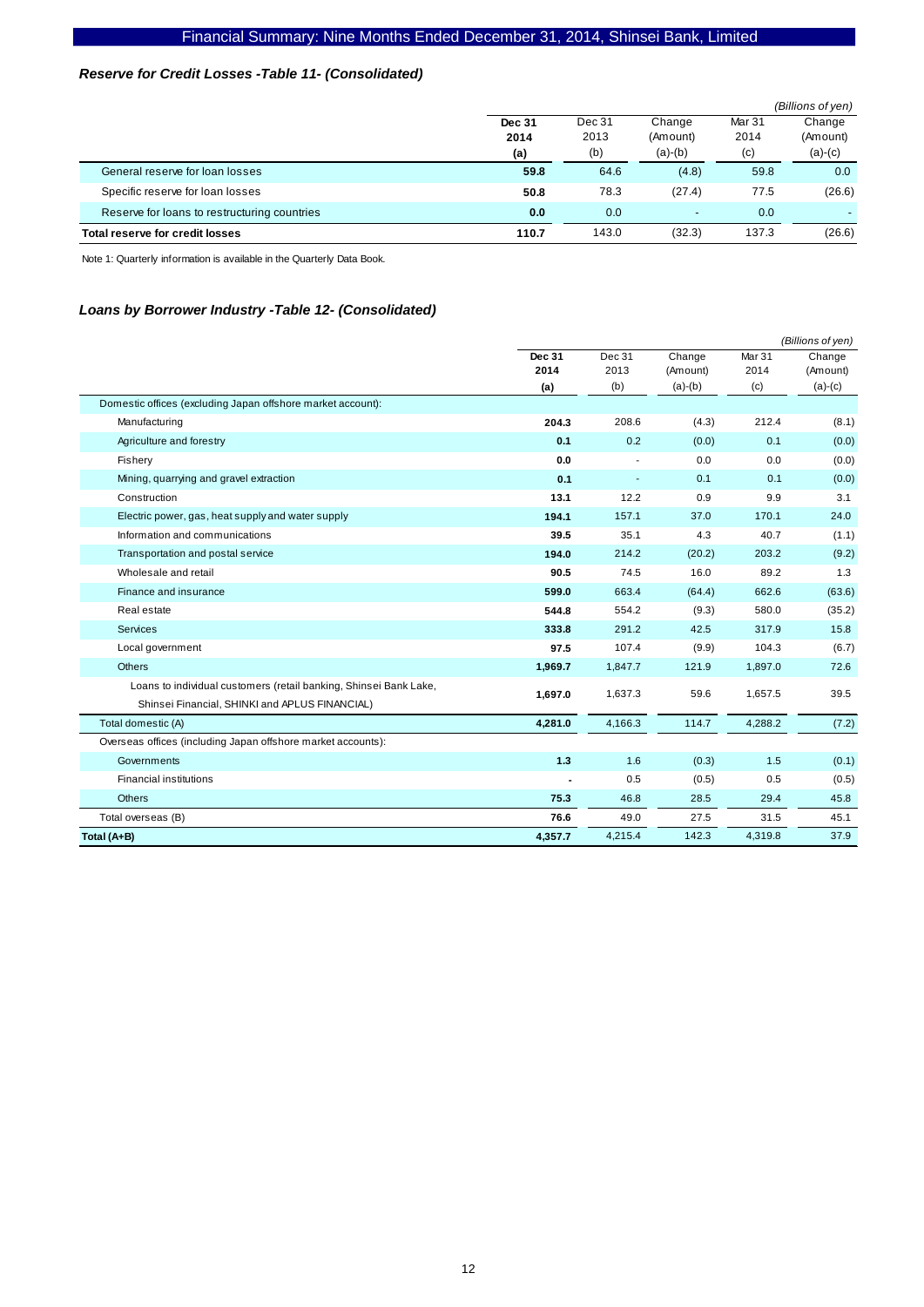## *Securities Being Held to Maturity -Table 13- (Consolidated)*

|                                            |                    |                |                           |                    |                |                           |                    |                | (Billions of yen)         |
|--------------------------------------------|--------------------|----------------|---------------------------|--------------------|----------------|---------------------------|--------------------|----------------|---------------------------|
|                                            | December 31, 2014  |                | December 31, 2013         |                    |                | March 31, 2014            |                    |                |                           |
|                                            | Carrying<br>amount | Fair<br>value  | Unrealized<br>gain (loss) | Carrying<br>amount | Fair<br>value  | Unrealized<br>gain (loss) | Carrying<br>amount | Fair<br>value  | Unrealized<br>gain (loss) |
| Fair value exceeds carrying amount         |                    |                |                           |                    |                |                           |                    |                |                           |
| Japanese national government bonds         | 575.9              | 580.5          | 4.5                       | 584.3              | 586.4          | 2.1                       | 497.4              | 499.1          | 1.7                       |
| Japanese corporate bonds                   | $\blacksquare$     | $\blacksquare$ | $\sim$                    |                    |                |                           |                    |                |                           |
| Other                                      | 42.5               | 45.6           | 3.0                       | 54.0               | 58.7           | 4.6                       | 48.2               | 52.3           | 4.1                       |
| Subtotal                                   | 618.4              | 626.1          | 7.6                       | 638.3              | 645.1          | 6.8                       | 545.6              | 551.5          | 5.8                       |
| Fair value does not exceed carrying amount |                    |                |                           |                    |                |                           |                    |                |                           |
| Japanese national government bonds         | $\blacksquare$     | $\blacksquare$ | $\blacksquare$            | 66.3               | 66.0           | (0.2)                     |                    |                |                           |
| Japanese corporate bonds                   | $\blacksquare$     | $\blacksquare$ | $\blacksquare$            | ۰                  | $\blacksquare$ | ٠                         |                    |                |                           |
| Other                                      |                    | $\blacksquare$ | $\blacksquare$            |                    |                | ٠                         |                    |                |                           |
| Subtotal                                   | $\blacksquare$     | $\blacksquare$ | $\blacksquare$            | 66.3               | 66.0           | (0.2)                     |                    | $\blacksquare$ |                           |
| Total                                      | 618.4              | 626.1          | 7.6                       | 704.6              | 711.2          | 6.5                       | 545.6              | 551.5          | 5.8                       |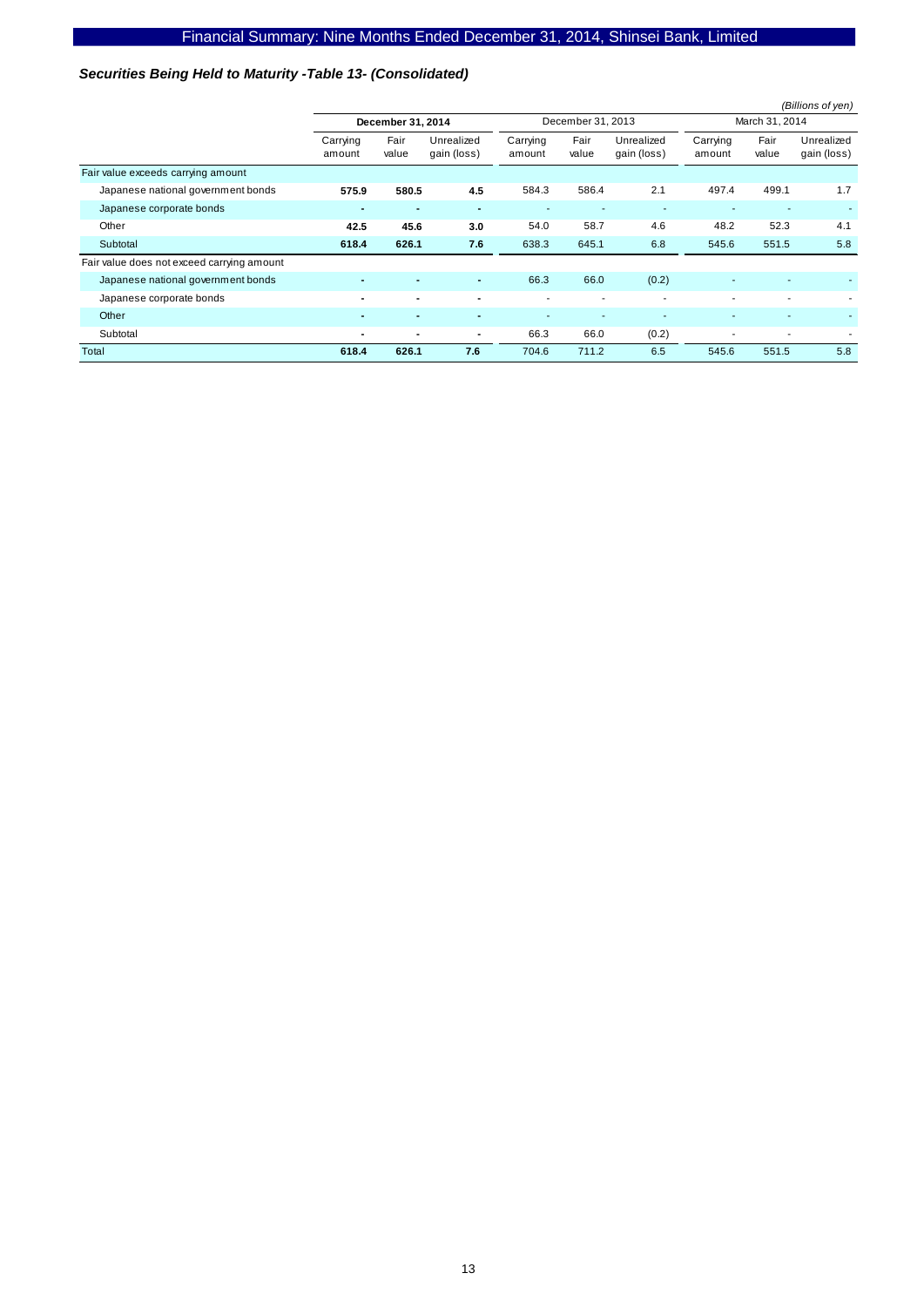#### *Securities Available for Sale -Table 14- (Consolidated)*

|                                                                        |                                    |                                   |                           |                                    |                                   | (Billions of yen)         |                                    |                                   |                           |
|------------------------------------------------------------------------|------------------------------------|-----------------------------------|---------------------------|------------------------------------|-----------------------------------|---------------------------|------------------------------------|-----------------------------------|---------------------------|
|                                                                        |                                    | December 31, 2014                 |                           | December 31, 2013                  |                                   |                           | March 31, 2014                     |                                   |                           |
|                                                                        | Carrying<br>amount<br>(Fair value) | Amortized/<br>Acquisition<br>cost | Unrealized<br>gain (loss) | Carrying<br>amount<br>(Fair value) | Amortized/<br>Acquisition<br>cost | Unrealized<br>gain (loss) | Carrying<br>amount<br>(Fair value) | Amortized/<br>Acquisition<br>cost | Unrealized<br>gain (loss) |
| Carrying amount exceeds amortized/acquisition cost                     |                                    |                                   |                           |                                    |                                   |                           |                                    |                                   |                           |
| Equity securities                                                      | 22.8                               | 11.7                              | 11.1                      | 19.2                               | 11.5                              | 7.7                       | 18.0                               | 11.1                              | 6.8                       |
| Domestic bonds                                                         | 430.9                              | 428.6                             | 2.2                       | 73.2                               | 72.3                              | 0.8                       | 62.0                               | 61.2                              | 0.8                       |
| Japanese national government bonds                                     | 386.5                              | 384.9                             | 1.6                       | 6.4                                | 6.4                               | 0.0                       |                                    | $\sim$                            |                           |
| Japanese local government bonds                                        | 0.5                                | 0.5                               | 0.0                       | 0.5                                | 0.5                               | 0.0                       | 0.5                                | 0.5                               | 0.0                       |
| Japanese corporate bonds                                               | 43.9                               | 43.2                              | 0.6                       | 66.2                               | 65.4                              | 0.8                       | 61.4                               | 60.7                              | 0.7                       |
| Other                                                                  | 118.9                              | 114.9                             | 3.9                       | 99.1                               | 94.4                              | 4.7                       | 101.0                              | 96.5                              | 4.5                       |
| Foreign securities                                                     | 108.4                              | 105.3                             | 3.0                       | 94.5                               | 90.2                              | 4.2                       | 95.5                               | 91.5                              | 3.9                       |
| Foreign currency denominated foreign<br>corporate and government bonds | 61.4                               | 59.7                              | $1.7$                     | 49.3                               | 46.7                              | 2.5                       | 48.1                               | 45.7                              | 2.3                       |
| Yen-denominated foreign corporate<br>and government bonds              | 45.4                               | 44.2                              | 1.1                       | 42.1                               | 40.9                              | 1.1                       | 45.0                               | 43.9                              | 1.0                       |
| Foreign equity securities and others                                   | 1.5                                | 1.3                               | 0.1                       | 3.1                                | 2.5                               | 0.5                       | 2.3                                | 1.8                               | 0.4                       |
| Other securities                                                       | 9.5                                | 8.7                               | 0.8                       | 3.1                                | 2.7                               | 0.4                       | 4.2                                | 3.7                               | 0.5                       |
| Other monetary claims purchased                                        | 0.9                                | 0.8                               | 0.0                       | 1.4                                | 1.4                               | 0.0                       | 1.3                                | 1.2                               | 0.0                       |
| Subtotal                                                               | 572.8                              | 555.4                             | 17.3                      | 191.6                              | 178.2                             | 13.3                      | 181.1                              | 168.9                             | 12.1                      |
| Carrying amount does not exceed amortized/acquisition cost             |                                    |                                   |                           |                                    |                                   |                           |                                    |                                   |                           |
| Equity securities                                                      | 1.1                                | 1.3                               | (0.2)                     | 1.5                                | 2.0                               | (0.4)                     | 1.9                                | 2.3                               | (0.4)                     |
| Domestic bonds                                                         | 62.8                               | 64.7                              | (1.8)                     | 776.2                              | 779.5                             | (3.2)                     | 684.0                              | 685.2                             | (1.1)                     |
| Japanese national government bonds                                     | 10.3                               | 10.3                              | (0.0)                     | 723.4                              | 725.9                             | (2.4)                     | 629.3                              | 630.1                             | (0.7)                     |
| Japanese local government bonds                                        |                                    | $\overline{\phantom{a}}$          |                           | ÷                                  | ٠                                 | ٠                         | $\overline{\phantom{a}}$           | ×                                 | ×                         |
| Japanese corporate bonds                                               | 52.4                               | 54.3                              | (1.8)                     | 52.7                               | 53.6                              | (0.8)                     | 54.6                               | 55.0                              | (0.4)                     |
| Other                                                                  | 33.6                               | 33.9                              | (0.3)                     | 93.1                               | 95.0                              | (1.8)                     | 35.4                               | 35.7                              | (0.3)                     |
| Foreign securities                                                     | 27.5                               | 27.7                              | (0.1)                     | 91.1                               | 93.0                              | (1.8)                     | 27.6                               | 27.7                              | (0.1)                     |
| Foreign currency denominated foreign<br>corporate and government bonds | 26.4                               | 26.6                              | (0.1)                     | 89.6                               | 91.4                              | (1.7)                     | 25.2                               | 25.2                              | (0.0)                     |
| Yen-denominated foreign corporate<br>and government bonds              |                                    |                                   |                           |                                    |                                   |                           | 0.9                                | 1.0                               | (0.0)                     |
| Foreign equity securities and others                                   | 1.1                                | 1.1                               | (0.0)                     | 1.4                                | 1.5                               | (0.0)                     | 1.4                                | 1.5                               | (0.0)                     |
| Other securities                                                       | 1.2                                | 1.2                               | (0.0)                     | 1.9                                | 1.9                               | (0.0)                     | 1.9                                | 1.9                               | (0.0)                     |
| Other monetary claims purchased                                        | 4.8                                | 4.9                               | (0.0)                     | ٠                                  | ٠                                 | $\overline{\phantom{a}}$  | 5.8                                | 6.0                               | (0.1)                     |
| Subtotal                                                               | 97.5                               | 100.0                             | (2.4)                     | 870.9                              | 876.5                             | (5.6)                     | 721.4                              | 723.3                             | (1.9)                     |
| Total $1, 2$                                                           | 670.3                              | 655.4                             | 14.9                      | 1,062.6                            | 1,054.8                           | 7.7                       | 902.5                              | 892.2                             | 10.2                      |

1. Includes a part of other monetary claims purchased in addition to securities available for sale. Total amounts of securities available for sale excluding such other monetary

claims purchased as of December 31, 2014, December 31, 2013 and March 31, 2014 w ere ¥664.6 billion, ¥1,061.1 billion and ¥895.4 billion, respectively.

2. Securities w hose fair value cannot be reliably determined are not included.

#### *Unrealized Gain (Loss) on Available-for-Sale Securities (Consolidated)*

|                                                                                                                                                                               |                   |                   | (Billions of yen) |
|-------------------------------------------------------------------------------------------------------------------------------------------------------------------------------|-------------------|-------------------|-------------------|
|                                                                                                                                                                               | December 31, 2014 | December 31, 2013 | March 31, 2014    |
| Unrealized gain (loss) before deferred tax on:                                                                                                                                |                   |                   |                   |
| Available-for-sale securities                                                                                                                                                 | 14.9              | 7.7               | 10.2 <sub>1</sub> |
| The Bank's interests in available-for-sale securities held<br>by partnerships recorded as securities w hose fair value<br>cannot be reliably determined and other adjustments | 1.6               | (0.0)             | 1.5               |
| Securities being held to maturity, reclassified from<br>available-for-sale in the past, under extremely<br>illiquid market conditions                                         | (2.5)             | (4.2)             | (3.5)             |
| Deferred tax assets (liabilities)                                                                                                                                             | (3.3)             | (0.8)             | (1.9)             |
| Unrealized gain (loss) on available-for-sale securities<br>before interest adjustments                                                                                        | 10.7              | 2.5               | 6.3               |
| Minority interests                                                                                                                                                            | (0.1)             | (0.0)             | (0.0)             |
| The Bank's interests in unrealized gain (loss) on<br>available-for-sale securities held by affiliates to<br>w hich the equity method is applied                               | 0.0               | 0.2               | 0.0               |
| Unrealized gain (loss) on available-for-sale securities                                                                                                                       | 10.6              | 2.8               | 6.2               |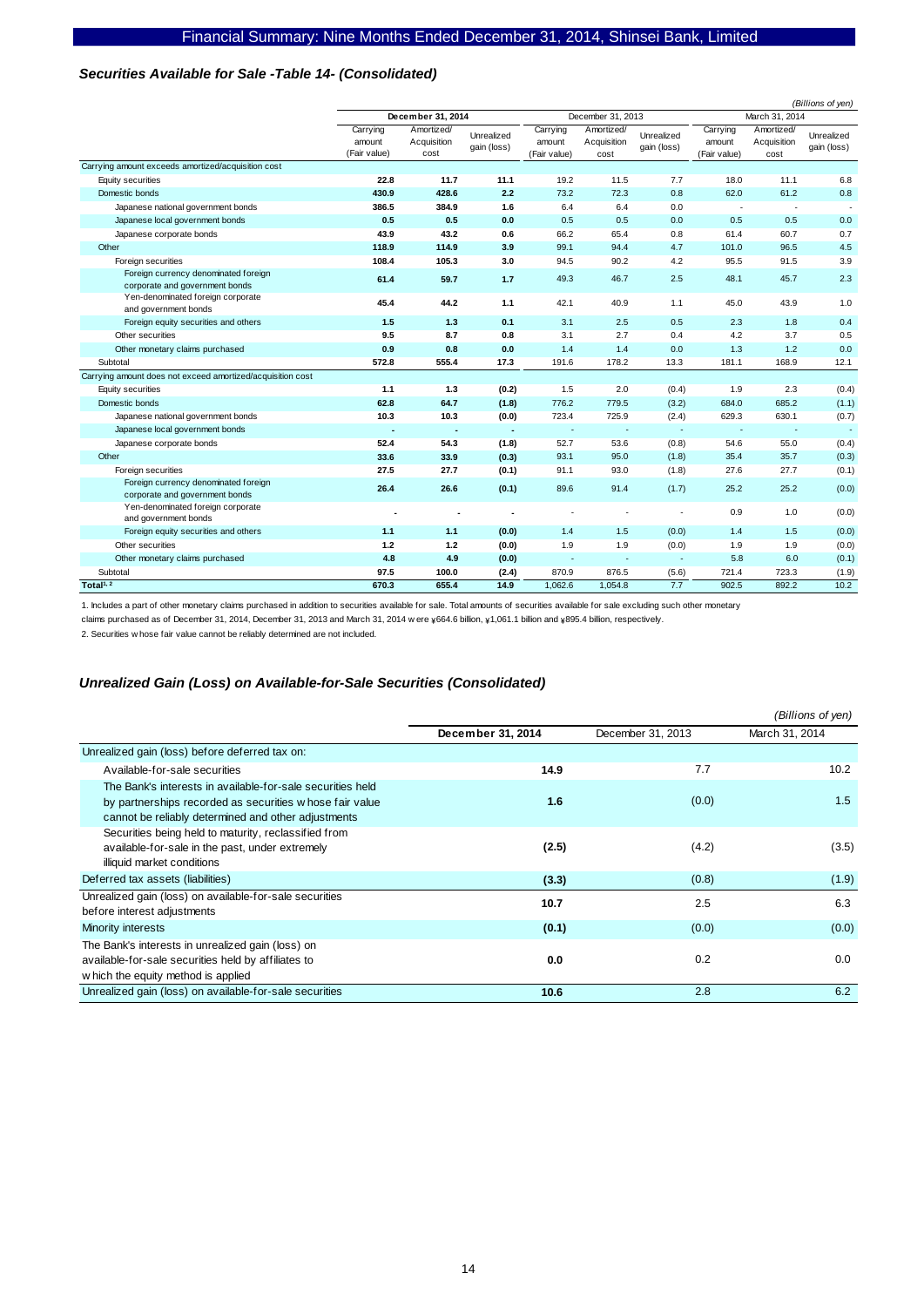#### *Deposits, Including Negotiable Certificates of Deposit (NCDs) -Table 15- (Consolidated)*

|                                             |                       |                |                    |                           | (Billions of yen)  |
|---------------------------------------------|-----------------------|----------------|--------------------|---------------------------|--------------------|
|                                             | <b>Dec 31</b><br>2014 | Dec 31<br>2013 | Change<br>(Amount) | Mar <sub>31</sub><br>2014 | Change<br>(Amount) |
|                                             | (a)                   | (b)            | $(a)-(b)$          | (c)                       | $(a)-(c)$          |
| <b>Deposits</b>                             | 5,516.8               | 5,754.4        | (237.5)            | 5,733.2                   | (216.3)            |
| Liquid (current, ordinary, notice) deposits | 1,978.4               | 1,759.2        | 219.1              | 1.741.8                   | 236.6              |
| Time deposits <sup>1</sup>                  | 3,131.0               | 3,597.2        | (466.1)            | 3,576.9                   | (445.9)            |
| Other                                       | 407.3                 | 397.9          | 9.4                | 414.4                     | (7.0)              |
| Negotiable certificates of deposits (NCDs)  | 105.2                 | 199.7          | (94.5)             | 117.2                     | (11.9)             |
| Total                                       | 5,622.1               | 5.954.2        | (332.0)            | 5,850.4                   | (228.2)            |

1. Includes tw o-w eek maturity deposits

Note 1: Quarterly information is available in the Quarterly Data Book.

#### *Financial Ratios -Table 16- (Consolidated)*

|                                                            | Q3 FY2014<br>(9 months) | Q3 FY2013<br>$(9$ months) | FY2013<br>$(12$ months) |
|------------------------------------------------------------|-------------------------|---------------------------|-------------------------|
| Return on assets <sup>1</sup>                              | $0.8\%$ <sup>5</sup>    | $0.4\%$ <sup>5</sup>      | 0.5%                    |
| Return on equity <sup>2</sup>                              | $10.1\%$ <sup>5</sup>   | 5.8% 5                    | 6.5%                    |
| Return on equity (fully diluted) <sup>3</sup>              | $10.1\%$ <sup>5</sup>   | 5.8% 5                    | 6.5%                    |
|                                                            |                         |                           |                         |
| Cash basis return on assets <sup>1</sup>                   | $0.8\%$ <sup>5</sup>    | $0.5\%$ <sup>5</sup>      | 0.5%                    |
| Cash basis return on equity <sup>2, 4</sup>                | 11.8% <sup>5</sup>      | 7.6% 5                    | 8.3%                    |
| Cash basis return on equity (fully diluted) <sup>3,4</sup> | $11.8\%$ <sup>5</sup>   | 7.6% 5                    | 8.3%                    |
| Expense-to-revenue ratio <sup>6,7</sup>                    | 60.0%                   | 65.4%                     | 65.4%                   |

1. Return on assets:

Net income (Total assets at the BOP + Total assets at the EOP)/2  BOP: beginning of period EOP: end of period

For the calculation of cash basis return on assets, goodwill and other intangibles are excluded from the amount of total assets.

2. Return on equity:

Net income

(Total equity eligible for common shareholders at the BOP + Total equity eligible for common shareholders at the EOP)/2

3. Return on equity (fully diluted):

Net income ((Total equity at the BOP - Share warrants at the BOP - Minority interests at the BOP) +

(Total equity at the EOP - Share warrants at the EOP - Minority interests at the EOP))/2

4. The denominator is calculated as:

((Total capital – goodwill – intangible assets acquired in business combinations (net of associated deferred tax liability) at the beginning of the period) + (the same values at the end of the period))/2.

5. Annualized basis.

6. Management accounting basis.

7. Expense denotes general and administrative expenses.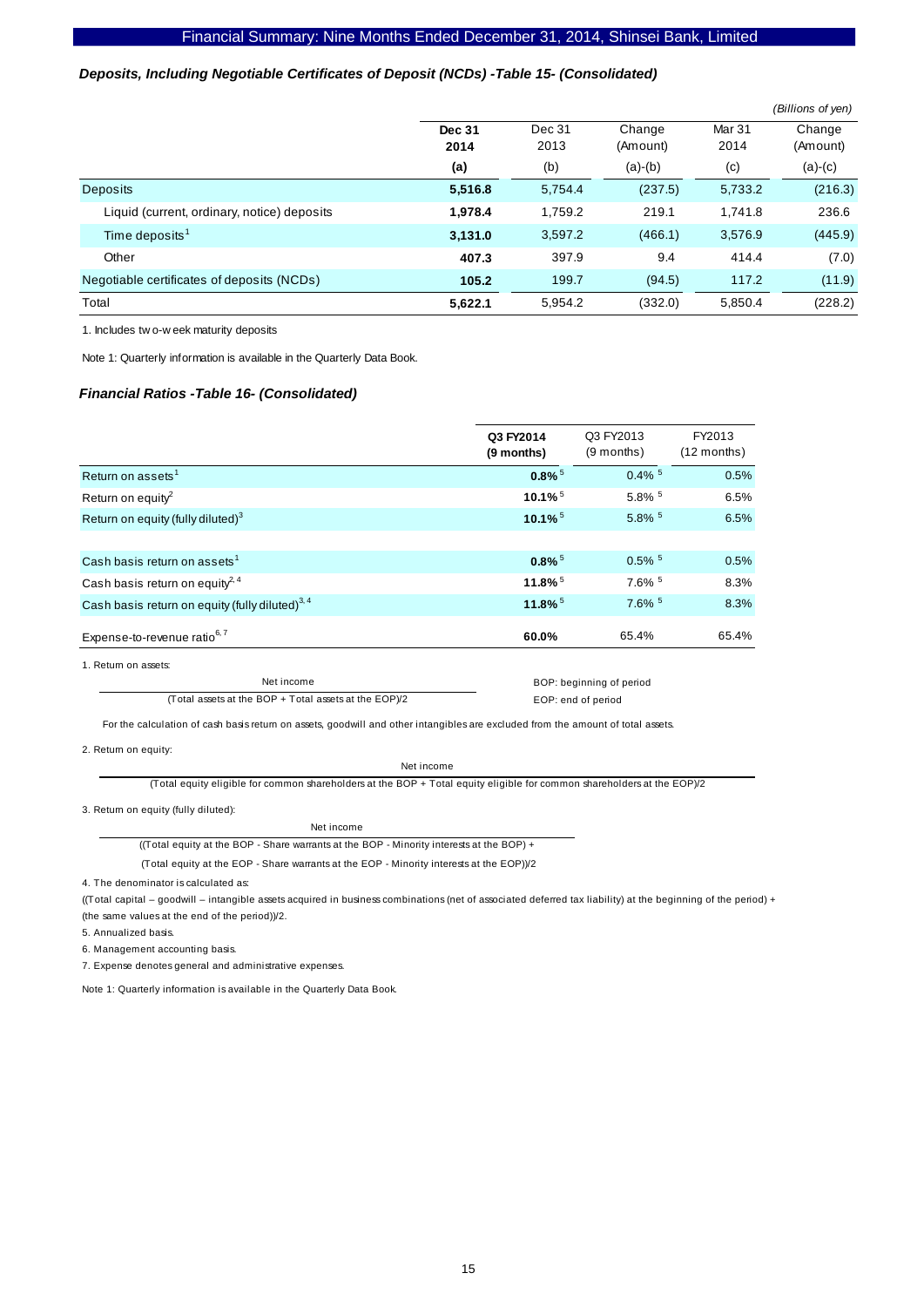#### *Capital Adequacy Data -Table 17- (Consolidated)*

#### <**Basel 3, Domestic Standard 1**>

|                                        |         |        |           | (Billions of yen, except percentages) |           |
|----------------------------------------|---------|--------|-----------|---------------------------------------|-----------|
|                                        | Dec 31  | Dec 31 | Change    | Mar <sub>31</sub>                     | Change    |
|                                        | 2014    | 2013   | (Amount)  | 2014                                  | (Amount)  |
|                                        | (a)     | (b)    | $(a)-(b)$ | (c)                                   | $(a)-(c)$ |
| Core capital: instruments and reserves | 882.4   |        |           | 889.5                                 | (7.1)     |
| Core capital: regulatory adjustments   | (41.7)  |        |           | (71.9)                                | 30.2      |
| Capital                                | 840.6   |        |           | 817.6                                 | 23.0      |
| Total amount of Risk-weighted assets   | 5,917.6 |        |           | 6.016.7                               | (99.1)    |
| Capital ratio                          | 14.20%  |        |           | 13.58%                                |           |

1. Calculated according to F-IRB.

Consolidated total required capital is  $\frac{1}{4}512.3$  billion as at December 31, 2014 and  $\frac{1}{4}550.3$  billion as at March 31, 2014.

Note 1: Quarterly information is available in the Quarterly Data Book.

#### *Per Share Data -Table 18- (Consolidated)*

|                      |                                                                        |                                |                                |                                 |                                | (Yen)                           |
|----------------------|------------------------------------------------------------------------|--------------------------------|--------------------------------|---------------------------------|--------------------------------|---------------------------------|
|                      |                                                                        | Q3 FY2014<br>(9 months)<br>(a) | Q3 FY2013<br>(9 months)<br>(b) | Change<br>(Amount)<br>$(a)-(b)$ | FY2013<br>$(12$ months)<br>(c) | Change<br>(Amount)<br>$(a)-(c)$ |
| Common equity        |                                                                        | 268.40                         | 243.96                         | 24.43                           | 247.82                         | 20.57                           |
| Fully diluted equity |                                                                        | 268.40                         | 243.96                         | 24.43                           | 247.82                         | 20.57                           |
| Basic net income     |                                                                        | 19.73                          | 10.43                          | 9.29                            | 15.59                          |                                 |
| Diluted net income   |                                                                        | 19.73                          | 10.43                          | 9.29                            | 15.59                          |                                 |
| Cash basis:          |                                                                        |                                |                                |                                 |                                |                                 |
| Basic net income     |                                                                        | 21.91                          | 12.89                          | 9.02                            | 18.78                          |                                 |
| Diluted net income   |                                                                        | 21.91                          | 12.89                          | 9.02                            | 18.78                          |                                 |
|                      | For calculation of per share data (Does not include treasury shares) : |                                |                                |                                 |                                |                                 |
| Equity:              | Number of common shares (Consolidated) <sup>1</sup>                    | 2,653,918,339                  | 2,653,919,247                  |                                 | 2,653,919,247                  |                                 |
|                      | Fully diluted number of shares (Consolidated) <sup>1</sup>             | 2,653,918,339                  | 2,653,922,643                  |                                 | 2,653,921,423                  |                                 |
| Net income:          | Number of common shares (Consolidated) <sup>2</sup>                    | 2,653,918,785                  | 2,653,919,247                  |                                 | 2,653,919,247                  |                                 |
|                      | Fully diluted number of shares (Consolidated) <sup>2</sup>             | 2,653,918,785                  | 2,653,922,643                  |                                 | 2,653,921,423                  |                                 |

1. Outstanding shares at the end of the respective periods.

2. Weighted average number of outstanding shares during the respective period.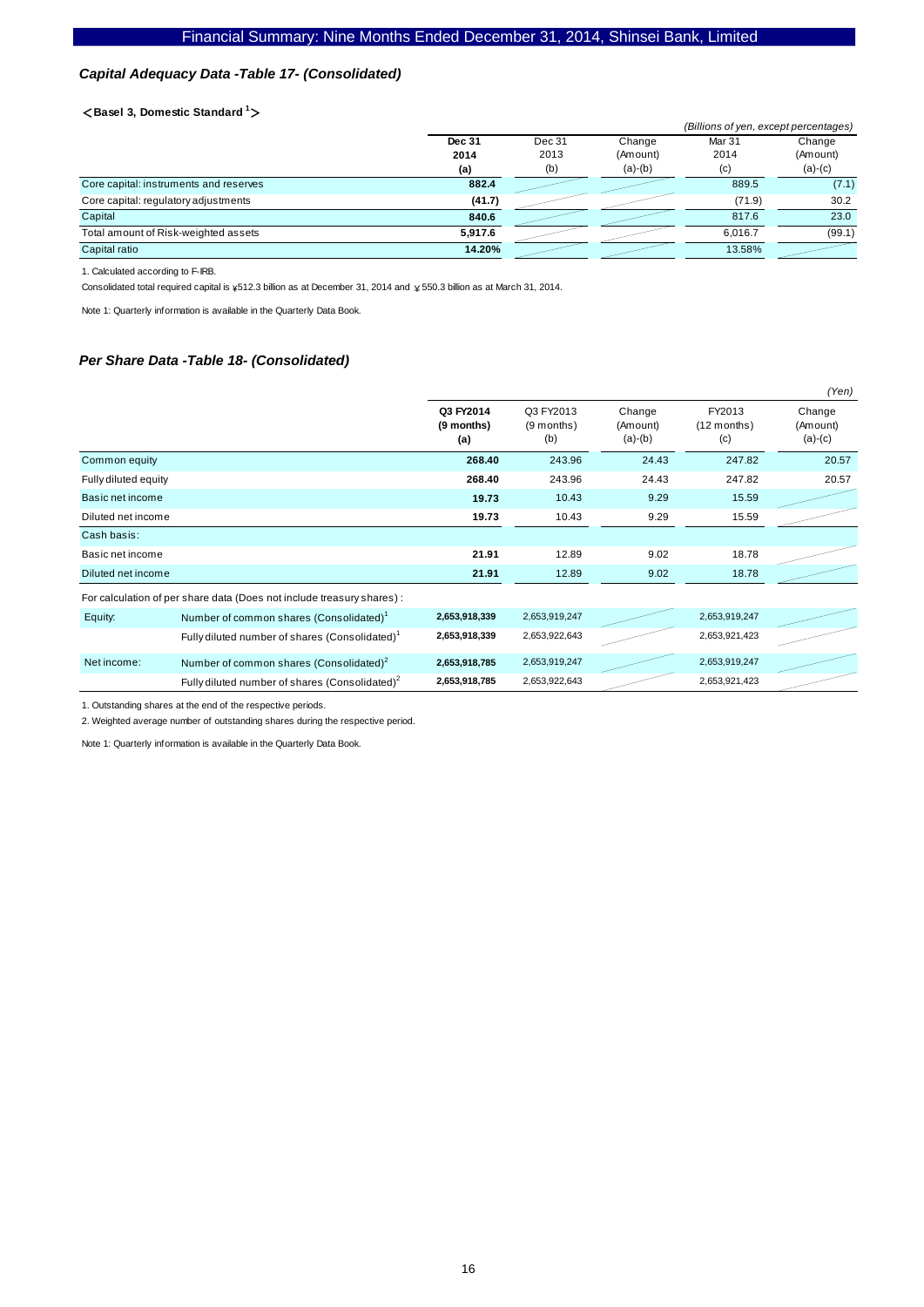#### *Business Lines Results -Table 19- (Consolidated)*

|                                                        |                         |                         |                    | (Billions of yen)       |
|--------------------------------------------------------|-------------------------|-------------------------|--------------------|-------------------------|
|                                                        | Q3 FY2014<br>(9 months) | Q3 FY2013<br>(9 months) | Change<br>(Amount) | FY2013<br>$(12$ months) |
| <b>Institutional Group:</b>                            |                         |                         |                    |                         |
| Net interest income                                    | 27.7                    | 21.4                    | 6.3                | 27.6                    |
| Noninterest income                                     | 28.7                    | 31.0                    | (2.3)              | 41.8                    |
| <b>Total revenue</b>                                   | 56.5                    | 52.5                    | 3.9                | 69.5                    |
| General and administrative expenses                    | (19.9)                  | (18.2)                  | (1.6)              | (24.8)                  |
| Ordinary business profit                               | 36.5                    | 34.2                    | 2.3                | 44.6                    |
| Net credit costs                                       | 5.4                     | 5.1                     | 0.2                | 8.5                     |
| Ordinary business profit after net credit costs        | 42.0                    | 39.4                    | 2.6                | 53.2                    |
| <b>Global Markets Group:</b>                           |                         |                         |                    |                         |
| Net interest income                                    | 2.8                     | 2.8                     | 0.0                | 3.9                     |
| Noninterest income                                     | 8.0                     | 5.4                     | 2.6                | 7.3                     |
| <b>Total revenue</b>                                   | 10.9                    | 8.2                     | 2.6                | 11.2                    |
| General and administrative expenses                    | (7.0)                   | (6.6)                   | (0.3)              | (8.9)                   |
| <b>Ordinary business profit</b>                        | 3.9                     | 1.5                     | 2.3                | 2.3                     |
| Net credit costs                                       | 0.0                     | (0.0)                   | 0.1                | 0.4                     |
| Ordinary business profit after net credit costs        | 4.0                     | 1.5                     | 2.5                | 2.8                     |
| <b>Individual Group:</b>                               |                         |                         |                    |                         |
| Net interest income                                    | 65.7                    | 63.7                    | 1.9                | 85.3                    |
| Noninterest income                                     | 35.2                    | 32.6                    | 2.5                | 44.0                    |
| <b>Total revenue</b>                                   | 100.9                   | 96.4                    | 4.5                | 129.3                   |
| General and administrative expenses                    | (77.0)                  | (73.5)                  | (3.4)              | (97.3)                  |
| Ordinary business profit                               | 23.9                    | 22.8                    | 1.0                | 31.9                    |
| <b>Net credit costs</b>                                | (11.2)                  | (5.7)                   | (5.4)              | (9.3)                   |
| Ordinary business profit after net credit costs        | 12.6                    | 17.0                    | (4.4)              | 22.6                    |
| Corporate/Other <sup>1</sup> :                         |                         |                         |                    |                         |
| Net interest income                                    | 1.2                     | (5.4)                   | 6.6                | (6.4)                   |
| Noninterest income                                     | 6.0                     | 0.3                     | 5.6                | (0.7)                   |
| <b>Total revenue</b>                                   | 7.2                     | (5.0)                   | 12.3               | (7.1)                   |
| General and administrative expenses                    | (1.4)                   | (0.9)                   | (0.5)              | (1.6)                   |
| Ordinary business profit (loss)                        | 5.7                     | (5.9)                   | 11.7               | (8.8)                   |
| Net credit costs                                       | (0.0)                   | 0.0                     | (0.0)              | 0.0                     |
| Ordinary business profit after net credit costs (loss) | 5.7                     | (5.9)                   | 11.7               | (8.8)                   |
| Total:                                                 |                         |                         |                    |                         |
| Net interest income                                    | 97.6                    | 82.5                    | 15.0               | 110.5                   |
| Noninterest income                                     | 78.0                    | 69.5                    | 8.4                | 92.5                    |
| <b>Total revenue</b>                                   | 175.6                   | 152.1                   | 23.5               | 203.0                   |
| General and administrative expenses                    | (105.4)                 | (99.4)                  | (5.9)              | (132.8)                 |
| <b>Ordinary business profit</b>                        | 70.2                    | 52.6                    | 17.5               | 70.1                    |
| Net credit costs                                       | (5.7)                   | (0.6)                   | (5.0)              | (0.2)                   |
| Ordinary business profit after net credit costs        | 64.5                    | 52.0                    | 12.4               | 69.8                    |

1. "Corporate/Other" includes company-w ide accounts w hich are not included in our reportable segments, allocation variance of indirect expense and elimination amount of inter-segment transactions.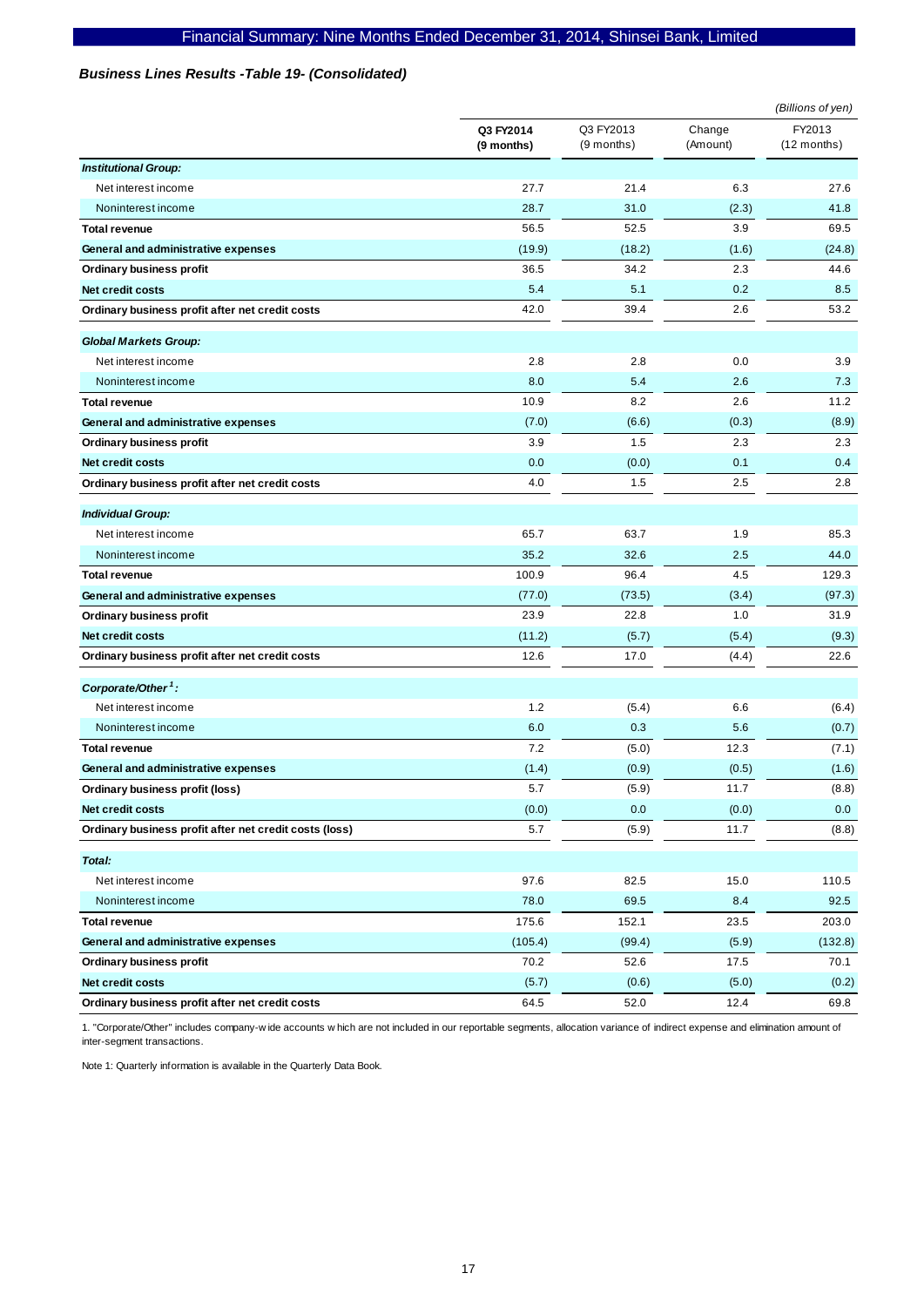It should be noted that the Structured Finance Sub-Group was integrated into the Institutional Business Sub-Group as per organizational changes put into effect on April 1, 2013. Also, as per restructuring implemented on July 1, 2013, the Shinsei Principal Investments Group was formed through the integration of Shinsei Corporate Investment Limited,

Shinsei Investment & Finance Limited, and Shinsei Servicing & Consulting Limited, which come under the umbrella of Shinsei Principal Investments Ltd., and the Bank has transferred the front office operations of the key functions of credit trading and private equity businesses from the Bank to the consolidated subsidiaries.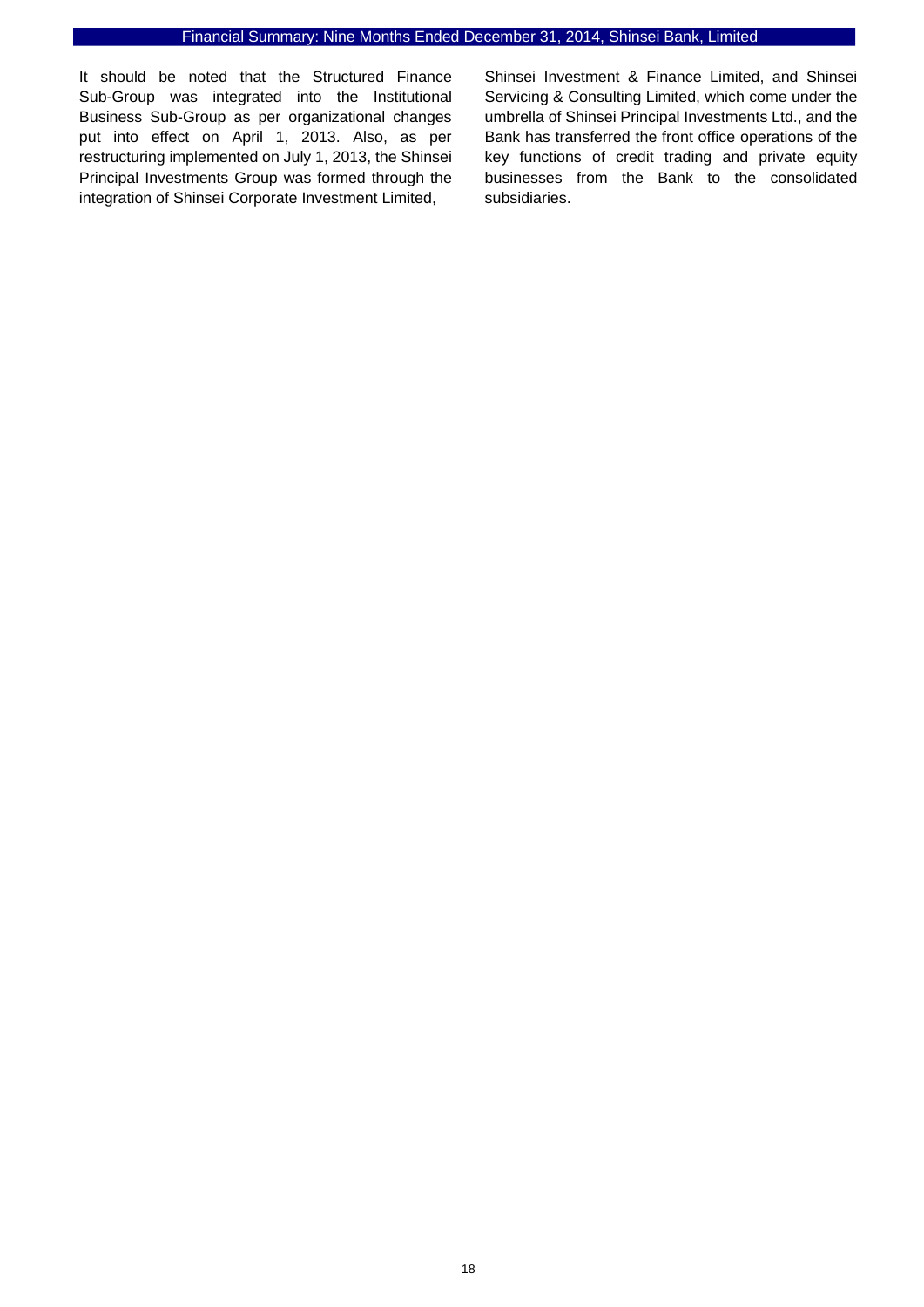## **Segment Information**

| <b>Institutional Group:</b>                                                 | Focuses primarily on corporate and public sector finance and advisory business.                                                                                                                                                                                                                                   |
|-----------------------------------------------------------------------------|-------------------------------------------------------------------------------------------------------------------------------------------------------------------------------------------------------------------------------------------------------------------------------------------------------------------|
| <b>Institutional Business</b>                                               |                                                                                                                                                                                                                                                                                                                   |
| <b>Institutional Business</b><br>Sub-Group-Institutional<br><b>Business</b> | The "Institutional Business Sub-Group-Institutional Business" provides financial products and services<br>such as healthcare finance and advisory services to business and public corporations.                                                                                                                   |
| <b>Institutional Business</b><br>Sub-Group-Structured<br><b>Finance</b>     | The "Institutional Business Sub-Group-Structured Finance" provides real estate related nonrecourse<br>and corporate finance, M&A related finance, specialty finance, corporate revitalization support services<br>and trust services.                                                                             |
| <b>Principal Transactions</b>                                               | The "Principal Transactions Sub-Group" comprises the credit trading and private equity businesses.                                                                                                                                                                                                                |
| <b>Showa Leasing</b>                                                        | "Showa Leasing" primarily provides leasing related financial products and services.                                                                                                                                                                                                                               |
| <b>Other Institutional Group</b>                                            | The "Other Institutional Group" consists of the asset-backed investment business and other<br>businesses.                                                                                                                                                                                                         |
| <b>Global Markets Group:</b>                                                | Focuses primarily on financial markets business and serving financial institution clients.                                                                                                                                                                                                                        |
| <b>Financial Institutions</b>                                               | The "Financial Institutions Sub-Group" provides financial products and services for financial institutions.                                                                                                                                                                                                       |
| <b>Markets</b>                                                              | The "Markets Sub-Group" is engaged in foreign exchange, derivatives, equity related, alternative<br>investment and other capital markets transactions.                                                                                                                                                            |
| <b>Other Global Markets</b><br>Group                                        | The "Other Global Markets Group" consists of the profit and loss attributable to Shinsei Securities,<br>asset management, wealth management, and other products and services in the Global Markets<br>Group.                                                                                                      |
| <b>Individual Group:</b>                                                    | Focuses on retail financial products and services.                                                                                                                                                                                                                                                                |
| <b>Retail Banking</b>                                                       | The "Retail Banking Sub-Group" provides financial products and services for retail customers such as<br>yen/foreign currency/structured deposit services, investment trusts, brokerage services (through a<br>partner institution), life and nonlife insurance (through partner institutions) and home mortgages. |
| <b>Shinsei Financial</b>                                                    | "Shinsei Financial" provides consumer finance products and services and guarantee services (Shinsei<br>Financial, Shinsei Bank Lake, SHINKI).                                                                                                                                                                     |
| <b>APLUS FINANCIAL</b>                                                      | "APLUS FINANCIAL" provides installment sales credit, credit cards, guarantees, financing and<br>settlement services.                                                                                                                                                                                              |
| <b>Other Individual Group</b>                                               | The "Other Individual Group" consists of profit and loss attributable to the Consumer Finance<br>Sub-Group and other subsidiaries.                                                                                                                                                                                |
| Corporate/Other:                                                            | "Corporate/Other" includes company-wide accounts which are not included in our reportable segments,<br>allocation variance of indirect expense and elimination amount of inter-segment transactions.                                                                                                              |
| <b>Treasury</b>                                                             | The "Treasury Sub-Group" undertakes ALM operations and includes gains and losses from equity and<br>subordinated debt financing activities.                                                                                                                                                                       |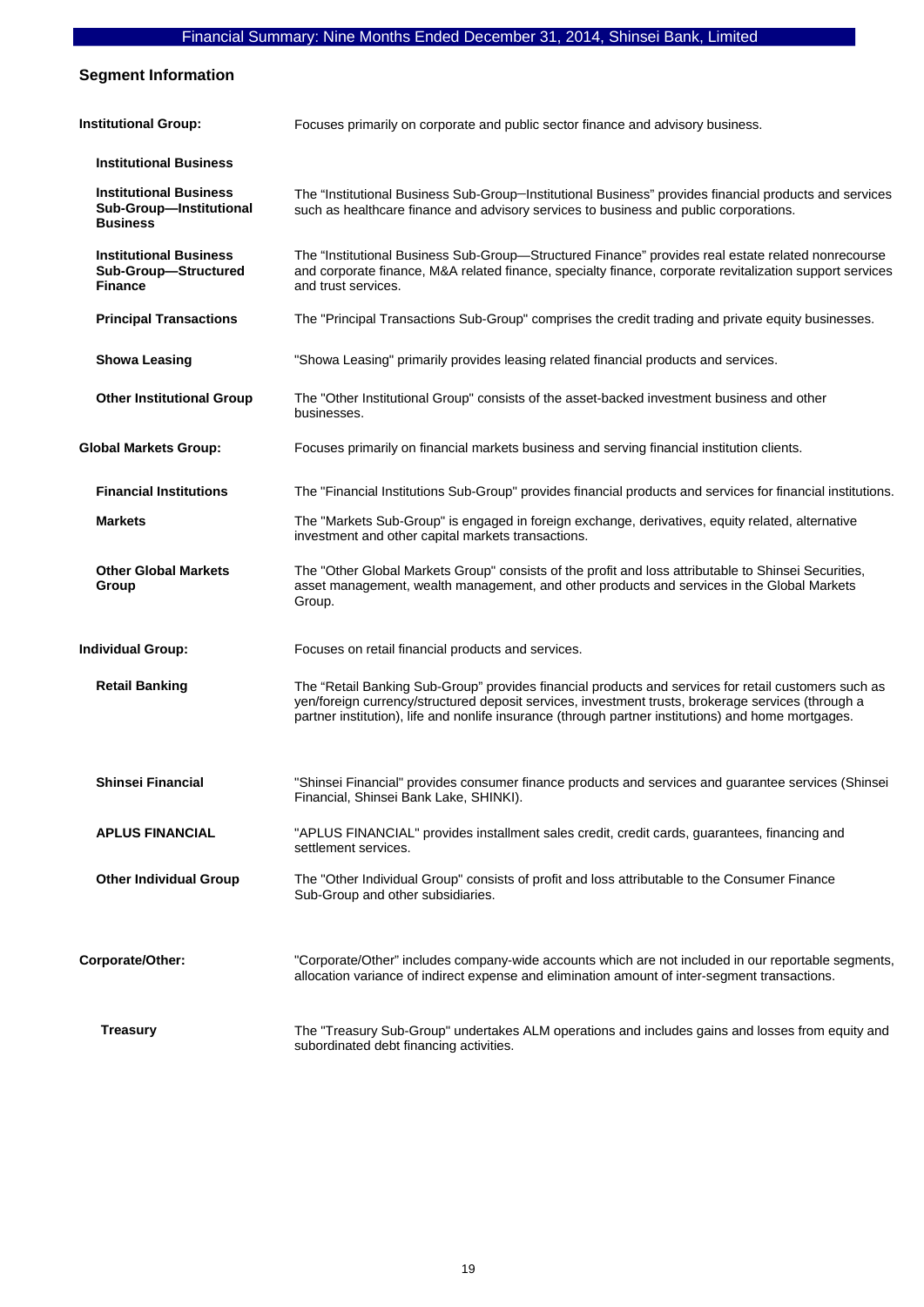## Institutional Group<sup>1</sup>-Table 20- (Consolidated)

|                                                            |                         |                           |                    | (Billions of yen)       |
|------------------------------------------------------------|-------------------------|---------------------------|--------------------|-------------------------|
|                                                            | Q3 FY2014<br>(9 months) | Q3 FY2013<br>$(9$ months) | Change<br>(Amount) | FY2013<br>$(12$ months) |
| Institutional Business Sub-Group - Institutional Business: |                         |                           |                    |                         |
| Net interest income                                        | 8.1                     | 7.2                       | 0.8                | 9.4                     |
| Noninterest income                                         | 2.1                     | 2.3                       | (0.1)              | 3.2                     |
| <b>Total revenue</b>                                       | 10.3                    | 9.5                       | 0.7                | 12.7                    |
| General and administrative expenses                        | (5.1)                   | (4.8)                     | (0.2)              | (6.4)                   |
| Ordinary business profit                                   | 5.1                     | 4.7                       | 0.4                | 6.2                     |
| Net credit costs                                           | 0.4                     | (0.7)                     | 1.1                | 2.0                     |
| Ordinary business profit after net credit costs            | 5.5                     | 3.9                       | 1.5                | 8.3                     |
| Institutional Business Sub-Group - Structured Finance:     |                         |                           |                    |                         |
| Net interest income                                        | 9.9                     | 12.4                      | (2.5)              | 15.6                    |
| Noninterest income                                         | 5.0                     | 6.5                       | (1.4)              | 8.1                     |
| <b>Total revenue</b>                                       | 15.0                    | 19.0                      | (4.0)              | 23.7                    |
| General and administrative expenses                        | (3.9)                   | (3.6)                     | (0.3)              | (4.7)                   |
| Ordinary business profit                                   | 11.0                    | 15.3                      | (4.3)              | 19.0                    |
| <b>Net credit costs</b>                                    | 4.1                     | 6.0                       | (1.9)              | 8.0                     |
| Ordinary business profit after net credit costs            | 15.1                    | 21.4                      | (6.3)              | 27.0                    |
| <b>Principal Transactions Sub-Group:</b>                   |                         |                           |                    |                         |
| Net interest income                                        | 11.7                    | 3.5                       | 8.2                | 5.2                     |
| Noninterest income                                         | 6.9                     | 9.9                       | (3.0)              | 12.6                    |
| <b>Total revenue</b>                                       | 18.6                    | 13.4                      | 5.2                | 17.9                    |
| General and administrative expenses                        | (3.5)                   | (3.1)                     | (0.4)              | (4.2)                   |
| <b>Ordinary business profit</b>                            | 15.0                    | 10.3                      | 4.7                | 13.7                    |
| <b>Net credit costs</b>                                    | (0.0)                   | (0.0)                     | (0.0)              | 0.2                     |
| Ordinary business profit after net credit costs            | 15.0                    | 10.3                      | 4.6                | 13.9                    |
| <b>Showa Leasing:</b>                                      |                         |                           |                    |                         |
| Net interest income                                        | (1.8)                   | (2.0)                     | 0.1                | (2.4)                   |
| Noninterest income                                         | 13.6                    | 12.1                      | 1.5                | 17.6                    |
| <b>Total revenue</b>                                       | 11.8                    | 10.0                      | 1.7                | 15.1                    |
| General and administrative expenses                        | (6.1)                   | (5.8)                     | (0.2)              | (8.2)                   |
| <b>Ordinary business profit</b>                            | 5.7                     | 4.2                       | 1.4                | 6.9                     |
| Net credit costs                                           | 1.4                     | 1.5                       | (0.0)              | 2.6                     |
| Ordinary business profit after net credit costs            | 7.1                     | $5.7\,$                   | 1.4                | 9.5                     |
| Others:                                                    |                         |                           |                    |                         |
| Net interest income                                        | (0.2)                   | 0.1                       | (0.4)              | (0.2)                   |
| Noninterest income                                         | 0.9                     | 0.1                       | 0.7                | 0.1                     |
| <b>Total revenue</b>                                       | 0.6                     | 0.3                       | 0.3                | (0.1)                   |
| General and administrative expenses                        | (1.0)                   | (0.8)                     | (0.2)              | (1.1)                   |
| Ordinary business profit (loss)                            | (0.4)                   | (0.4)                     | 0.0                | (1.2)                   |
| Net credit costs                                           | (0.4)                   | (1.6)                     | 1.2                | (4.4)                   |
| Ordinary business profit after net credit costs (loss)     | (0.8)                   | (2.1)                     | 1.2                | (5.6)                   |
| <b>Institutional Group:</b>                                |                         |                           |                    |                         |
| Net interest income                                        | 27.7                    | 21.4                      | 6.3                | 27.6                    |
| Noninterest income                                         | 28.7                    | 31.0                      | (2.3)              | 41.8                    |
| <b>Total revenue</b>                                       | 56.5                    | 52.5                      | 3.9                | 69.5                    |
| General and administrative expenses                        | (19.9)                  | (18.2)                    | (1.6)              | (24.8)                  |
| Ordinary business profit                                   | 36.5                    | 34.2                      | 2.3                | 44.6                    |
| Net credit costs                                           | 5.4                     | 5.1                       | 0.2                | 8.5                     |
| Ordinary business profit after net credit costs            | 42.0                    | 39.4                      | 2.6                | 53.2                    |

1. Net of consolidation adjustments, if applicable.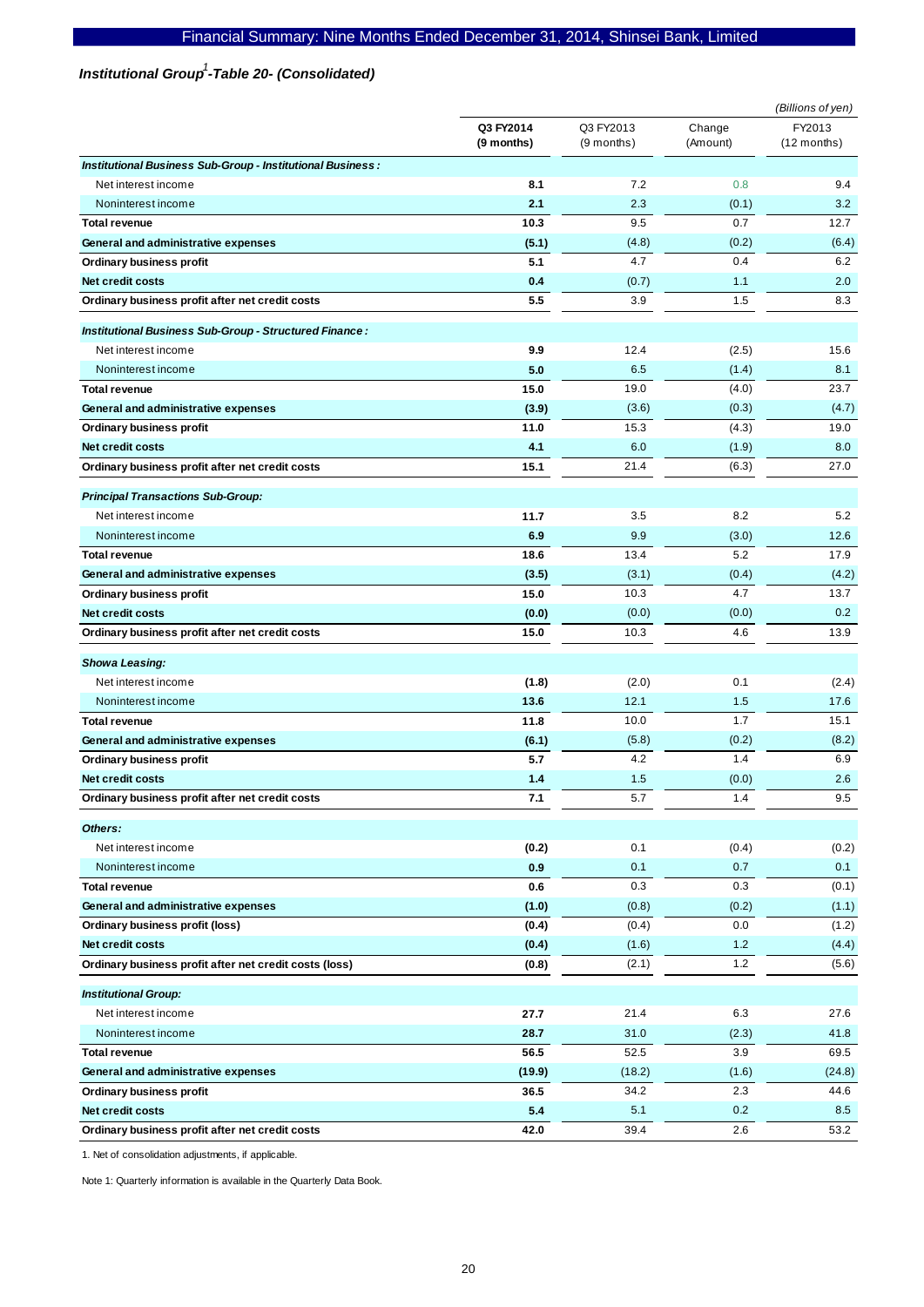## Global Markets Group<sup>1</sup>-Table 21- (Consolidated)

|                                                        |                         |                           |                    | (Billions of yen)     |
|--------------------------------------------------------|-------------------------|---------------------------|--------------------|-----------------------|
|                                                        | Q3 FY2014<br>(9 months) | Q3 FY2013<br>$(9$ months) | Change<br>(Amount) | FY2013<br>(12 months) |
| <b>Financial Institutions Sub-Group:</b>               |                         |                           |                    |                       |
| Net interest income                                    | 1.1                     | 1.1                       | (0.0)              | 1.5                   |
| Noninterest income                                     | 1.3                     | 1.4                       | (0.0)              | 1.6                   |
| <b>Total revenue</b>                                   | 2.4                     | 2.6                       | (0.1)              | 3.2                   |
| General and administrative expenses                    | (1.7)                   | (1.6)                     | (0.1)              | (2.1)                 |
| Ordinary business profit                               | 0.7                     | 1.0                       | (0.2)              | 1.1                   |
| Net credit costs                                       | 0.0                     | (0.0)                     | 0.1                | 0.4                   |
| Ordinary business profit after net credit costs        | 0.8                     | 0.9                       | (0.1)              | 1.5                   |
| <b>Markets Sub-Group:</b>                              |                         |                           |                    |                       |
| Net interest income                                    | 1.6                     | 1.5                       | 0.0                | 2.2                   |
| Noninterest income                                     | 4.0                     | 1.9                       | 2.1                | 2.6                   |
| <b>Total revenue</b>                                   | 5.7                     | 3.4                       | 2.2                | 4.9                   |
| General and administrative expenses                    | (2.4)                   | (2.4)                     | (0.0)              | (3.2)                 |
| Ordinary business profit                               | 3.2                     | 1.0                       | 2.2                | 1.6                   |
| <b>Net credit costs</b>                                | (0.0)                   | (0.0)                     | (0.0)              | (0.0)                 |
| Ordinary business profit after net credit costs        | 3.1                     | 1.0                       | 2.1                | 1.5                   |
| Others:                                                |                         |                           |                    |                       |
| Net interest income                                    | 0.1                     | 0.0                       | 0.0                | 0.1                   |
| Noninterest income                                     | 2.6                     | 2.1                       | 0.5                | 3.0                   |
| <b>Total revenue</b>                                   | 2.7                     | 2.1                       | 0.5                | $\overline{3.1}$      |
| General and administrative expenses                    | (2.8)                   | (2.6)                     | (0.1)              | (3.5)                 |
| Ordinary business profit (loss)                        | (0.0)                   | (0.4)                     | 0.4                | (0.4)                 |
| <b>Net credit costs</b>                                | 0.0                     | 0.0                       | 0.0<br>0.4         | 0.1                   |
| Ordinary business profit after net credit costs (loss) | 0.0                     | (0.4)                     |                    | (0.3)                 |
| <b>Global Markets Group:</b>                           |                         |                           |                    |                       |
| Net interest income                                    | 2.8                     | 2.8                       | 0.0                | 3.9                   |
| Noninterest income                                     | 8.0                     | 5.4                       | 2.6                | 7.3                   |
| <b>Total revenue</b>                                   | 10.9                    | 8.2                       | 2.6                | 11.2                  |
| General and administrative expenses                    | (7.0)                   | (6.6)                     | (0.3)              | (8.9)                 |
| Ordinary business profit                               | 3.9                     | 1.5                       | 2.3                | 2.3                   |
| <b>Net credit costs</b>                                | 0.0                     | (0.0)                     | 0.1                | 0.4                   |
| Ordinary business profit after net credit costs        | 4.0                     | 1.5                       | 2.5                | 2.8                   |

1. Net of consolidation adjustments, if applicable.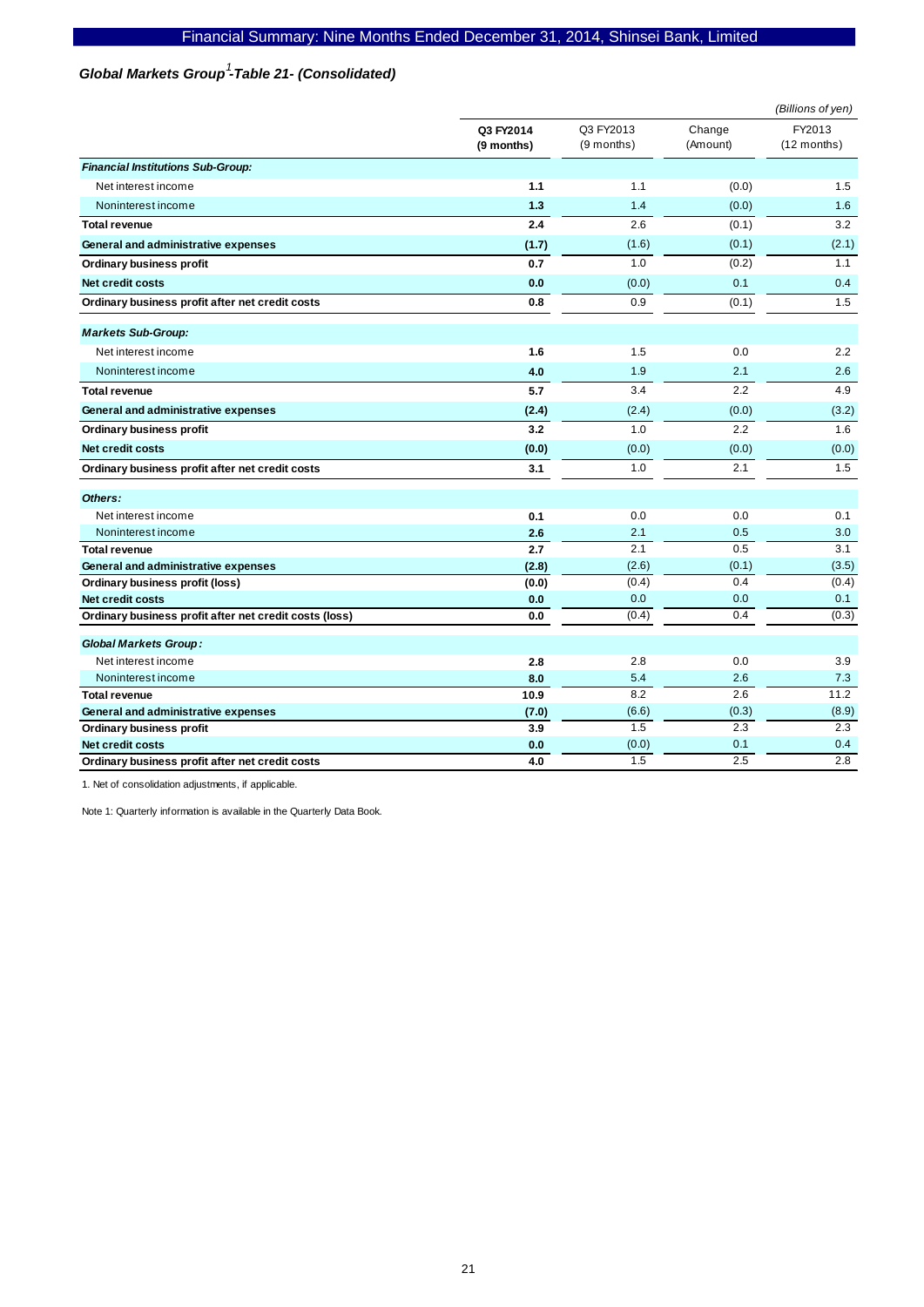# *Individual Group -Table 22- (Consolidated) 1*

|                                                        | (Billions of yen)       |                         |                    |                         |  |
|--------------------------------------------------------|-------------------------|-------------------------|--------------------|-------------------------|--|
|                                                        | Q3 FY2014<br>(9 months) | Q3 FY2013<br>(9 months) | Change<br>(Amount) | FY2013<br>$(12$ months) |  |
| <b>Retail banking:</b>                                 |                         |                         |                    |                         |  |
| Net interest income                                    | 17.1                    | 19.1                    | (2.0)              | 25.3                    |  |
| Noninterest income                                     | 4.5                     | 5.6                     | (1.0)              | 7.0                     |  |
| <b>Total revenue</b>                                   | 21.6                    | 24.8                    | (3.1)              | 32.4                    |  |
| General and administrative expenses                    | (26.1)                  | (24.2)                  | (1.9)              | (31.7)                  |  |
| Ordinary business profit (loss)                        | (4.4)                   | 0.6                     | (5.0)              | 0.6                     |  |
| <b>Net credit costs</b>                                | (0.1)                   | (0.1)                   | 0.0                | 0.0                     |  |
| Ordinary business profit after net credit costs (loss) | (4.5)                   | 0.4                     | (5.0)              | 0.6                     |  |
| Shinsei Financial and Shinsei Bank Lake <sup>2</sup> : |                         |                         |                    |                         |  |
| Net interest income                                    | 37.7                    | 32.6                    | 5.1                | 44.2                    |  |
| Noninterest income                                     | (1.5)                   | (2.5)                   | 0.9                | (3.3)                   |  |
| <b>Total revenue</b>                                   | 36.1                    | 30.0                    | 6.1                | 40.9                    |  |
| General and administrative expenses                    | (20.2)                  | (19.6)                  | (0.6)              | (25.8)                  |  |
| Ordinary business profit                               | 15.8                    | 10.3                    | 5.4                | 15.1                    |  |
| Net credit costs                                       | (5.2)                   | (0.9)                   | (4.2)              | (2.6)                   |  |
| Ordinary business profit after net credit costs        | 10.6                    | 9.4                     | 1.2                | 12.4                    |  |
| <b>SHINKI:</b>                                         |                         |                         |                    |                         |  |
| Net interest income                                    | 5.0                     | 5.0                     | 0.0                | 6.7                     |  |
| Noninterest income                                     | (0.4)                   | (0.4)                   | 0.0                | (0.5)                   |  |
| <b>Total revenue</b>                                   | 4.6                     | 4.5                     | 0.0                | 6.1                     |  |
| General and administrative expenses                    | (3.3)                   | (3.1)                   | (0.1)              | (4.2)                   |  |
| Ordinary business profit                               | 1.3                     | 1.4                     | (0.1)              | 1.8                     |  |
| Net credit costs                                       | (0.7)                   | (0.0)                   | (0.7)              | (0.1)                   |  |
| Ordinary business profit after net credit costs        | 0.5                     | 1.3                     | (0.8)              | 1.7                     |  |
| <b>APLUS FINANCIAL:</b>                                |                         |                         |                    |                         |  |
| Net interest income                                    | 4.8                     | 5.7                     | (0.9)              | 7.5                     |  |
| Noninterest income                                     | 32.5                    | 29.8                    | 2.6                | 40.6                    |  |
| <b>Total revenue</b>                                   | 37.3                    | 35.6                    | 1.7                | 48.1                    |  |
| General and administrative expenses                    | (26.6)                  | (26.0)                  | (0.6)              | (34.7)                  |  |
| Ordinary business profit                               | 10.6                    | 9.6                     | 1.0                | 13.4                    |  |
| <b>Net credit costs</b>                                | (5.2)                   | (4.7)                   | (0.5)              | (6.8)                   |  |
| Ordinary business profit after net credit costs        | 5.4                     | 4.9                     | 0.4                | 6.5                     |  |
| Others $3$ :                                           |                         |                         |                    |                         |  |
| Net interest income                                    | 0.9                     | 1.1                     | (0.1)              | 1.4                     |  |
| Noninterest income                                     | 0.1                     | 0.1                     | (0.0)              | 0.2                     |  |
| <b>Total revenue</b>                                   | 1.1                     | 1.3                     | (0.2)              | 1.7                     |  |
| General and administrative expenses                    | (0.5)                   | (0.5)                   | (0.0)              | (0.7)                   |  |
| Ordinary business profit                               | 0.5                     | 0.8                     | (0.2)              | 0.9                     |  |
| Net credit costs                                       | 0.0                     | $0.0\,$                 | 0.0                | 0.2                     |  |
| Ordinary business profit after net credit costs        | 0.6                     | 0.8                     | (0.2)              | 1.1                     |  |
| <b>Individual Group:</b>                               |                         |                         |                    |                         |  |
| Net interest income                                    | 65.7                    | 63.7                    | 1.9                | 85.3                    |  |
| Noninterest income                                     | 35.2                    | 32.6                    | 2.5                | 44.0                    |  |
| <b>Total revenue</b>                                   | 100.9                   | 96.4                    | 4.5                | 129.3                   |  |
| General and administrative expenses                    | (77.0)                  | (73.5)                  | (3.4)              | (97.3)                  |  |
| Ordinary business profit                               | 23.9                    | 22.8                    | 1.0                | 31.9                    |  |
| Net credit costs                                       | (11.2)                  | (5.7)                   | (5.4)              | (9.3)                   |  |
| Ordinary business profit after net credit costs        | 12.6                    | 17.0                    | (4.4)              | 22.6                    |  |

1. Net of consolidation adjustments, if applicable.

2. Results for Shinsei Financial and "Shinsei Bank Card Loan - Lake" in the Lake business (started on October 1, 2011) are combined on a management accounting basis.

3. Includes Shinsei Property Finance and unallocated Consumer Finance Sub-Group financials.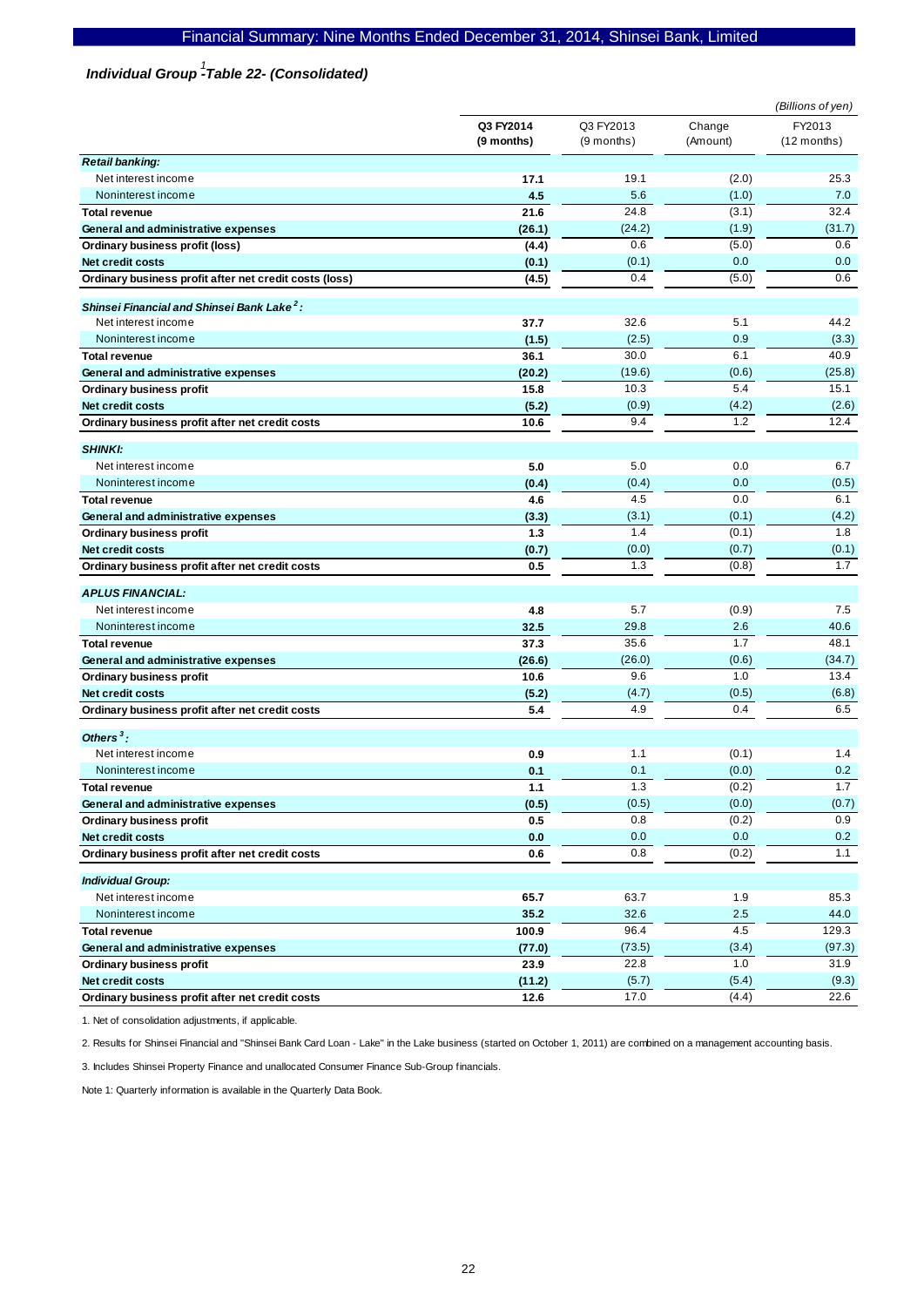# *Individual Group Revenue by Product/Entity -Table 23- (Consolidated) 1*

|                                                                  |                         |                         |                    | (Billions of yen)       |
|------------------------------------------------------------------|-------------------------|-------------------------|--------------------|-------------------------|
|                                                                  | Q3 FY2014<br>(9 months) | Q3 FY2013<br>(9 months) | Change<br>(Amount) | FY2013<br>$(12$ months) |
| <b>Retail Banking:</b>                                           | 21.6                    | 24.8                    | (3.1)              | 32.4                    |
| Deposits and debentures net interest income                      | 9.4                     | 11.9                    | (2.5)              | 15.6                    |
| Deposits and debentures noninterest income                       | 1.6                     | 2.1                     | (0.4)              | 2.7                     |
| Asset management                                                 | 3.8                     | 3.9                     | (0.1)              | 4.9                     |
| Loans                                                            | 6.7                     | 6.7                     | 0.0                | 9.0                     |
| Shinsei Financial and Shinsei Bank Card Loan - Lake <sup>2</sup> | 36.1                    | 30.0                    | 6.1                | 40.9                    |
| <b>SHINKI</b>                                                    | 4.6                     | 4.5                     | 0.0                | 6.1                     |
| APLUS FINANCIAL                                                  | 37.3                    | 35.6                    | 1.7                | 48.1                    |
| Others $3$                                                       | 1.1                     | 1.3                     | (0.2)              | 1.7                     |
| Total revenue                                                    | 100.9                   | 96.4                    | 4.5                | 129.3                   |

1. Net of consolidation adjustments, if applicable.

2. Results for Shinsei Financial and "Shinsei Bank Card Loan - Lake" in the Lake business (started on October 1, 2011) are combined on a management accounting basis.

3. Includes Shinsei Property Finance and unallocated Consumer Finance Sub-Group financials.

Note 1: Quarterly information is available in the Quarterly Data Book.

## *Corporate/Other -Table 24- (Consolidated) 1*

|                                                               |                         |                         |                    | (Billions of yen)       |
|---------------------------------------------------------------|-------------------------|-------------------------|--------------------|-------------------------|
|                                                               | Q3 FY2014<br>(9 months) | Q3 FY2013<br>(9 months) | Change<br>(Amount) | FY2013<br>$(12$ months) |
| Treasury Sub-Group:                                           |                         |                         |                    |                         |
| Net interest income                                           | 0.9                     | (3.0)                   | 3.9                | (3.3)                   |
| Noninterest income                                            | 6.2                     | 0.1                     | 6.0                | (1.0)                   |
| <b>Total revenue</b>                                          | 7.1                     | (2.8)                   | 10.0               | (4.4)                   |
| General and administrative expenses                           | (1.2)                   | (1.1)                   | (0.0)              | (1.5)                   |
| Ordinary business profit (loss)                               | 5.9                     | (4.0)                   | 9.9                | (5.9)                   |
| Net credit costs                                              | ٠                       | ٠                       |                    |                         |
| Ordinary business profit after net credit costs (loss)        | 5.9                     | (4.0)                   | 9.9                | (5.9)                   |
| Corporate/Other (excluding Treasury Sub-Group) <sup>1</sup> : |                         |                         |                    |                         |
| Net interest income                                           | 0.2                     | (2.4)                   | 2.6                | (3.1)                   |
| Noninterest income                                            | (0.1)                   | 0.2                     | (0.4)              | 0.3                     |
| <b>Total revenue</b>                                          | 0.1                     | (2.1)                   | 2.2                | (2.7)                   |
| General and administrative expenses                           | (0.2)                   | 0.2                     | (0.5)              | (0.1)                   |
| Ordinary business profit (loss)                               | (0.1)                   | (1.9)                   | 1.7                | (2.8)                   |
| Net credit costs                                              | (0.0)                   | 0.0                     | (0.0)              | 0.0                     |
| Ordinary business profit after net credit costs (loss)        | (0.1)                   | (1.9)                   | 1.7                | (2.8)                   |
| Corporate/Other <sup>1</sup> :                                |                         |                         |                    |                         |
| Net interest income                                           | 1.2                     | (5.4)                   | 6.6                | (6.4)                   |
| Noninterest income                                            | 6.0                     | 0.3                     | 5.6                | (0.7)                   |
| <b>Total revenue</b>                                          | 7.2                     | (5.0)                   | 12.3               | (7.1)                   |
| General and administrative expenses                           | (1.4)                   | (0.9)                   | (0.5)              | (1.6)                   |
| Ordinary business profit (loss)                               | $\overline{5.7}$        | (5.9)                   | 11.7               | (8.8)                   |
| <b>Net credit costs</b>                                       | (0.0)                   | 0.0                     | (0.0)              | 0.0                     |
| Ordinary business profit after net credit costs (loss)        | 5.7                     | (5.9)                   | 11.7               | (8.8)                   |

1. "Corporate/Other" includes company-w ide accounts w hich are not included in our reportable segments, allocation variance of indirect expense and elimination amount of inter-segment transactions.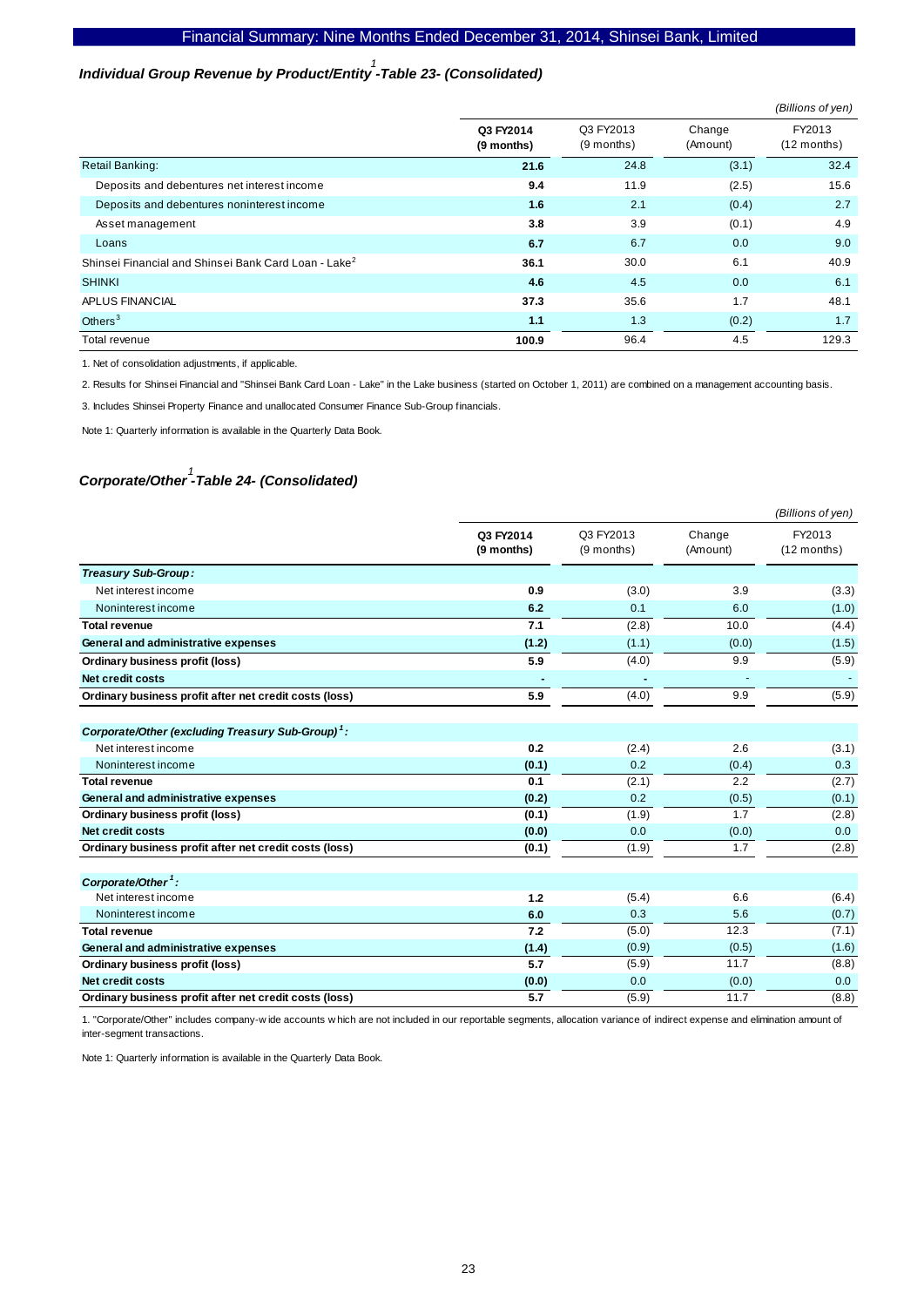## *Consolidated Balance Sheets (Unaudited) (Consolidated)*

**Assets** 

|                                                       |               |            |            |            | (Millions of yen) |
|-------------------------------------------------------|---------------|------------|------------|------------|-------------------|
|                                                       | <b>Dec 31</b> | Dec 31     | Change     | Mar 31     | Change            |
|                                                       | 2014          | 2013       | (Amount)   | 2014       | (Amount)          |
|                                                       | (a)           | (b)        | $(a)-(b)$  | (c)        | $(a)-(c)$         |
| < <assets>&gt;</assets>                               |               |            |            |            |                   |
| Cash and due from banks                               | 1,138,245     | 828,942    | 309,303    | 1,451,492  | (313, 247)        |
| Call loans and bills bought                           | 20,500        | 25,000     | (4,500)    | 36,451     | (15, 951)         |
| Receivables under resale agreements                   | 53,216        | 53,216     |            | 53,216     |                   |
| Receivables under securities borrowing transactions   | 54,352        | 43,623     | 10,728     | 23,651     | 30,700            |
| Other monetary claims purchased                       | 99,058        | 111,382    | (12, 323)  | 105,857    | (6,798)           |
| <b>Trading assets</b>                                 | 349,692       | 301,989    | 47,702     | 249,115    | 100,576           |
| Monetary assets held in trust                         | 183,242       | 203,056    | (19, 814)  | 199,117    | (15, 875)         |
| <b>Securities</b>                                     | 1,398,111     | 1,882,690  | (484, 578) | 1,557,020  | (158,909)         |
| Loans and bills discounted                            | 4,357,752     | 4,215,437  | 142,315    | 4,319,830  | 37,921            |
| Foreign exchanges                                     | 21,566        | 31,986     | (10, 420)  | 25,656     | (4,090)           |
| Lease receivables and leased investment assets        | 226,168       | 215,730    | 10,438     | 227,764    | (1,595)           |
| Other assets                                          | 854,708       | 821,781    | 32,926     | 724,963    | 129,744           |
| Premises and equipment                                | 48,888        | 50,748     | (1,859)    | 50,143     | (1,254)           |
| Intangible assets                                     | 50,352        | 59,075     | (8, 723)   | 57,643     | (7, 291)          |
| Goodwill                                              | 24,543        | 30,457     | (5,914)    | 28,949     | (4, 405)          |
| Asset for retirement benefit                          | 2,933         | $\prime$   | $\prime$   | 1,567      | 1,365             |
| Deferred issuance expenses for debentures             | 15            | 39         | (23)       | 32         | (16)              |
| Deferred tax assets                                   | 14,565        | 18,974     | (4, 409)   | 16,519     | (1, 954)          |
| Customers' liabilities for acceptances and guarantees | 318,820       | 433,567    | (114, 746) | 358,414    | (39, 594)         |
| Reserve for credit losses                             | (110, 709)    | (143, 019) | 32,310     | (137, 358) | 26,649            |
| <b>Total assets</b>                                   | 9,081,482     | 9,154,223  | (72, 741)  | 9,321,103  | (239, 620)        |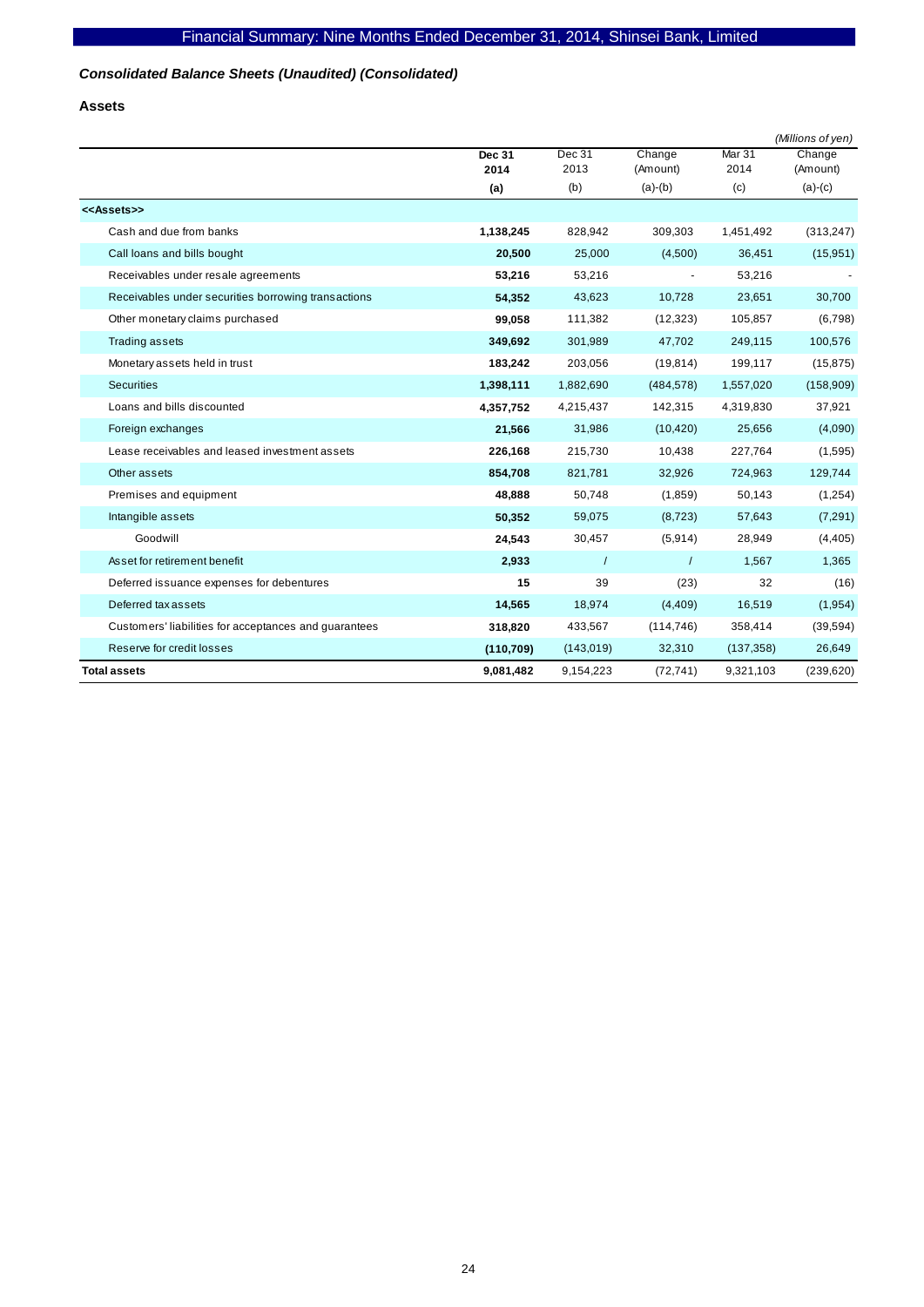# **Liabilities and Equity**

|                                                            |                |                |                    |                   | (Millions of yen)  |
|------------------------------------------------------------|----------------|----------------|--------------------|-------------------|--------------------|
|                                                            | Dec 31<br>2014 | Dec 31<br>2013 | Change<br>(Amount) | Mar 31<br>2014    | Change<br>(Amount) |
|                                                            | (a)            | (b)            | $(a)-(b)$          | (c)               | $(a)-(c)$          |
| < <liabilities>&gt;</liabilities>                          |                |                |                    |                   |                    |
| Deposits                                                   | 5,516,882      | 5,754,427      | (237, 545)         | 5,733,223         | (216, 341)         |
| Negotiable certificates of deposit                         | 105,282        | 199,790        | (94, 508)          | 117,223           | (11, 941)          |
| <b>Debentures</b>                                          | 35,453         | 43,628         | (8, 174)           | 41,747            | (6,293)            |
| Call money and bills sold                                  | 100,000        | 120,000        | (20,000)           | 180,000           | (80,000)           |
| Payables under repurchase agreements                       | 14,285         | 5,254          | 9,031              | $\qquad \qquad -$ | 14,285             |
| Payables under securities lending transactions             | 170,141        | 59,037         | 111,103            | 317,599           | (147, 458)         |
| <b>Trading liabilities</b>                                 | 299,676        | 262,584        | 37,092             | 218,585           | 81,091             |
| Borrowed money                                             | 774,906        | 630,089        | 144,816            | 643,431           | 131,474            |
| Foreign exchanges                                          | 43             | 325            | (282)              | 37                | 6                  |
| Short-term corporate bonds                                 | 95,500         | 97,700         | (2,200)            | 86,900            | 8,600              |
| Corporate bonds                                            | 194,764        | 202,195        | (7, 431)           | 177,248           | 17,516             |
| <b>Other liabilities</b>                                   | 525,355        | 581,198        | (55, 842)          | 497,804           | 27,551             |
| Accrued employees' bonuses                                 | 5,884          | 5,464          | 420                | 7,782             | (1,897)            |
| Accrued directors' bonuses                                 | 60             | 47             | 13                 | 67                | (7)                |
| Reserve for employees' retirement benefits                 | ı              | 7,634          | 1                  | $\prime$          | $\prime$           |
| Liability for retirement benefit                           | 11,803         | $\prime$       | $\prime$           | 10,116            | 1,686              |
| Reserve for directors' retirement benefits                 | 84             | 115            | (31)               | 119               | (35)               |
| Reserve for losses on interest repayments                  | 176,931        | 39,201         | 137,730            | 208,201           | (31, 269)          |
| Deferred tax liabilities                                   | 624            | 142            | 482                | 9                 | 615                |
| Acceptances and guarantees                                 | 318,820        | 433,567        | (114, 746)         | 358,414           | (39, 594)          |
| <b>Total liabilities</b>                                   | 8,346,502      | 8,442,405      | (95, 902)          | 8,598,512         | (252,009)          |
| < <equity>&gt;</equity>                                    |                |                |                    |                   |                    |
| Shareholders' equity:                                      |                |                |                    |                   |                    |
| Common stock                                               | 512,204        | 512,204        |                    | 512,204           |                    |
| Capital surplus                                            | 79,461         | 79,461         | ÷,                 | 79,461            |                    |
| Retained earnings                                          | 193,910        | 132,329        | 61,581             | 146,002           | 47,907             |
| Treasury stock, at cost                                    | (72, 558)      | (72, 558)      | (0)                | (72, 558)         | (0)                |
| Total shareholders' equity                                 | 713,018        | 651,437        | 61,581             | 665,110           | 47,907             |
| Accumulated other comprehensive income:                    |                |                |                    |                   |                    |
| Unrealized gain (loss) on available-for-sale securities    | 10,660         | 2,825          | 7,834              | 6,288             | 4,371              |
| Deferred gain (loss) on derivatives under hedge accounting | (12, 238)      | (8,525)        | (3,712)            | (8,769)           | (3,468)            |
| Foreign currency translation adjustments                   | 4,845          | 1,716          | 3,129              | 267               | 4,578              |
| Accumulated adjustments for retirement benefit             | (3,974)        | $\prime$       | $\prime$           | (5, 195)          | 1,221              |
| Total accumulated other comprehensive income               | (705)          | (3,983)        | 3,277              | (7, 409)          | 6,703              |
| Stock acquisition rights                                   | 1,211          | 1,222          | (10)               | 1,221             | (9)                |
| Minority interests                                         | 21,455         | 63,142         | (41,686)           | 63,667            | (42, 212)          |
| <b>Total equity</b>                                        | 734,979        | 711,818        | 23,161             | 722,590           | 12,388             |
| <b>Total liabilities and equity</b>                        | 9,081,482      | 9,154,223      | (72, 741)          | 9,321,103         | (239, 620)         |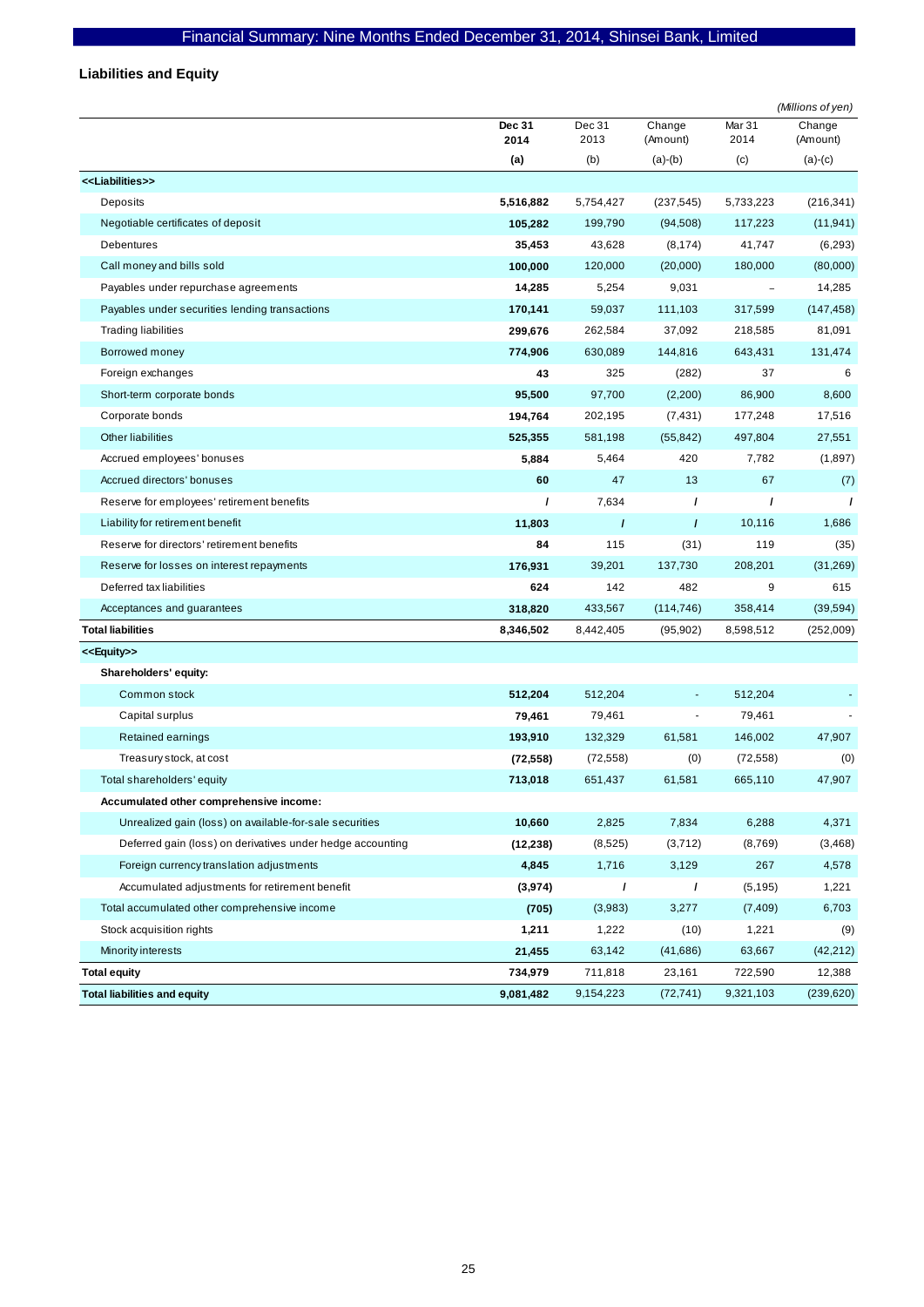## *Consolidated Statements of Income (Unaudited) (Consolidated)*

|                                                                     |                         |                         |                    | (Millions of yen)       |
|---------------------------------------------------------------------|-------------------------|-------------------------|--------------------|-------------------------|
|                                                                     | Q3 FY2014<br>(9 months) | Q3 FY2013<br>(9 months) | Change<br>(Amount) | FY2013<br>$(12$ months) |
| <b>Ordinary income</b>                                              | 292,447                 | 280,864                 | 11,582             | 375,232                 |
| Interest income                                                     | 114,575                 | 108,288                 | 6,287              | 143,270                 |
| Interest on loans and bills discounted                              | 94,139                  | 93,880                  | 258                | 124,400                 |
| Interest and dividends on securities                                | 18,267                  | 12,122                  | 6,145              | 15,694                  |
| Other interest income                                               | 2,169                   | 2,285                   | (116)              | 3,176                   |
| Fees and commissions income                                         | 33,506                  | 33,263                  | 243                | 43,603                  |
| Trading income                                                      | 7,820                   | 12,915                  | (5,095)            | 16,517                  |
| Other business income                                               | 111,263                 | 105,677                 | 5,586              | 142,640                 |
| Other ordinary income                                               | 25,280                  | 20,719                  | 4,560              | 29,200                  |
| Ordinary expenses                                                   | 235,220                 | 250,068                 | (14, 848)          | 331,085                 |
| Interest expenses                                                   | 16,958                  | 25,713                  | (8, 754)           | 32,752                  |
| Interest on deposits                                                | 8,231                   | 16,239                  | (8,007)            | 20,358                  |
| Interest on borrowings                                              | 3,545                   | 3,740                   | (195)              | 4,964                   |
| Interest on corporate bonds                                         | 4,040                   | 4,558                   | (518)              | 5,940                   |
| Other interest expenses                                             | 1,141                   | 1,175                   | (34)               | 1,487                   |
| Fees and commissions expenses                                       | 15,931                  | 16,160                  | (229)              | 21,165                  |
| <b>Trading losses</b>                                               | 260                     | 1,959                   | (1,698)            | 2,542                   |
| Other business expenses                                             | 71,526                  | 73,776                  | (2,249)            | 100,438                 |
| General and administrative expenses                                 | 114,268                 | 108,756                 | 5,512              | 144,814                 |
| Amortization of goodwill                                            | 4,406                   | 4,934                   | (527)              | 6,441                   |
| Amortization of intangible assets acquired in business combinations | 2,188                   | 2,544                   | (356)              | 3,305                   |
| Other general and administrative expenses                           | 107,673                 | 101,277                 | 6,396              | 135,067                 |
| Other ordinary expenses                                             | 16,275                  | 23,702                  | (7, 427)           | 29,371                  |
| Provision of reserve for credit losses                              | 10,058                  | 5,114                   | 4,944              | 6,279                   |
| Other                                                               | 6,216                   | 18,588                  | (12, 372)          | 23,092                  |
| Ordinary profit                                                     | 57,227                  | 30,796                  | 26,431             | 44,147                  |
| Extraordinary gains                                                 | 423                     | 144                     | 279                | 3,879                   |
| <b>Extraordinary losses</b>                                         | 1,132                   | 1,274                   | (142)              | 2,006                   |
| Income before income taxes and minority interests                   | 56,519                  | 29,666                  | 26,852             | 46,020                  |
| Income taxes (benefit)                                              | 2,763                   | (337)                   | 3,100              | 1,668                   |
| Income before minority interests                                    | 53,756                  | 30,003                  | 23,752             | 44,351                  |
| Minority interests in net income of subsidiaries                    | 1,391                   | 2,302                   | (910)              | 2,976                   |
| Net income                                                          | 52.364                  | 27,701                  | 24.662             | 41,374                  |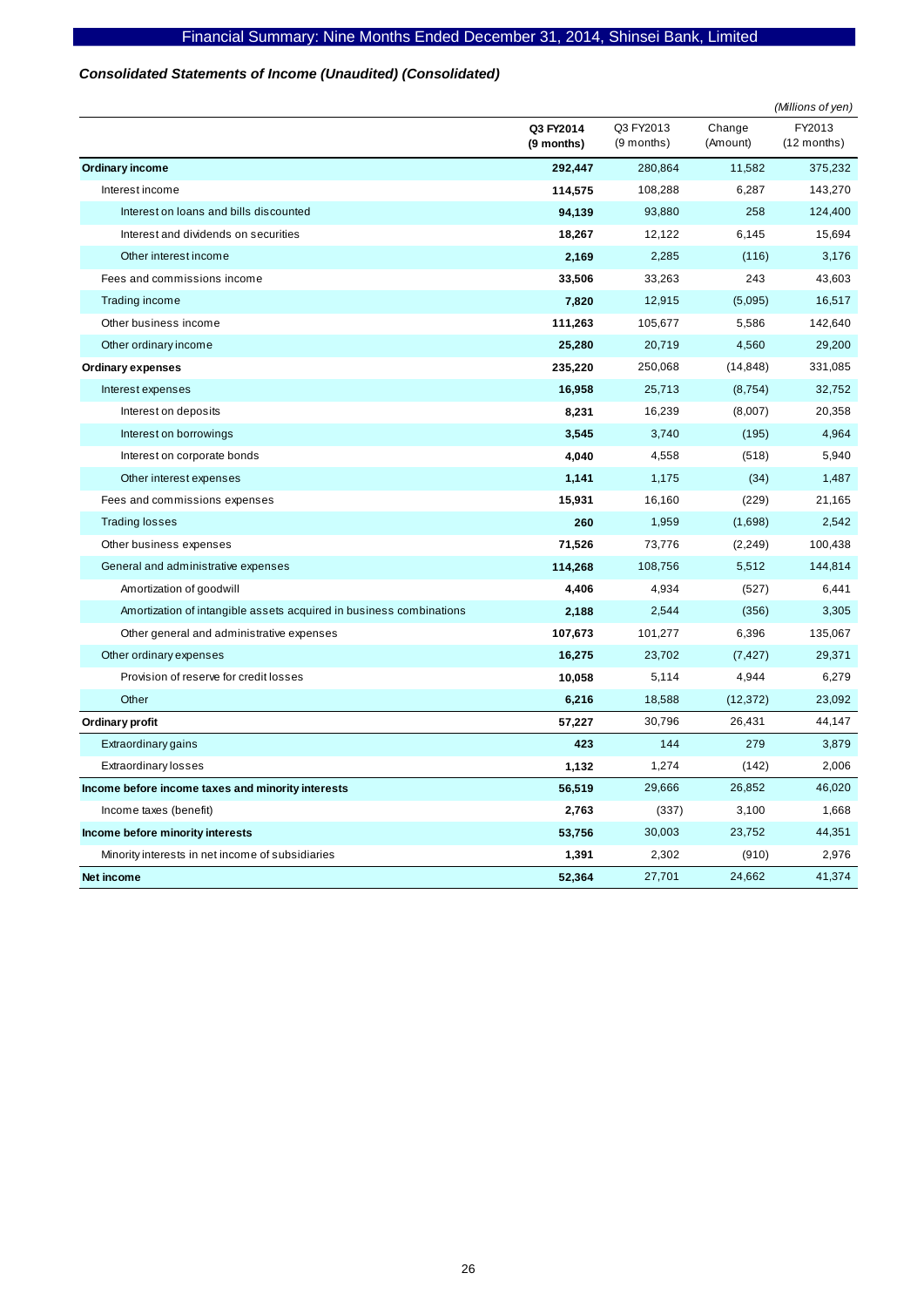## *Consolidated Statements of Comprehensive Income (Unaudited) (Consolidated)*

|                                                            |                         |                           |                    | (Millions of yen)       |
|------------------------------------------------------------|-------------------------|---------------------------|--------------------|-------------------------|
|                                                            | Q3 FY2014<br>(9 months) | Q3 FY2013<br>$(9$ months) | Change<br>(Amount) | FY2013<br>$(12$ months) |
| Income before minority interests                           | 53,756                  | 30,003                    | 23,752             | 44,351                  |
| Other comprehensive income                                 |                         |                           |                    |                         |
| Unrealized gain (loss) on available-for-sale securities    | 4,398                   | (938)                     | 5,337              | 2,803                   |
| Deferred gain (loss) on derivatives under hedge accounting | (3, 468)                | 3,080                     | (6,548)            | 2,835                   |
| Foreign currency translation adjustments                   | 3,160                   | 970                       | 2,190              | (655)                   |
| Adjustments for retirement benefit                         | 1,871                   |                           |                    |                         |
| Share of other comprehensive income in affiliates          | 2,822                   | 60                        | 2,762              | (153)                   |
| Other comprehensive income                                 | 8,785                   | 3,172                     | 5,612              | 4,830                   |
| Comprehensive income                                       | 62,541                  | 33,176                    | 29,364             | 49,181                  |
| (Breakdown)                                                |                         |                           |                    |                         |
| Attributable to:                                           |                         |                           |                    |                         |
| Owners of the parent                                       | 59,716                  | 30,023                    | 29,692             | 45,466                  |
| Minority interests                                         | 2,824                   | 3,152                     | (327)              | 3,715                   |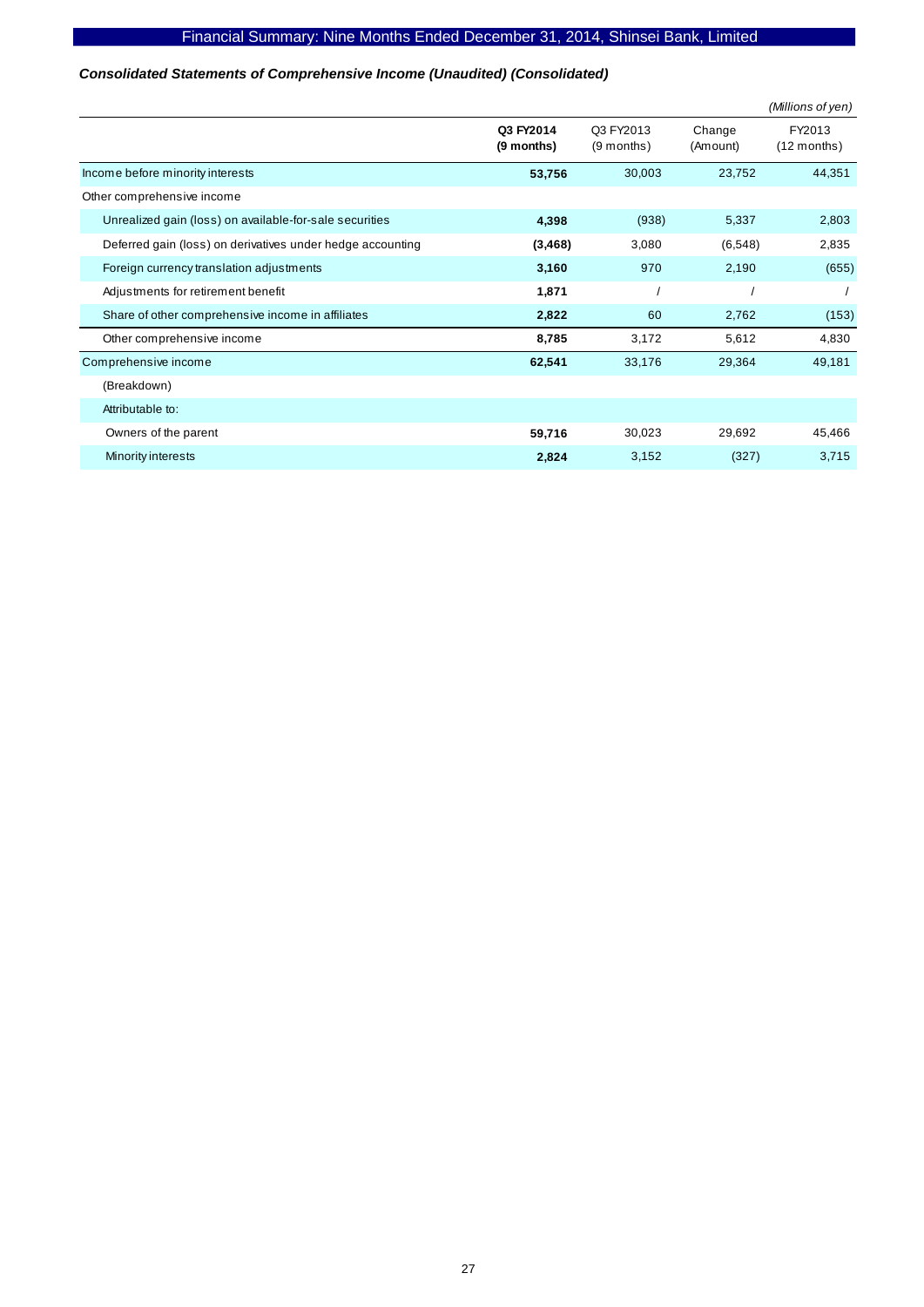## *Consolidated Composition of Capital Disclosure (Unaudited) (Consolidated)*

| <basel 3,="" domestic="" standard<sup="">1&gt;</basel>                                                                                                                                                                                                                                                      | Millions of yen (except percentages) |                                                        |
|-------------------------------------------------------------------------------------------------------------------------------------------------------------------------------------------------------------------------------------------------------------------------------------------------------------|--------------------------------------|--------------------------------------------------------|
|                                                                                                                                                                                                                                                                                                             | Dec 31<br>2014                       | Amounts excluded<br>under transitional<br>arrangements |
| Core capital: instruments and reserves                                                                                                                                                                                                                                                                      |                                      |                                                        |
| Directly issued qualifying common share capital or preferred share capital with a compulsory conversion clause plus related capital surplus<br>and retained earnings                                                                                                                                        | 713,018                              |                                                        |
| of which: capital and capital surplus                                                                                                                                                                                                                                                                       | 591,666                              |                                                        |
| of which: retained earnings                                                                                                                                                                                                                                                                                 | 193,910                              |                                                        |
| of which: treasury stock (-)                                                                                                                                                                                                                                                                                | (72, 558)                            |                                                        |
| of which: earning to be distributed (-)                                                                                                                                                                                                                                                                     |                                      |                                                        |
| of which: other than above                                                                                                                                                                                                                                                                                  |                                      |                                                        |
| Accumulated other comprehensive income (amount allowed to be included in Core capital)                                                                                                                                                                                                                      | 4,845                                | (3,974)                                                |
| of which: foreign currency translation adjustment                                                                                                                                                                                                                                                           | 4,845                                |                                                        |
| of which: amount related defined benefit                                                                                                                                                                                                                                                                    |                                      | (3,974)                                                |
| Stock acquisition right to common shares and preferred shares with a compulsory conversion clause                                                                                                                                                                                                           | 1,211                                |                                                        |
| Adjusted minority interests (amount allowed to be included in Core capital)                                                                                                                                                                                                                                 |                                      |                                                        |
| Total of reserves included in Core capital: instruments and reserves                                                                                                                                                                                                                                        | 2,835                                |                                                        |
| of which: general reserve for loan losses included in Core capital                                                                                                                                                                                                                                          | 2,835                                |                                                        |
| of which: eligible provision included in Core capital                                                                                                                                                                                                                                                       |                                      |                                                        |
| Eligible noncumulative perpetual preferred shares subject to transitional arrangements (amount allowed to be included in Core capital:<br>instruments and reserves)                                                                                                                                         |                                      |                                                        |
| Eligible capital instruments subject to transitional arrangements (amount allowed to be included in Core capital: instruments and reserves)                                                                                                                                                                 | 155,966                              |                                                        |
| Capital instruments issued through measures for capital enhancement by public institutions (amount allowed to be included in Core capital:<br>instruments and reserves)                                                                                                                                     |                                      |                                                        |
| Land revaluation excess after 55% discount (amount allowed to be included in Core capital: instruments and reserves)                                                                                                                                                                                        |                                      |                                                        |
| Minority interests subject to transitional arrangements (amount allowed to be included in Core capital: instruments and reserves)                                                                                                                                                                           | 4,554                                |                                                        |
| Core capital: instruments and reserves                                                                                                                                                                                                                                                                      | 882.432                              |                                                        |
|                                                                                                                                                                                                                                                                                                             |                                      |                                                        |
| Core capital: regulatory adjustments                                                                                                                                                                                                                                                                        |                                      |                                                        |
| Total amount of intangible assets (excluding those relating to mortgage servicing rights)                                                                                                                                                                                                                   | 29,044                               | 12,109                                                 |
| of which: goodwill (including those equivalent)                                                                                                                                                                                                                                                             | 24,543                               |                                                        |
| of which: other intangibles other than goodwill and mortgage servicing rights                                                                                                                                                                                                                               | 4,501                                | 12,109                                                 |
| Deferred tax assets that rely on future profitability excluding those arising from temporary differences (net of related tax liability)                                                                                                                                                                     | $\overline{\phantom{a}}$             | 7,020                                                  |
| Shortfall of eligible provisions to expected losses                                                                                                                                                                                                                                                         | 3,309                                |                                                        |
| Gain on sale of securitization                                                                                                                                                                                                                                                                              | 9,396                                |                                                        |
| Gains and losses due to changes in own credit risk on fair valued liabilities                                                                                                                                                                                                                               |                                      |                                                        |
| Net defined benefit asset                                                                                                                                                                                                                                                                                   |                                      | 1,888                                                  |
| Investments in own shares (excluding those reported in the net assets section)                                                                                                                                                                                                                              |                                      | $\mathbf 0$                                            |
| Reciprocal cross-holdings in common equity                                                                                                                                                                                                                                                                  |                                      |                                                        |
| Investments in the capital banking, financial and insurance entities that are outside the scope of regulatory consolidation ("Other Financial<br>Institutions"), net of eligible short positions, where the bank does not own more than 10% of the issued share capital (amount above the<br>10% threshold) |                                      |                                                        |
| Amount exceeding the 10% threshold on specific items                                                                                                                                                                                                                                                        |                                      |                                                        |
| of which: significant investments in the common stock of Other Financial Institutions, net of eligible short positions                                                                                                                                                                                      |                                      |                                                        |
| of which: mortgage servicing rights                                                                                                                                                                                                                                                                         |                                      |                                                        |
| of which: deferred tax assets arising from temporary differences (net of related tax liability)                                                                                                                                                                                                             |                                      |                                                        |
| Amount exceeding the 15% threshold on specific items                                                                                                                                                                                                                                                        |                                      |                                                        |
| of which: significant investments in the common stock of Other Financial Institutions, net of eligible short positions                                                                                                                                                                                      |                                      |                                                        |
| of which: mortgage servicing rights                                                                                                                                                                                                                                                                         |                                      |                                                        |
| of which: deferred tax assets arising from temporary differences (net of related tax liability)                                                                                                                                                                                                             |                                      |                                                        |
| Core capital: regulatory adjustments                                                                                                                                                                                                                                                                        | 41,750                               |                                                        |
| Capital (consolidated)                                                                                                                                                                                                                                                                                      | 840,681                              |                                                        |
|                                                                                                                                                                                                                                                                                                             |                                      |                                                        |
| <b>Risk-weighted assets</b>                                                                                                                                                                                                                                                                                 |                                      |                                                        |
| Total amount of credit risk-weighted assets                                                                                                                                                                                                                                                                 | 5,380,329                            |                                                        |
| of which: total amount included in risk-weighted assets by transitional arrangements                                                                                                                                                                                                                        | (27, 543)                            |                                                        |
| of which: intangible assets (excluding those relating to goodwill and mortgage servicing rights)                                                                                                                                                                                                            | 12,109                               |                                                        |
| of which: deferred tax assets that rely on future profitability excluding those arising from temporary differences (net of related tax<br>liability)                                                                                                                                                        | 7,020                                |                                                        |
| of which: net defined benefit asset                                                                                                                                                                                                                                                                         | 1,888                                |                                                        |
| of which: significant investments in the common stock of Other Financial Institutions (net of eligible short positions)                                                                                                                                                                                     | (48, 562)                            |                                                        |
| of which: other than above                                                                                                                                                                                                                                                                                  | 1                                    |                                                        |
| Market risk (derived by multiplying the capital requirement by 12.5)                                                                                                                                                                                                                                        | 189,685                              |                                                        |
| Operational risk (derived by multiplying the capital requirement by 12.5)                                                                                                                                                                                                                                   | 347,586                              |                                                        |
| Credit risk adjustments                                                                                                                                                                                                                                                                                     |                                      |                                                        |
| Operational risk adjustments                                                                                                                                                                                                                                                                                |                                      |                                                        |
| <b>Total amount of Risk-weighted assets</b>                                                                                                                                                                                                                                                                 | 5,917,600                            |                                                        |
|                                                                                                                                                                                                                                                                                                             |                                      |                                                        |
| Capital ratio (consolidated)                                                                                                                                                                                                                                                                                | 14.20%                               |                                                        |

1. Calculated according to F-IRB.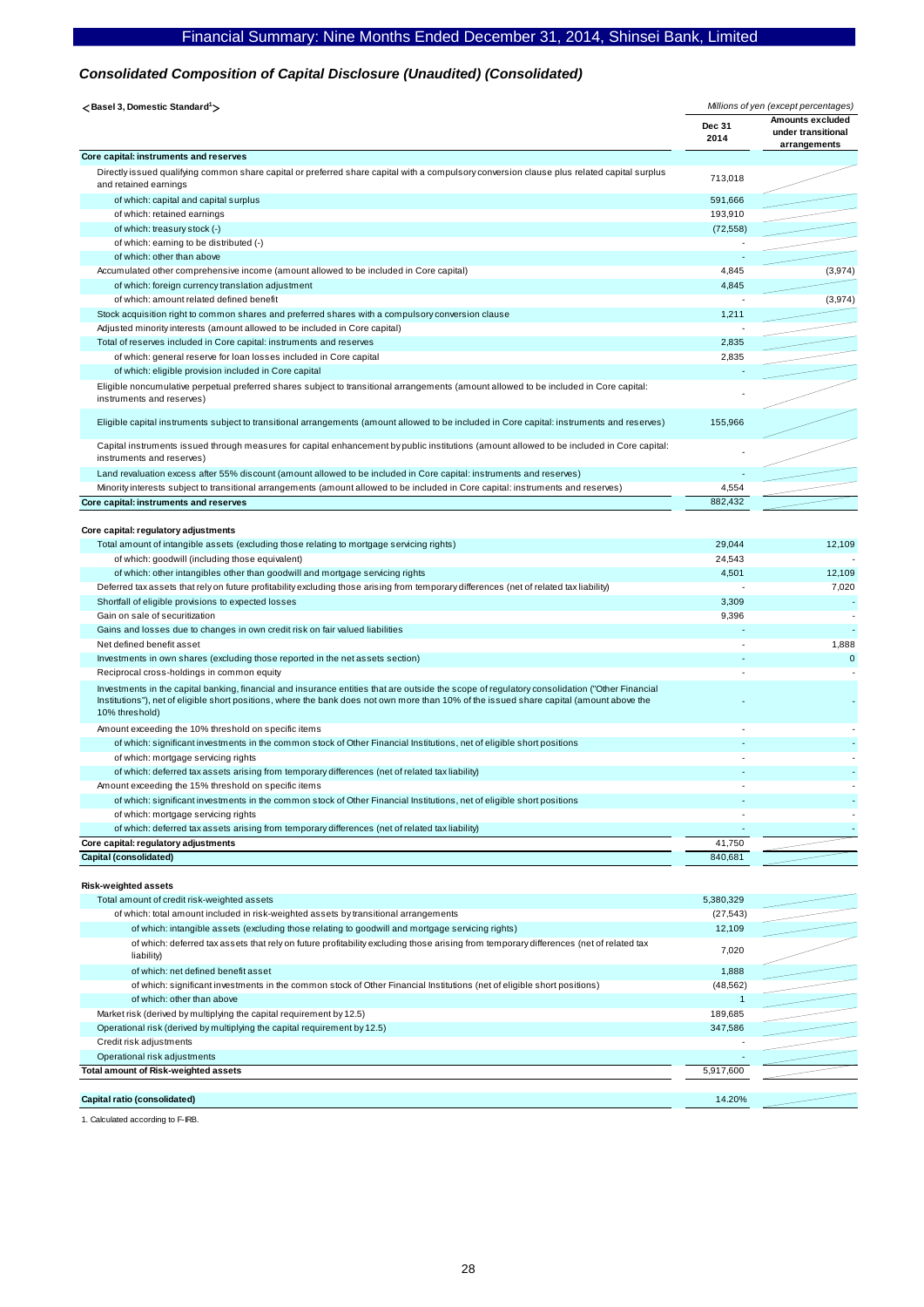#### **Section 2. Nonconsolidated Information**

#### *Results of Operations -Table 25- (Nonconsolidated)*

|                                                                 | (Billions of yen)       |                         |                    |                         |
|-----------------------------------------------------------------|-------------------------|-------------------------|--------------------|-------------------------|
|                                                                 | Q3 FY2014<br>(9 months) | Q3 FY2013<br>(9 months) | Change<br>(Amount) | FY2013<br>$(12$ months) |
| Net interest income                                             | 69.9                    | 53.9                    | 16.0               | 80.9                    |
| Noninterest income                                              | 17.4                    | 14.9                    | 2.5                | 17.9                    |
| Net fees and commissions <sup>1</sup>                           | 6.1                     | 5.3                     | 0.8                | 7.9                     |
| Net trading income                                              | 2.4                     | 4.2                     | (1.8)              | 5.3                     |
| Net other business income                                       | 8.8                     | 5.3                     | 3.5                | 4.6                     |
| Total revenue <sup>1</sup>                                      | 87.4                    | 68.9                    | 18.5               | 98.9                    |
| Personnel expenses                                              | (18.1)                  | (16.1)                  | (2.0)              | (21.5)                  |
| Nonpersonnel expenses                                           | (34.7)                  | (33.2)                  | (1.4)              | (44.0)                  |
| <b>Taxes</b>                                                    | (3.4)                   | (2.5)                   | (0.8)              | (3.4)                   |
| General and administrative expenses                             | (56.3)                  | (51.9)                  | (4.3)              | (69.0)                  |
| Net business profit <sup>1</sup>                                | 31.1                    | 16.9                    | 14.1               | 29.8                    |
| Other gains (losses)                                            |                         |                         |                    |                         |
| Gains (losses) on the sales of equities                         | 3.4                     | 2.9                     | 0.4                | 3.2                     |
| Net provision of reserve for credit losses <sup>2</sup>         | 4.8                     | 2.9                     | 1.8                | 7.2                     |
| Losses on write-off of loans                                    | (1.4)                   | (0.6)                   | (0.7)              | (2.0)                   |
| Recoveries of written-off claims                                | 2.0                     | 0.9                     | 1.1                | 1.9                     |
| Expenses for employees' retirement benefits                     | (1.7)                   | (1.8)                   | 0.1                | (2.3)                   |
| <b>Others</b>                                                   | (0.4)                   | (0.2)                   | (0.2)              | (0.3)                   |
| Net ordinary income                                             | 37.8                    | 21.0                    | 16.7               | 37.6                    |
| Special gains (losses)                                          |                         |                         |                    |                         |
| Gains (losses) from sales of fixed assets and impairment losses | (1.0)                   | (1.1)                   | 0.0                | (1.7)                   |
| Other special gains (losses)                                    | (0.3)                   | (0.0)                   | (0.3)              | (0.1)                   |
| Income before income taxes                                      | 36.4                    | 19.9                    | 16.5               | 35.8                    |
| Income taxes                                                    |                         |                         |                    |                         |
| Current                                                         | 0.1                     | 0.0                     | 0.0                | 0.3                     |
| Deferred                                                        | (0.7)                   | 1.7                     | (2.5)              | 0.2                     |
| <b>Net income</b>                                               | 35.7                    | 21.8                    | 13.9               | 36.4                    |

1. Includes income from monetary assets held in trust of \5.9 billion in Q3 FY2014, \1.2 billion in Q3 FY2013 and \3.8 billion in FY2013.

2. Reversals of reserve for loan losses w as  $\frac{4.8}{1000}$  billion in 3Q FY2014,  $\frac{1}{2.9}$  billion in 3Q FY2013 and  $\frac{1}{27.2}$  billion in FY2013.

Note 1: Quarterly information is available in the Quarterly Data Book.

The gap between nonconsolidated basis net income and consolidated basis net income results from factors such as profits or losses at our consolidated subsidiaries including Showa Leasing, Shinsei Financial, APLUS FINANCIAL and SHINKI, gains or losses on our investment in our equity method affiliate, Jih Sun Financial Holding Co., Ltd., and whether or not dividends are received from our consolidated subsidiaries.

It should be noted, gains (losses) on the sale of equities and impairments are recorded as other business income in the consolidated financial statements, reflecting the nature of the transaction. However, in the above nonconsolidated information, the same transactions are recorded as other gains (losses) in accordance with reporting requirements of the Revitalization Plan.

Total revenue of Shinsei Bank on a nonconsolidated basis was ¥87.4 billion for the first nine months of fiscal year 2014, increased ¥18.5 billion compared to the first nine months of fiscal year 2013. Net interest income on a nonconsolidated basis was ¥69.9 billion for the first nine months of fiscal year 2014, increased ¥16.0 billion compared to the first nine months of fiscal year 2013. This increase was a result of the reduction in funding costs from the maturation of high interest rate time deposits and the recording of significant dividend income from securities investments in the Institutional Group. These factors offset the decline in dividends received from subsidiaries to ¥4.8 billion for the first nine months of fiscal year 2014 (¥2.9 billion from Shinsei Financial, ¥1.0 billion from Shinsei Trust and Banking and ¥0.8 billion from Showa Leasing) from ¥6.3 billion for the first nine months of fiscal year 2013 (¥5.4 billion from Shinsei Financial and ¥0.8 billion from Showa Leasing). Noninterest income was ¥17.4 billion for the first nine months of fiscal year 2014, increased ¥2.5 billion compared to the first nine months of fiscal year 2013. This was a result of improvements in trading revenues including ALM operations exceeding the decline in revenue in the Individual Group compared to the first nine months of fiscal year 2013.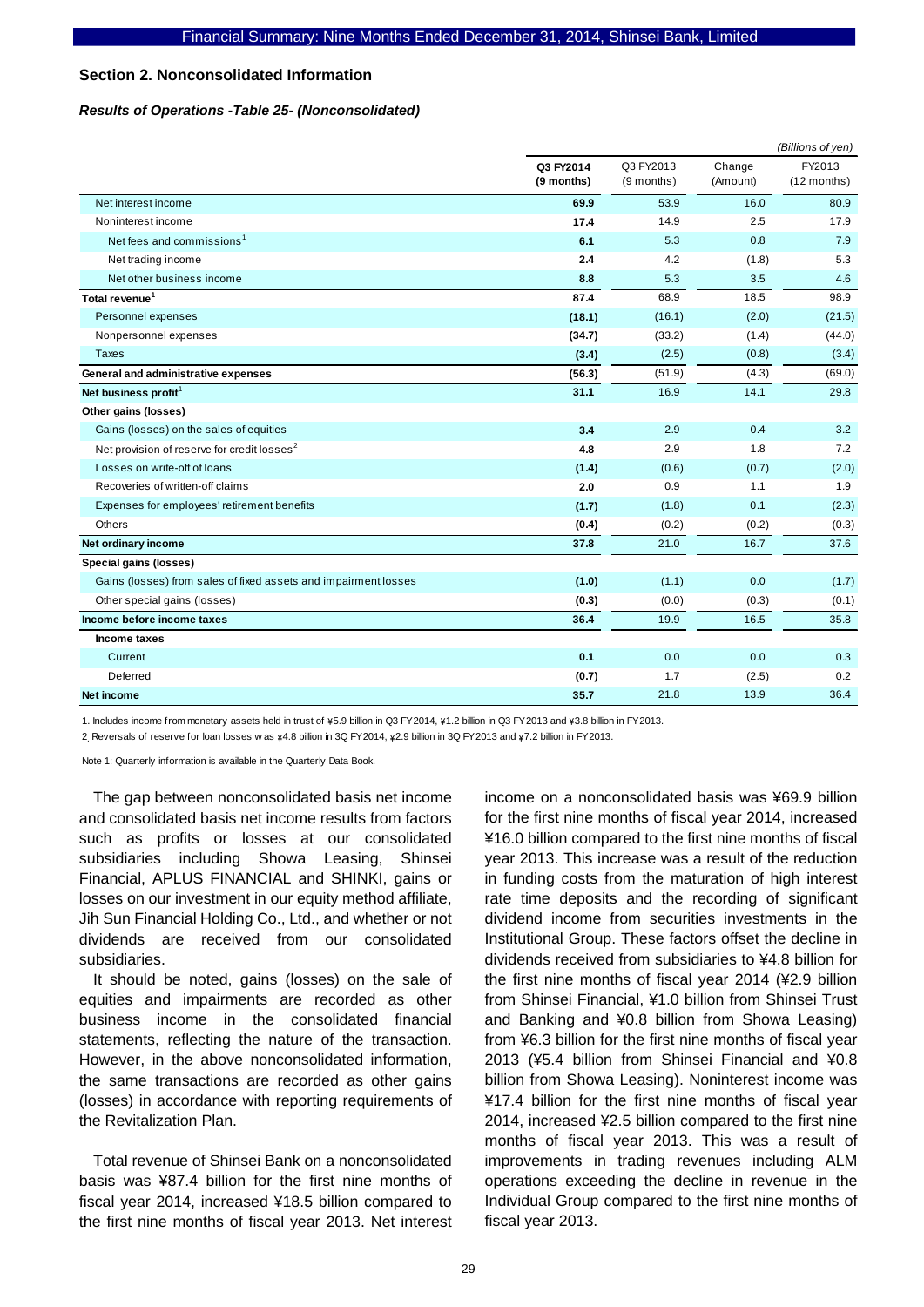General and administrative expenses of ¥56.3 billion was recorded for the first nine months of fiscal year 2014, increased ¥4.3 billion compared to the first nine months of fiscal year 2013. This was a result of costs incurred from the investment of necessary resources and proactive implementation of measures aimed at smoothly carrying out the Second Medium-Term Management Plan.

As a result of the preceding, Shinsei Bank recorded a nonconsolidated net business profit of ¥31.1 billion for the first nine months of fiscal year 2014, increased

¥14.1 billion from the first nine months of fiscal year 2013. Additionally, in the first nine months of fiscal year 2014, while net credit costs improved ¥2.2 billion compared to the first nine months of fiscal year 2013, deferred income taxes increased ¥2.5 billion as a result of the absence of deferred tax benefits which were recorded in the first nine months of fiscal year 2013. As a result, net income for the first nine months of fiscal year 2014 was ¥35.7 billion, increased ¥13.9 billion compared to the first nine months of fiscal year 2013.

#### *Net Credit Costs -Table 26- (Nonconsolidated)*

|                                                   |                         |                           |                    | (Billions of yen)       |
|---------------------------------------------------|-------------------------|---------------------------|--------------------|-------------------------|
|                                                   | Q3 FY2014<br>(9 months) | Q3 FY2013<br>$(9$ months) | Change<br>(Amount) | FY2013<br>$(12$ months) |
| Losses on write-off of loans                      | (1.4)                   | (0.6)                     | (0.7)              | (2.0)                   |
| Net provision of reserve for loan losses          | 4.8                     | 2.9                       | 1.8                | 7.2                     |
| Net provision of general reserve for loan losses  | 0.0                     | 0.9                       | (0.8)              | 7.5                     |
| Net provision of specific reserve for loan losses | 4.7                     | 2.0                       | 2.7                | (0.2)                   |
| Recoveries of written-off claims                  | 2.0                     | 0.9                       | 1.1                | 1.9                     |
| Net credit costs                                  | 5.4                     | 3.2                       | 2.2                | 7.2                     |

1. Amounts of losses, net provision and costs are show n in parentheses (minus). Amounts of recoveries and reversals are show n in plus.

Note 1: Quarterly information is available in the Quarterly Data Book.

#### *Interest-Earning Assets and Interest-Bearing Liabilities -Table 27- (Nonconsolidated)*

|                                                        |                    |                         |                                |                    |                         |                                 |                    |                       | (Billions of yen, except percentages) |  |
|--------------------------------------------------------|--------------------|-------------------------|--------------------------------|--------------------|-------------------------|---------------------------------|--------------------|-----------------------|---------------------------------------|--|
|                                                        |                    | Q3 FY2014<br>(9 months) |                                |                    | Q3 FY2013<br>(9 months) |                                 |                    | FY2013<br>(12 months) |                                       |  |
|                                                        | Average<br>balance | Interest                | Yield/rate <sup>1</sup><br>(%) | Average<br>balance | Interest                | Yield/rate <sup>1</sup><br>(% ) | Average<br>balance | Interest              | Yield/rate <sup>1</sup><br>(% )       |  |
| Interest-earning assets:                               |                    |                         |                                |                    |                         |                                 |                    |                       |                                       |  |
| Loans and bills discounted                             | 4.073.2            | 56.7                    | 1.84                           | 4.149.3            | 53.7                    | 1.71                            | 4.141.7            | 71.8                  | 1.73                                  |  |
| <b>Securities</b>                                      | 2,021.9            | 26.3                    | 1.73                           | 2,296.6            | 22.2                    | 1.28                            | 2,267.6            | 36.9                  | 1.62                                  |  |
| Other interest-earning assets <sup>2, 3</sup>          | 369.7              | 2.4                     | n.m. <sup>4</sup>              | 392.0              | 2.6                     | n.m. <sup>4</sup>               | 391.6              | 3.6                   | n.m. <sup>4</sup>                     |  |
| <b>Total interest-earning assets</b>                   | 6,464.9            | 85.6                    | 1.75                           | 6,838.0            | 78.6                    | 1.52                            | 6,801.0            | 112.4                 | 1.65                                  |  |
| Interest-bearing liabilities:                          |                    |                         |                                |                    |                         |                                 |                    |                       |                                       |  |
| Deposits, including negotiable certificates of deposit | 5,789.7            | 8.3                     | 0.19                           | 5,997.3            | 16.4                    | 0.36                            | 6.016.7            | 20.6                  | 0.34                                  |  |
| Debentures                                             | 39.1               | 0.0                     | 0.13                           | 72.0               | 0.1                     | 0.25                            | 64.8               | 0.1                   | 0.23                                  |  |
| Borrowed money                                         | 399.1              | 1.7                     | 0.57                           | 356.4              | 1.9                     | 0.73                            | 359.5              | 2.5                   | 0.71                                  |  |
| Subordinated debt                                      | 62.8               | 1.3                     | 2.76                           | 90.3               | 1.5                     | 2.22                            | 88.3               | 1.9                   | 2.25                                  |  |
| Other borrowed money                                   | 336.2              | 0.4                     | 0.16                           | 266.0              | 0.4                     | 0.22                            | 271.1              | 0.5                   | 0.21                                  |  |
| Corporate bonds                                        | 198.9              | 5.4                     | 3.62                           | 234.3              | 6.9                     | 3.93                            | 235.2              | 9.1                   | 3.87                                  |  |
| Subordinated bonds                                     | 190.8              | 5.4                     | 3.76                           | 229.4              | 6.9                     | 4.01                            | 230.3              | 9.0                   | 3.94                                  |  |
| Other corporate bonds                                  | 8.0                | 0.0                     | 0.26                           | 4.9                | 0.0                     | 0.27                            | 4.8                | 0.0                   | 0.26                                  |  |
| Other interest-bearing liabilities <sup>2</sup>        | 691.4              | 0.6                     | n.m. <sup>4</sup>              | 584.2              | 0.3                     | n.m. <sup>4</sup>               | 602.9              | 0.5                   | n.m. <sup>4</sup>                     |  |
| <b>Total interest-bearing liabilities</b>              | 7,118.3            | 16.2                    | 0.30                           | 7,244.4            | 25.8                    | 0.47                            | 7,279.5            | 32.9                  | 0.45                                  |  |
| Net interest income/yield on interest-earning assets   | 6.464.9            | 69.3                    | 1.42                           | 6,838.0            | 52.8                    | 1.02                            | 6,801.0            | 79.5                  | 1.16                                  |  |

1. Percentages have been rounded from the thrid decimal place.

2. Other interest-earning assets and other interest-bearing liabilities include interest swaps.

3. Excludes average balance of non interest-earning assets. 4. n.m. is not meaningful.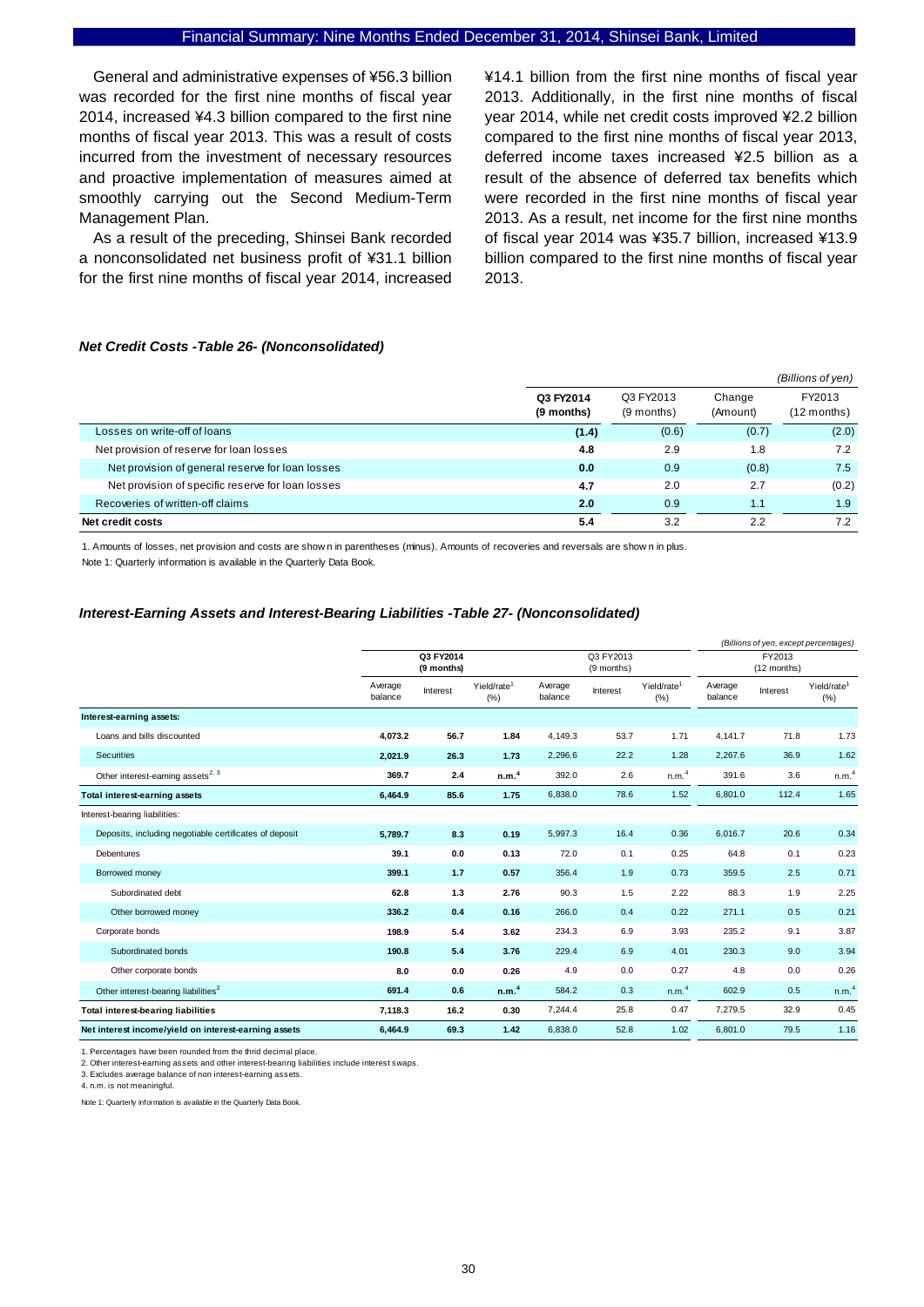#### *Risk-Monitored Loans -Table 28- (Nonconsolidated)*

|                                                     |                |                |                    |                | (Billions of yen)  |
|-----------------------------------------------------|----------------|----------------|--------------------|----------------|--------------------|
|                                                     | Dec 31<br>2014 | Dec 31<br>2013 | Change<br>(Amount) | Mar 31<br>2014 | Change<br>(Amount) |
|                                                     | (a)            | (b)            | $(a)-(b)$          | (c)            | $(a)-(c)$          |
| Loans to bankrupt obligors                          | 3.4            | 8.7            | (5.2)              | 7.2            | (3.7)              |
| Nonaccrual delinquent loans                         | 63.3           | 160.5          | (97.2)             | 138.6          | (75.2)             |
| Loans past due for three months or more             | 0.8            | 1.0            | (0.1)              | 0.9            | (0.0)              |
| <b>Restructured loans</b>                           | 3.3            | 5.4            | (2.0)              | 3.8            | (0.4)              |
| Total (A)                                           | 71.0           | 175.8          | (104.7)            | 150.7          | (79.6)             |
| Loans and bills discounted (B)                      | 4,117.1        | 4.145.8        | (28.7)             | 4,235.7        | (118.5)            |
| Ratio to total loans and bills discounted (A/B) (%) | 1.73%          | 4.24%          |                    | 3.56%          |                    |
| Reserve for credit losses (C)                       | 49.6           | 89.0           | (39.3)             | 83.5           | (33.8)             |
| Reserve ratio (C/A) (%)                             | 69.9%          | 50.6%          |                    | 55.4%          |                    |

Note 1: Quarterly information is available in the Quarterly Data Book.

#### *Loans by Borrower Industry -Table 29- (Nonconsolidated)*

|                                                           |                |                |                    |                          | (Billions of yen)  |
|-----------------------------------------------------------|----------------|----------------|--------------------|--------------------------|--------------------|
|                                                           | Dec 31<br>2014 | Dec 31<br>2013 | Change<br>(Amount) | Mar 31<br>2014           | Change<br>(Amount) |
|                                                           | (a)            | (b)            | $(a)-(b)$          | (c)                      | $(a)-(c)$          |
| Domestic (excluding Japan offshore market accounts):      |                |                |                    |                          |                    |
| Manufacturing                                             | 200.5          | 205.6          | (5.1)              | 208.9                    | (8.4)              |
| Agriculture and forestry                                  | 0.1            | 0.2            | (0.0)              | 0.1                      | (0.0)              |
| Fishery                                                   | 0.0            |                | 0.0                | 0.0                      | (0.0)              |
| Mining, quarrying and gravel extraction                   | 0.1            |                | 0.1                | 0.1                      | (0.0)              |
| Construction                                              | 11.0           | 9.4            | 1.6                | 7.6                      | 3.4                |
| Electric power, gas, heat supply and water supply         | 194.1          | 157.0          | 37.1               | 170.1                    | 24.0               |
| Information and communications                            | 38.5           | 33.8           | 4.6                | 39.4                     | (0.9)              |
| Transportation and postal service                         | 179.5          | 203.4          | (23.9)             | 191.1                    | (11.6)             |
| Wholesale and retail                                      | 88.8           | 72.2           | 16.5               | 87.2                     | 1.6                |
| Finance and insurance                                     | 738.2          | 989.5          | (251.3)            | 949.4                    | (211.2)            |
| Real estate                                               | 503.4          | 534.8          | (31.4)             | 560.2                    | (56.8)             |
| <b>Services</b>                                           | 384.3          | 349.7          | 34.5               | 378.4                    | 5.8                |
| Local government                                          | 97.5           | 107.4          | (9.9)              | 104.3                    | (6.7)              |
| <b>Individuals</b>                                        | 1,369.0        | 1,281.7        | 87.2               | 1,310.4                  | 58.5               |
| Overseas yen loans and overseas loans booked domestically | 236.6          | 167.4          | 69.1               | 198.1                    | 38.5               |
| <b>Total domestic</b>                                     | 4,042.1        | 4,112.8        | (70.6)             | 4,205.9                  | (163.7)            |
| Overseas (including Japan offshore market accounts):      |                |                |                    |                          |                    |
| Governments                                               | 1.3            | 1.6            | (0.3)              | 1.5                      | (0.1)              |
| <b>Financial institutions</b>                             |                | 0.5            | (0.5)              | 0.5                      | (0.5)              |
| Commerce and industry                                     | 73.6           | 30.8           | 42.8               | 27.7                     | 45.9               |
| Others                                                    |                |                |                    | $\overline{\phantom{a}}$ |                    |
| <b>Total overseas</b>                                     | 74.9           | 33.0           | 41.9               | 29.7                     | 45.2               |
| Total                                                     | 4,117.1        | 4,145.8        | (28.7)             | 4,235.7                  | (118.5)            |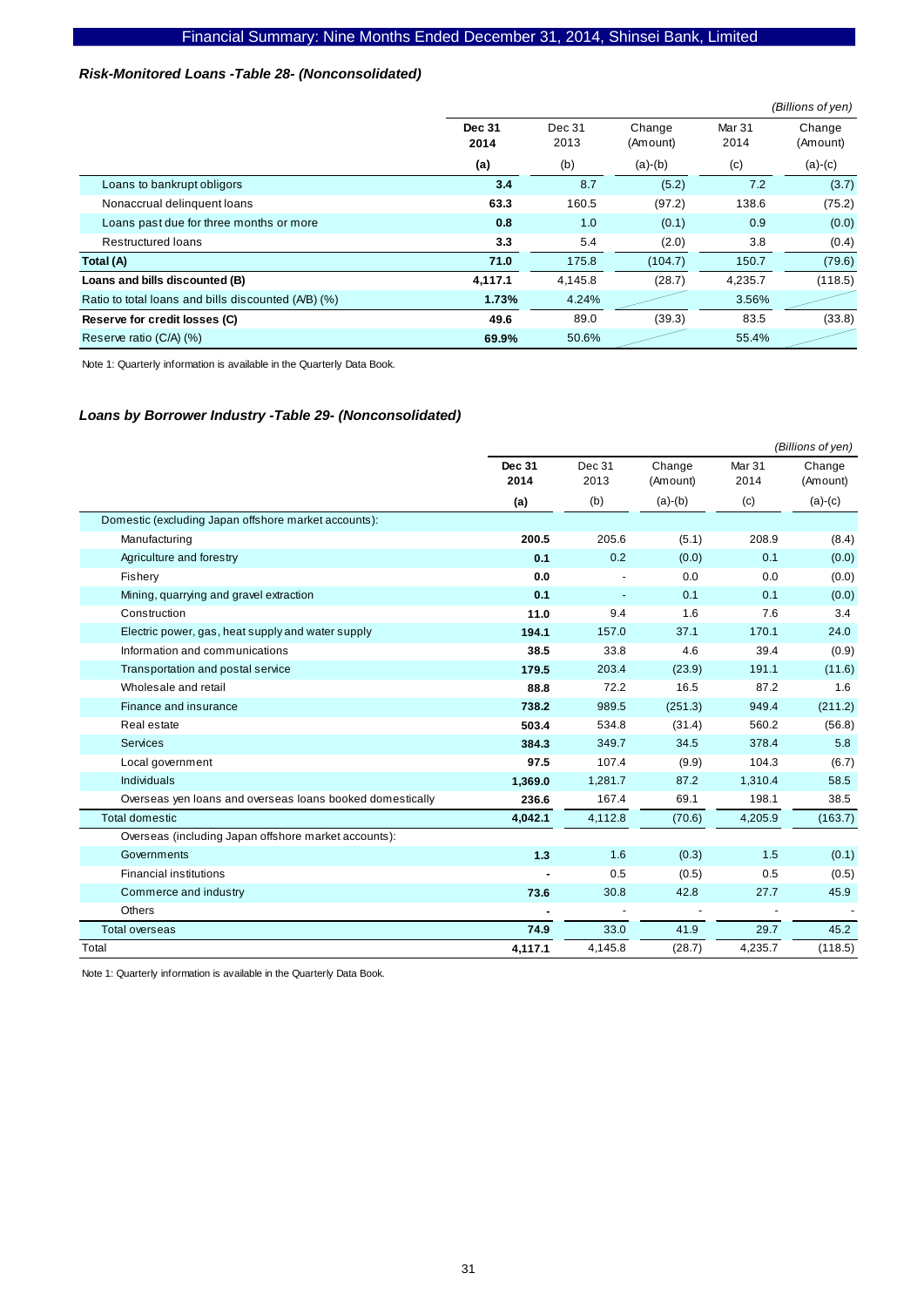## *Risk Monitored Loans by Borrower Industry -Table 30 - (Nonconsolidated)*

|                                                           |                       |                          |                          |                          | (Billions of yen)  |
|-----------------------------------------------------------|-----------------------|--------------------------|--------------------------|--------------------------|--------------------|
|                                                           | <b>Dec 31</b><br>2014 | Dec 31<br>2013           | Change<br>(Amount)       | Mar 31<br>2014           | Change<br>(Amount) |
|                                                           | (a)                   | (b)                      | $(a)-(b)$                | (c)                      | $(a)-(c)$          |
| Domestic (excluding Japan offshore market accounts):      |                       |                          |                          |                          |                    |
| Manufacturing                                             | $1.2$                 | 6.5                      | (5.3)                    | 5.6                      | (4.3)              |
| Agriculture and forestry                                  |                       |                          |                          |                          |                    |
| Fishery                                                   |                       |                          |                          |                          |                    |
| Mining, quarrying and gravel extraction                   |                       |                          |                          | $\overline{\phantom{a}}$ |                    |
| Construction                                              | 0.4                   |                          | 0.4                      |                          | 0.4                |
| Electric power, gas, heat supply and water supply         |                       | $\overline{\phantom{a}}$ | $\overline{\phantom{a}}$ | ٠                        |                    |
| Information and communications                            | 0.5                   | 1.7                      | (1.2)                    | 0.5                      | 0.0                |
| Transportation and postal service                         |                       | 2.9                      | (2.9)                    | 2.9                      | (2.9)              |
| Wholesale and retail                                      | 0.3                   | 0.3                      | (0.0)                    | 0.3                      | 0.0                |
| Finance and insurance                                     |                       | 41.9                     | (41.9)                   | 21.9                     | (21.9)             |
| Real estate                                               | 32.8                  | 74.9                     | (42.1)                   | 74.6                     | (41.8)             |
| Services                                                  | 25.3                  | 25.9                     | (0.5)                    | 25.4                     | (0.1)              |
| Local government                                          |                       |                          |                          |                          |                    |
| <b>Individuals</b>                                        | 3.2                   | 3.8                      | (0.6)                    | 3.5                      | (0.3)              |
| Overseas yen loans and overseas loans booked domestically | 7.0                   | 17.2                     | (10.2)                   | 15.6                     | (8.5)              |
| <b>Total domestic</b>                                     | 71.0                  | 175.8                    | (104.7)                  | 150.7                    | (79.6)             |
| Overseas (including Japan offshore market accounts):      |                       |                          |                          |                          |                    |
| Governments                                               |                       |                          |                          |                          |                    |
| <b>Financial institutions</b>                             |                       |                          |                          |                          |                    |
| Commerce and industry                                     |                       |                          |                          |                          |                    |
| Others                                                    |                       |                          |                          |                          |                    |
| <b>Total overseas</b>                                     |                       |                          |                          |                          |                    |
| Total                                                     | 71.0                  | 175.8                    | (104.7)                  | 150.7                    | (79.6)             |

Note 1: Quarterly information is available in the Quarterly Data Book.

## *Claims Classified under the Financial Revitalization Law -Table 31- (Nonconsolidated)*

|                                                     |                       |                |                    |                | (Billions of yen)  |
|-----------------------------------------------------|-----------------------|----------------|--------------------|----------------|--------------------|
|                                                     | <b>Dec 31</b><br>2014 | Dec 31<br>2013 | Change<br>(Amount) | Mar 31<br>2014 | Change<br>(Amount) |
|                                                     | (a)                   | (b)            | $(a)-(b)$          | (c)            | $(a)-(c)$          |
| Claims against bankrupt and quasi-bankrupt obligors | 7.4                   | 34.2           | (26.7)             | 13.2           | (5.7)              |
| Doubtful claims                                     | 72.3                  | 150.7          | (78.4)             | 146.7          | (74.3)             |
| Substandard claims                                  | 4.3                   | 6.5            | (2.1)              | 4.9            | (0.5)              |
| Total (A)                                           | 84.0                  | 191.3          | (107.3)            | 164.7          | (80.7)             |
| Coverage ratio                                      | 94.7%                 | 95.7%          |                    | 95.3%          |                    |
| Total claims (B)                                    | 4,229.6               | 4,260.8        | (31.2)             | 4,328.3        | (98.7)             |
| Loans and bills discounted                          | 4,117.1               | 4,145.8        | (28.7)             | 4,235.7        | (118.5)            |
| <b>Others</b>                                       | 112.4                 | 114.9          | (2.5)              | 92.6           | 19.8               |
| Ratio to total claims (A/B X 100) (%)               | 1.99%                 | 4.49%          |                    | 3.81%          |                    |
| (Ref. 1) Amount of write-off                        | 55.3                  | 63.7           | (8.4)              | 63.5           | (8.1)              |
| (Ref. 2) Below need caution level                   | 184.5                 | 304.3          | (119.7)            | 273.5          | (88.9)             |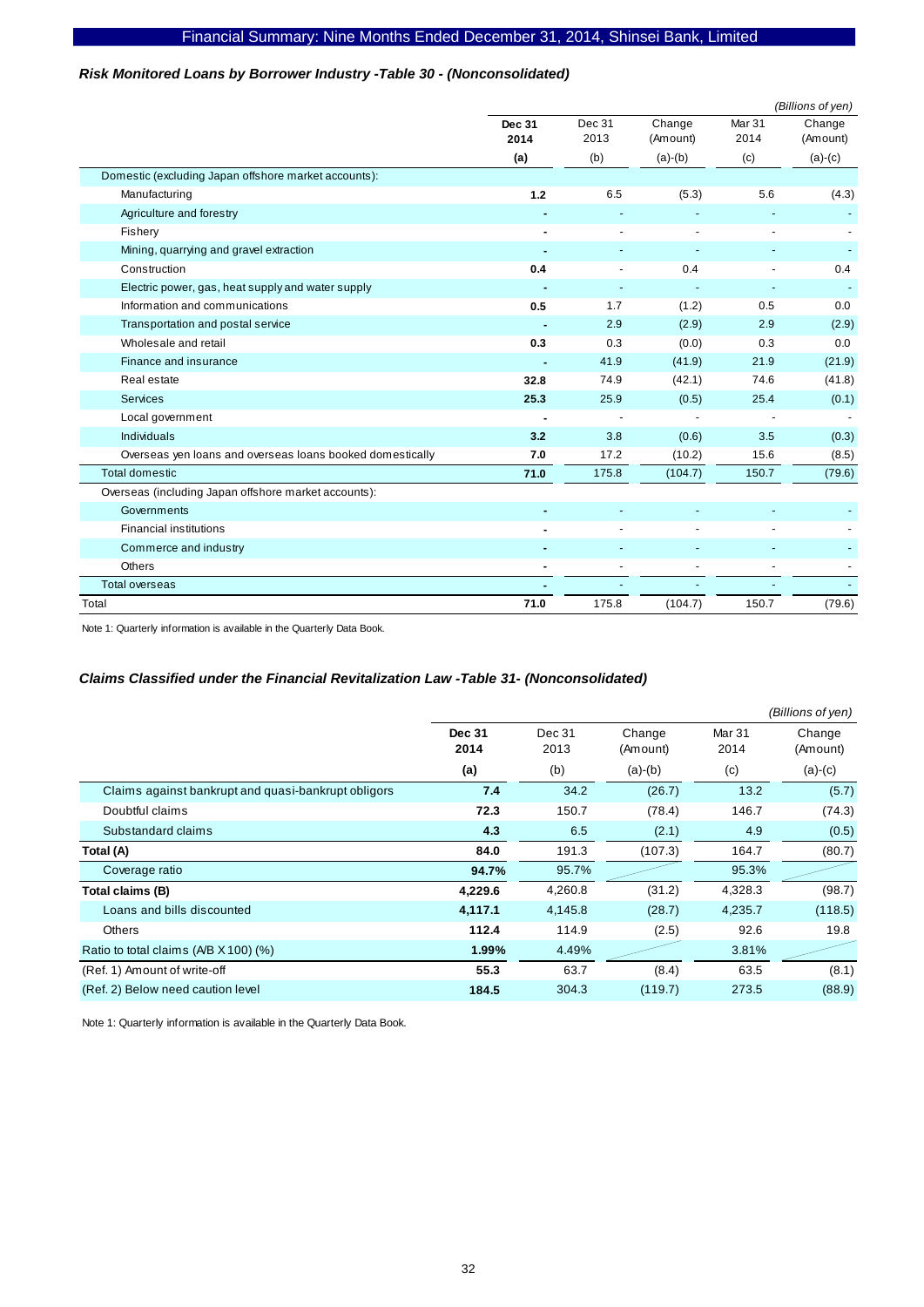*Coverage Ratios for Nonperforming Claims Classified under the Financial Revitalization Law -Table 32- (Nonconsolidated)* 

|                                                        | (Billions of yen, except percentages) |                               |                                   |                                 |                   |  |  |  |  |
|--------------------------------------------------------|---------------------------------------|-------------------------------|-----------------------------------|---------------------------------|-------------------|--|--|--|--|
|                                                        |                                       |                               | December 31, 2014                 |                                 |                   |  |  |  |  |
|                                                        |                                       | Amounts of coverage           |                                   |                                 |                   |  |  |  |  |
|                                                        | Amounts<br>of claims                  | Total                         | <b>Reserve for</b><br>loan losses | Collateral<br>and<br>quarantees | Coverage<br>ratio |  |  |  |  |
| Claims against bankrupt and<br>quasi-bankrupt obligors | 7.4                                   | 7.4                           | ٠                                 | 7.4                             | 100.0%            |  |  |  |  |
| Doubtful claims                                        | 72.3                                  | 69.3                          | 25.2                              | 44.1                            | 95.9%             |  |  |  |  |
| Substandard claims                                     | 4.3                                   | 2.7                           | 1.7                               | 1.1                             | 64.0%             |  |  |  |  |
| Total                                                  | 84.0                                  | 94.7%<br>26.9<br>79.5<br>52.6 |                                   |                                 |                   |  |  |  |  |

| (Billions of yen, except percentages)                  |                      |                     |                            |                              |                   |                      |       |                            |                              |                   |
|--------------------------------------------------------|----------------------|---------------------|----------------------------|------------------------------|-------------------|----------------------|-------|----------------------------|------------------------------|-------------------|
|                                                        | December 31, 2013    |                     |                            |                              |                   |                      |       | March 31, 2014             |                              |                   |
|                                                        |                      | Amounts of coverage |                            |                              |                   |                      |       | Amounts of coverage        |                              |                   |
|                                                        | Amounts<br>of claims | Total               | Reserve for<br>loan losses | Collateral and<br>quarantees | Coverage<br>ratio | Amounts<br>of claims | Total | Reserve for<br>loan losses | Collateral and<br>quarantees | Coverage<br>ratio |
| Claims against bankrupt and<br>quasi-bankrupt obligors | 34.2                 | 34.2                | $\sim$                     | 34.2                         | 100.0%            | 13.2                 | 13.2  | $\sim$                     | 13.2                         | 100.0%            |
| Doubtful claims                                        | 150.7                | 144.9               | 56.7                       | 88.2                         | 96.1%             | 146.7                | 140.3 | 58.4                       | 81.9                         | 95.6%             |
| Substandard claims                                     | 6.5                  | 4.0                 | 2.0                        | 2.1                          | 62.1%             | 4.9                  | 3.5   | 1.9                        | 1.6                          | 71.8%             |
| Total                                                  | 191.3                | 183.1               | 58.6                       | 124.5                        | 95.7%             | 164.7                | 157.0 | 60.3                       | 96.7                         | 95.3%             |

Note 1: Quarterly information is available in the Quarterly Data Book.

#### *Reserve for Credit Losses -Table 33- (Nonconsolidated)*

|                                              |                       |                |                    |                | (Billions of yen)  |
|----------------------------------------------|-----------------------|----------------|--------------------|----------------|--------------------|
|                                              | <b>Dec 31</b><br>2014 | Dec 31<br>2013 | Change<br>(Amount) | Mar 31<br>2014 | Change<br>(Amount) |
|                                              | (a)                   | (b)            | $(a)-(b)$          | (c)            | $(a)-(c)$          |
| Reserve for credit losses                    | 45.7                  | 85.1           | (39.3)             | 79.6           | (33.8)             |
| General reserve for loan losses              | 19.4                  | 27.1           | (7.6)              | 19.9           | (0.4)              |
| Specific reserve for loan losses             | 26.2                  | 57.9           | (31.6)             | 59.7           | (33.4)             |
| Reserve for loans to restructuring countries | 0.0                   | 0.0            |                    | 0.0            |                    |
| Specific reserve for other credit losses     | 3.9                   | 3.9            |                    | 3.9            |                    |
| Total reserve for credit losses              | 49.6                  | 89.0           | (39.3)             | 83.5           | (33.8)             |

Note 1: Quarterly information is available in the Quarterly Data Book.

## *Securities Being Held to Maturity -Table 34- (Nonconsolidated)*

|                                            |                          |               |                           |                    |                   |                           |                    |                          | (Billions of yen)         |  |
|--------------------------------------------|--------------------------|---------------|---------------------------|--------------------|-------------------|---------------------------|--------------------|--------------------------|---------------------------|--|
|                                            | December 31, 2014        |               |                           |                    | December 31, 2013 |                           |                    | March 31, 2014           |                           |  |
|                                            | Carrying<br>amount       | Fair<br>value | Unrealized<br>gain (loss) | Carrying<br>amount | Fair<br>value     | Unrealized<br>gain (loss) | Carrying<br>amount | Fair<br>value            | Unrealized<br>gain (loss) |  |
| Fair value exceeds carrying amount         |                          |               |                           |                    |                   |                           |                    |                          |                           |  |
| Japanese national government bonds         | 575.9                    | 580.5         | 4.5                       | 584.3              | 586.4             | 2.1                       | 497.4              | 499.1                    | 1.7                       |  |
| Japanese corporate bonds                   | $\blacksquare$           |               | $\overline{\phantom{a}}$  |                    |                   |                           |                    |                          |                           |  |
| Other                                      | 42.5                     | 45.6          | 3.0                       | 54.0               | 58.7              | 4.6                       | 48.2               | 52.3                     | 4.1                       |  |
| Subtotal                                   | 618.4                    | 626.1         | 7.6                       | 638.3              | 645.1             | 6.8                       | 545.6              | 551.5                    | 5.8                       |  |
| Fair value does not exceed carrying amount |                          |               |                           |                    |                   |                           |                    |                          |                           |  |
| Japanese national government bonds         | $\blacksquare$           |               | $\blacksquare$            | 66.3               | 66.0              | (0.2)                     |                    |                          |                           |  |
| Japanese corporate bonds                   | $\blacksquare$           |               | $\blacksquare$            | ٠                  |                   | $\overline{\phantom{a}}$  |                    | $\overline{\phantom{a}}$ |                           |  |
| Other                                      | $\overline{\phantom{0}}$ |               | $\blacksquare$            |                    |                   | ٠                         |                    | $\overline{\phantom{a}}$ |                           |  |
| Subtotal                                   | $\blacksquare$           |               | $\blacksquare$            | 66.3               | 66.0              | (0.2)                     |                    | $\overline{\phantom{a}}$ |                           |  |
| Total                                      | 618.4                    | 626.1         | 7.6                       | 704.6              | 711.2             | 6.5                       | 545.6              | 551.5                    | 5.8                       |  |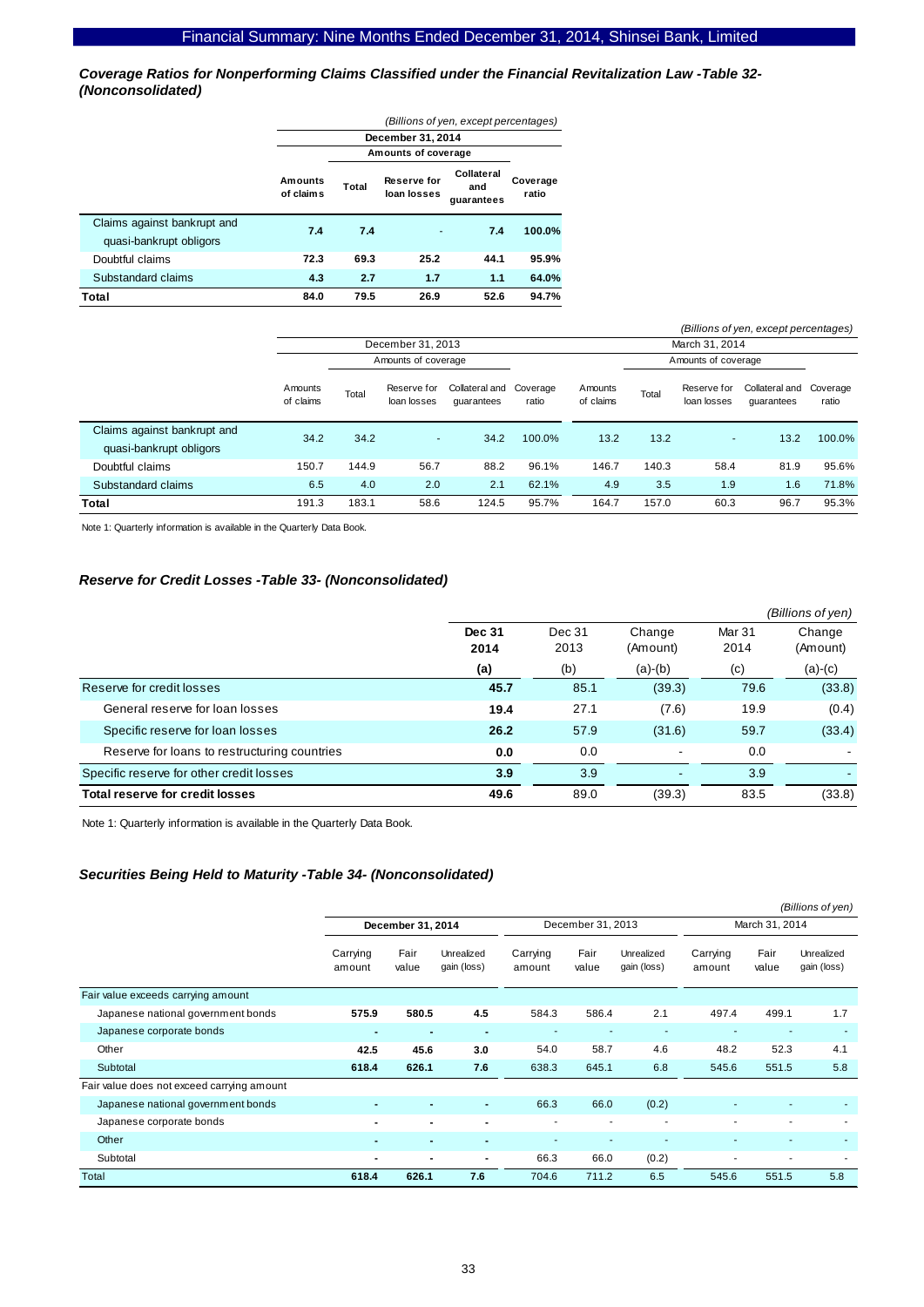#### *Securities Available for Sale -Table 35- (Nonconsolidated)*

|                                                                        |                                    |                                   |                           |                                    |                                   |                           | (Billions of yen)                  |                                   |                           |
|------------------------------------------------------------------------|------------------------------------|-----------------------------------|---------------------------|------------------------------------|-----------------------------------|---------------------------|------------------------------------|-----------------------------------|---------------------------|
|                                                                        |                                    | December 31, 2014                 |                           |                                    | December 31, 2013                 |                           | March 31, 2014                     |                                   |                           |
|                                                                        | Carrying<br>amount<br>(fair value) | Amortized/<br>Acquisition<br>cost | Unrealized<br>gain (loss) | Carrying<br>amount<br>(fair value) | Amortized/<br>Acquisition<br>cost | Unrealized<br>gain (loss) | Carrying<br>amount<br>(fair value) | Amortized/<br>Acquisition<br>cost | Unrealized<br>gain (loss) |
| Carrying amount exceeds amortized/acquisition cost                     |                                    |                                   |                           |                                    |                                   |                           |                                    |                                   |                           |
| Equity securities                                                      | 16.3                               | 8.8                               | 7.5                       | 13.7                               | 8.6                               | 5.0                       | 12.6                               | 8.4                               | 4.1                       |
| Domestic bonds                                                         | 430.9                              | 428.6                             | 2.2                       | 73.1                               | 72.3                              | 0.8                       | 62.0                               | 61.2                              | 0.8                       |
| Japanese national government bonds                                     | 386.5                              | 384.9                             | 1.6                       | 6.4                                | 6.3                               | 0.0                       | $\sim$                             | $\overline{\phantom{a}}$          |                           |
| Japanese local government bonds                                        | 0.5                                | 0.5                               | 0.0                       | 0.5                                | 0.5                               | 0.0                       | 0.5                                | 0.5                               | 0.0                       |
| Japanese corporate bonds                                               | 43.9                               | 43.2                              | 0.6                       | 66.2                               | 65.4                              | 0.8                       | 61.4                               | 60.7                              | 0.7                       |
| Other                                                                  | 115.9                              | 111.4                             | 4.5                       | 96.2                               | 90.9                              | 5.2                       | 98.1                               | 93.1                              | 5.0                       |
| Foreign securities                                                     | 105.4                              | 101.8                             | 3.6                       | 91.5                               | 86.8                              | 4.7                       | 92.6                               | 88.1                              | 4.4                       |
| Foreign currency denominated foreign<br>corporate and government bonds | 60.0                               | 57.5                              | 2.5                       | 47.6                               | 44.6                              | 3.0                       | 46.6                               | 43.6                              | 3.0                       |
| Yen-denominated foreign corporate<br>and government bonds              | 45.4                               | 44.2                              | 1.1                       | 42.1                               | 40.9                              | 1.1                       | 45.0                               | 43.9                              | 1.0                       |
| Foreign equity securities and others                                   | ٠                                  | $\overline{\phantom{a}}$          | $\overline{\phantom{a}}$  | 1.7                                | 1.2                               | 0.5                       | 0.9                                | 0.5                               | 0.3                       |
| Other securities                                                       | 9.5                                | 8.7                               | 0.8                       | 3.1                                | 2.7                               | 0.4                       | 4.2                                | 3.7                               | 0.5                       |
| Other monetary claims purchased                                        | 0.9                                | 0.8                               | 0.0                       | 1.4                                | 1.4                               | 0.0                       | 1.3                                | 1.2                               | 0.0                       |
| Subtotal                                                               | 563.2                              | 548.9                             | 14.3                      | 183.1                              | 171.9                             | 11.1                      | 172.8                              | 162.8                             | 10.0                      |
| Carrying amount does not exceed amortized/acquisition cost             |                                    |                                   |                           |                                    |                                   |                           |                                    |                                   |                           |
| Equity securities                                                      | 0.5                                | 0.7                               | (0.2)                     | 0.8                                | 1.2                               | (0.3)                     | 1.1                                | 1.4                               | (0.3)                     |
| Domestic bonds                                                         | 62.7                               | 64.6                              | (1.8)                     | 776.1                              | 779.4                             | (3.2)                     | 683.9                              | 685.0                             | (1.1)                     |
| Japanese national government bonds                                     | 10.3                               | 10.3                              | (0.0)                     | 723.4                              | 725.9                             | (2.4)                     | 629.3                              | 630.0                             | (0.7)                     |
| Japanese local government bonds                                        | $\blacksquare$                     | $\blacksquare$                    | $\blacksquare$            | $\sim$                             | $\sim$                            | $\overline{\phantom{a}}$  | $\sim$                             | $\sim$                            | $\sim$                    |
| Japanese corporate bonds                                               | 52.3                               | 54.2                              | (1.8)                     | 52.7                               | 53.5                              | (0.8)                     | 54.5                               | 54.9                              | (0.4)                     |
| Other                                                                  | 33.6                               | 33.9                              | (0.3)                     | 93.1                               | 94.9                              | (1.8)                     | 35.4                               | 35.7                              | (0.3)                     |
| Foreign securities                                                     | 27.5                               | 27.7                              | (0.1)                     | 91.1                               | 92.9                              | (1.8)                     | 27.6                               | 27.7                              | (0.1)                     |
| Foreign currency denominated foreign<br>corporate and government bonds | 26.4                               | 26.6                              | (0.1)                     | 89.6                               | 91.4                              | (1.7)                     | 25.2                               | 25.2                              | (0.0)                     |
| Yen-denominated foreign corporate<br>and government bonds              |                                    |                                   |                           |                                    |                                   |                           | 0.9                                | 1.0                               | (0.0)                     |
| Foreign equity securities and others                                   | 1.1                                | 1.1                               | (0.0)                     | 1.4                                | 1.5                               | (0.0)                     | 1.4                                | 1.4                               | (0.0)                     |
| Other securities                                                       | $1.2$                              | 1.2                               | (0.0)                     | 1.9                                | 1.9                               | (0.0)                     | 1.9                                | 1.9                               | (0.0)                     |
| Other monetary claims purchased                                        | 4.8                                | 4.9                               | (0.0)                     | $\sim$                             | ÷,                                | $\sim$                    | 5.8                                | 6.0                               | (0.1)                     |
| Subtotal                                                               | 96.8                               | 99.2                              | (2.4)                     | 870.1                              | 875.6                             | (5.5)                     | 720.4                              | 722.2                             | (1.8)                     |
| Total <sup>1, 2</sup>                                                  | 660.1                              | 648.2                             | 11.9                      | 1,053.2                            | 1,047.6                           | 5.6                       | 893.2                              | 885.0                             | 8.2                       |

1. Includes a part of other monetary claims purchased in addition to securities available for sale.

2. Securities w hose fair value cannot be reliably determined are not included.

#### *Unrealized Gain (Loss) on Available-for-Sale Securities (Nonconsolidated)*

|                                                         |                   |                   | (Billions of yen) |
|---------------------------------------------------------|-------------------|-------------------|-------------------|
|                                                         | December 31, 2014 | December 31, 2013 | March 31, 2014    |
| Unrealized gain (loss) before deferred tax on:          |                   |                   |                   |
| Available-for-sale securities                           | 11.9              | 5.6               | 8.2               |
| Interests in available-for-sale securities held by      |                   |                   |                   |
| partnerships recorded as securities whose fair value    | 1.6               | (0.0)             | 1.5               |
| cannot be reliably determined                           |                   |                   |                   |
| Securities being held to maturity, reclassified from    |                   |                   |                   |
| available-for-sale in the past, under extremely         | (2.5)             | (4.2)             | (3.5)             |
| illiquid market conditions                              |                   |                   |                   |
| Deferred tax assets (liabilities)                       | (2.1)             |                   | (1.0)             |
| Unrealized gain (loss) on available-for-sale securities | 8.9               | 1.3               | 5.1               |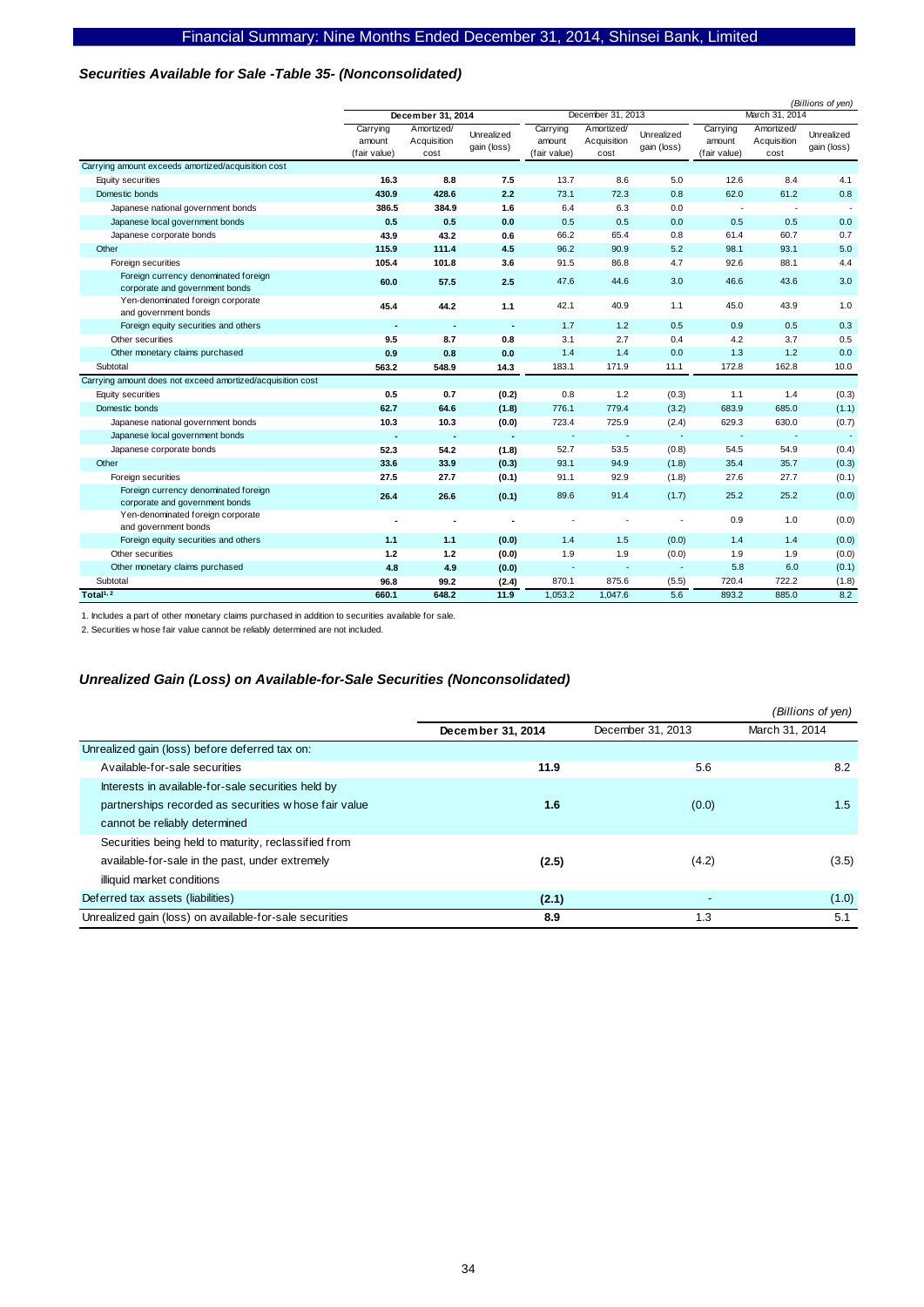## *Capital Adequacy Data-Table 36- (Nonconsolidated)*

#### <**Basel 3, Domestic Standard<sup>1</sup>** >

|                                        |               |        | (Billions of yen, except percentages) |         |           |
|----------------------------------------|---------------|--------|---------------------------------------|---------|-----------|
|                                        | <b>Dec 31</b> | Dec 31 | Change                                | Mar 31  | Change    |
|                                        | 2014          | 2013   | (Amount)                              | 2014    | (Amount)  |
|                                        | (a)           | (b)    | $(a)-(b)$                             | (c)     | $(a)-(c)$ |
| Core capital: instruments and reserves | 893.9         |        |                                       | 924.3   | (30.4)    |
| Core capital: regulatory adjustments   | (15.9)        |        |                                       | (34.3)  | 18.3      |
| Capital                                | 877.9         |        |                                       | 890.0   | (12.0)    |
| Total amount of Risk-weighted assets   | 5.646.9       |        |                                       | 5.801.8 | (154.9)   |
| Capital ratio                          | 15.54%        |        |                                       | 15.34%  |           |

1. Calculated according to F-IRB.

Nonconsolidated total required capital is  $\frac{1}{465.4}$  billion as at December 31, 2014 and  $\frac{1}{496.1}$  billion as at March 31, 2014.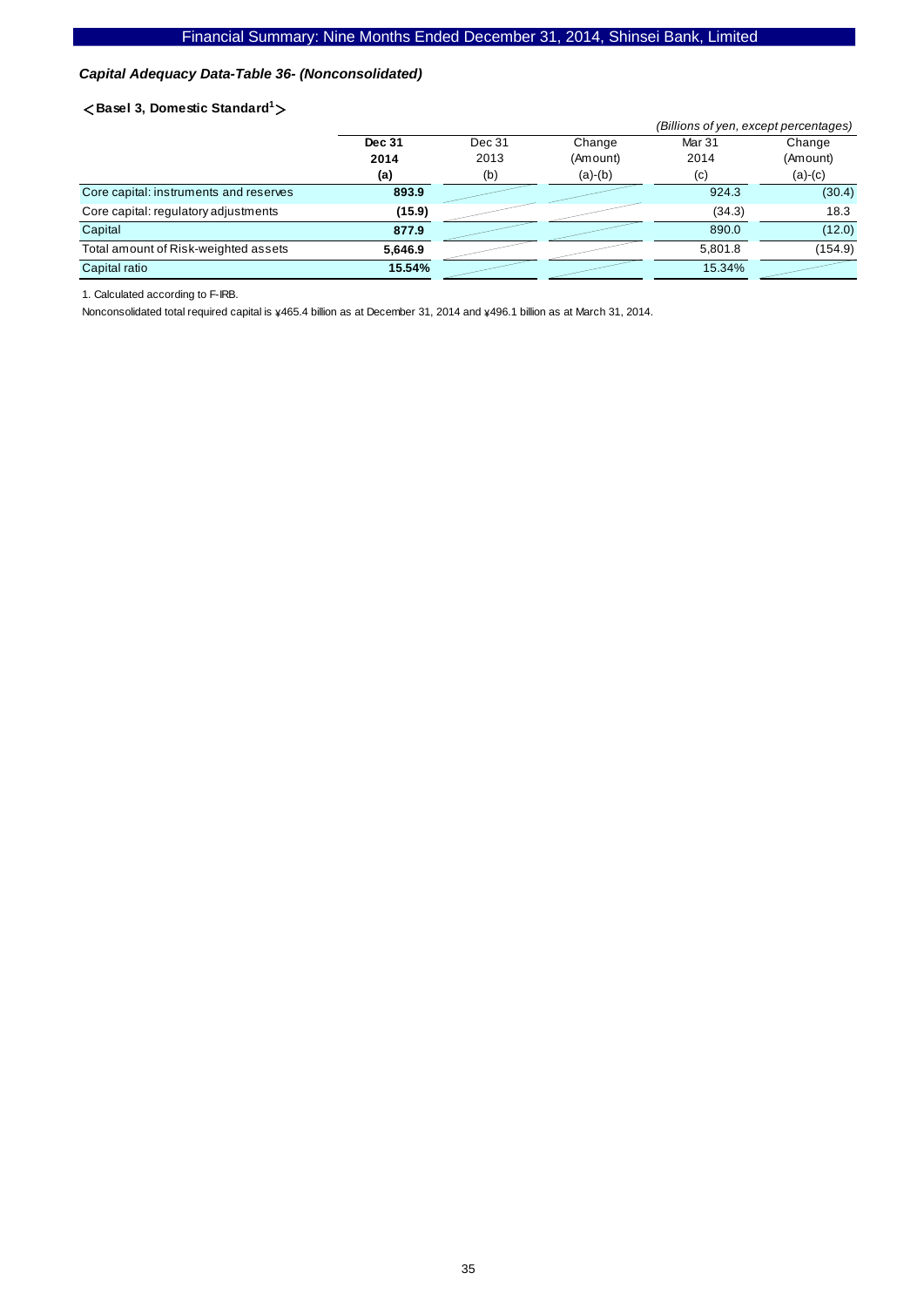## *Nonconsolidated Balance Sheets (Unaudited) (Nonconsolidated)*

**Assets** 

|                                                       |                       |                |                          |                           | (Millions of yen)  |
|-------------------------------------------------------|-----------------------|----------------|--------------------------|---------------------------|--------------------|
|                                                       | <b>Dec 31</b><br>2014 | Dec 31<br>2013 | Change<br>(Amount)       | Mar <sub>31</sub><br>2014 | Change<br>(Amount) |
|                                                       | (a)                   | (b)            | $(a)-(b)$                | (c)                       | $(a)-(c)$          |
| < <assets>&gt;</assets>                               |                       |                |                          |                           |                    |
| Cash and due from banks                               | 1,070,575             | 758,104        | 312,470                  | 1,367,839                 | (297, 264)         |
| Call loans                                            | 20,500                | 25,000         | (4,500)                  | 36,451                    | (15, 951)          |
| Receivables under resale agreements                   | 53,216                | 53,216         | $\overline{\phantom{a}}$ | 53,216                    |                    |
| Other monetary claims purchased                       | 188,607               | 191,851        | (3,244)                  | 195,287                   | (6,680)            |
| Trading assets                                        | 283,382               | 250,014        | 33,368                   | 235,097                   | 48,285             |
| Monetary assets held in trust                         | 123,038               | 210,037        | (86,999)                 | 196,421                   | (73, 382)          |
| <b>Securities</b>                                     | 1,804,169             | 2,298,382      | (494, 213)               | 1,977,811                 | (173, 642)         |
| Valuation allowance for investments                   | (3,370)               | (3,370)        | $\blacksquare$           | (3,370)                   |                    |
| Loans and bills discounted                            | 4,117,136             | 4,145,889      | (28, 753)                | 4,235,713                 | (118, 577)         |
| Foreign exchanges                                     | 21,566                | 31,986         | (10, 420)                | 25,656                    | (4,090)            |
| Other assets                                          | 276,679               | 265,839        | 10,840                   | 204,706                   | 71,973             |
| Other                                                 | 276,679               | 265,839        | 10,840                   | 204,706                   | 71,973             |
| Premises and equipment                                | 18,877                | 19,379         | (502)                    | 20,042                    | (1, 165)           |
| Intangible assets                                     | 8,688                 | 8,503          | 185                      | 9,485                     | (796)              |
| Prepaid pension cost                                  |                       | 1,598          | (1,598)                  | 1,830                     | (1,830)            |
| Deferred issuance expenses for debentures             | 15                    | 39             | (23)                     | 32                        | (16)               |
| Deferred tax assets                                   | 900                   | 5,168          | (4,268)                  | 2,458                     | (1,558)            |
| Customers' liabilities for acceptances and guarantees | 28,480                | 16,276         | 12,203                   | 11,616                    | 16,864             |
| Reserve for credit losses                             | (49,667)              | (89,018)       | 39,350                   | (83, 550)                 | 33,883             |
| <b>Total assets</b>                                   | 7,962,797             | 8,188,900      | (226, 103)               | 8,486,745                 | (523, 948)         |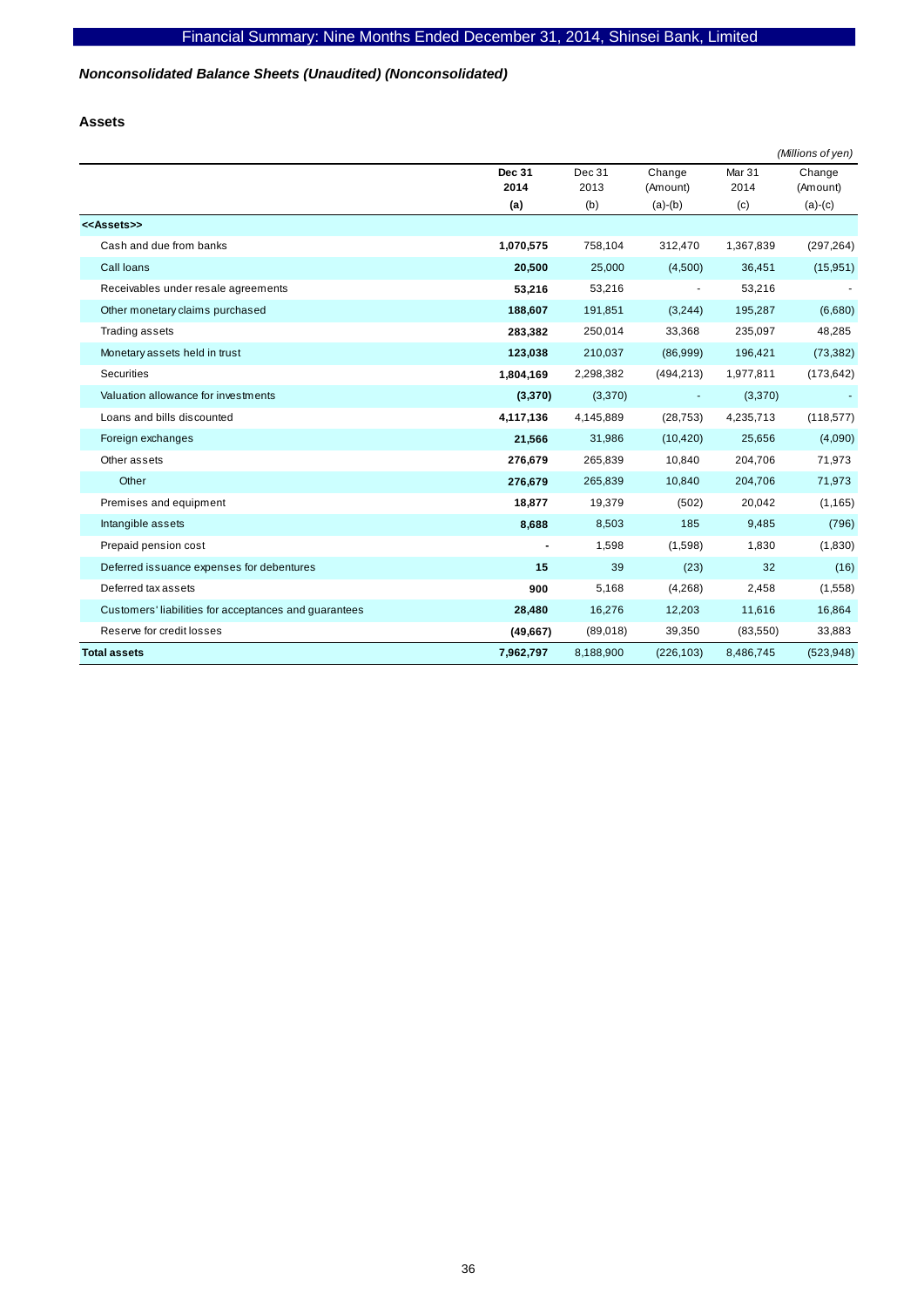# **Liabilities and Equity**

|                                                              |                |                |                    |                          | (Millions of yen)  |
|--------------------------------------------------------------|----------------|----------------|--------------------|--------------------------|--------------------|
|                                                              | Dec 31<br>2014 | Dec 31<br>2013 | Change<br>(Amount) | Mar 31<br>2014           | Change<br>(Amount) |
|                                                              | (a)            | (b)            | $(a)-(b)$          | (c)                      | $(a)-(c)$          |
| < <liabilities>&gt;</liabilities>                            |                |                |                    |                          |                    |
| Deposits                                                     | 5,631,304      | 5,920,166      | (288, 861)         | 6,076,993                | (445, 688)         |
| Negotiable certificates of deposit                           | 105,282        | 199,790        | (94, 508)          | 117,223                  | (11, 941)          |
| Debentures                                                   | 35,453         | 43,628         | (8, 174)           | 41,747                   | (6, 293)           |
| Call money                                                   | 100,000        | 120,000        | (20,000)           | 180,000                  | (80,000)           |
| Payables under repurchase agreements                         | 14,285         | 5,254          | 9,031              | $\overline{\phantom{a}}$ | 14,285             |
| Payables under securities lending transactions               | 122,492        | 18,239         | 104,253            | 300,690                  | (178, 197)         |
| <b>Trading liabilities</b>                                   | 262,870        | 223,591        | 39,278             | 206,587                  | 56,283             |
| Borrowed money                                               | 443,647        | 373,979        | 69,668             | 360,769                  | 82,878             |
| Foreign exchanges                                            | 43             | 540            | (496)              | 37                       | 6                  |
| Corporate bonds                                              | 188,118        | 252,484        | (64, 366)          | 221,891                  | (33, 772)          |
| Other liabilities                                            | 302,529        | 332,108        | (29, 579)          | 265,671                  | 36,858             |
| Income taxes payable                                         | 154            | 170            | (15)               | 387                      | (232)              |
| Lease obligations                                            |                | 0              | (0)                |                          |                    |
| Asset retirement obligations                                 | 7,371          | 7,407          | (36)               | 7,396                    | (25)               |
| Other                                                        | 295,003        | 324,530        | (29, 526)          | 257,887                  | 37,116             |
| Accrued employees' bonuses                                   | 3,266          | 3,013          | 253                | 4,035                    | (768)              |
| Reserve for retirement benefits                              | 1,153          |                | 1,153              | $\overline{a}$           | 1,153              |
| Acceptances and guarantees                                   | 28,480         | 16,276         | 12,203             | 11,616                   | 16,864             |
| <b>Total liabilities</b>                                     | 7,238,928      | 7,509,072      | (270, 144)         | 7,787,262                | (548, 333)         |
| < <equity>&gt;</equity>                                      |                |                |                    |                          |                    |
| Shareholders' equity:                                        |                |                |                    |                          |                    |
| Common stock                                                 | 512,204        | 512,204        |                    | 512,204                  |                    |
| Capital surplus                                              | 79,465         | 79,465         |                    | 79,465                   |                    |
| Additional paid-in capital                                   | 79,465         | 79,465         |                    | 79,465                   |                    |
| Retained earnings                                            | 215,358        | 170,385        | 44,973             | 185,023                  | 30,334             |
| Legal reserve                                                | 13,158         | 12,628         | 530                | 12,628                   | 530                |
| Other retained earnings                                      | 202,199        | 157,757        | 44,442             | 172,395                  | 29,803             |
| Unappropriated retained earnings                             | 202,199        | 157,757        | 44,442             | 172,395                  | 29.803             |
| Treasury stock, at cost                                      | (72, 558)      | (72, 558)      | (0)                | (72, 558)                | (0)                |
| Total shareholders' equity                                   | 734,469        | 689,496        | 44,973             | 704,135                  | 30,334             |
| Net unrealized gain (loss) and translation adjustments       |                |                |                    |                          |                    |
| Unrealized gain (loss) on available-for-sale securities      | 8,957          | 1,368          | 7,589              | 5,140                    | 3,817              |
| Deferred gain (loss) on derivatives under hedge accounting   | (20, 770)      | (12, 259)      | (8,511)            | (11, 013)                | (9,757)            |
| Total net unrealized gain (loss) and translation adjustments | (11, 813)      | (10, 891)      | (921)              | (5,873)                  | (5,939)            |
| Stock acquisition rights                                     | 1,211          | 1,222          | (10)               | 1,221                    | (9)                |
| <b>Total equity</b>                                          | 723,868        | 679,827        | 44,040             | 699.483                  | 24,384             |
| <b>Total liabilities and equity</b>                          | 7,962,797      | 8,188,900      | (226, 103)         | 8.486.745                | (523, 948)         |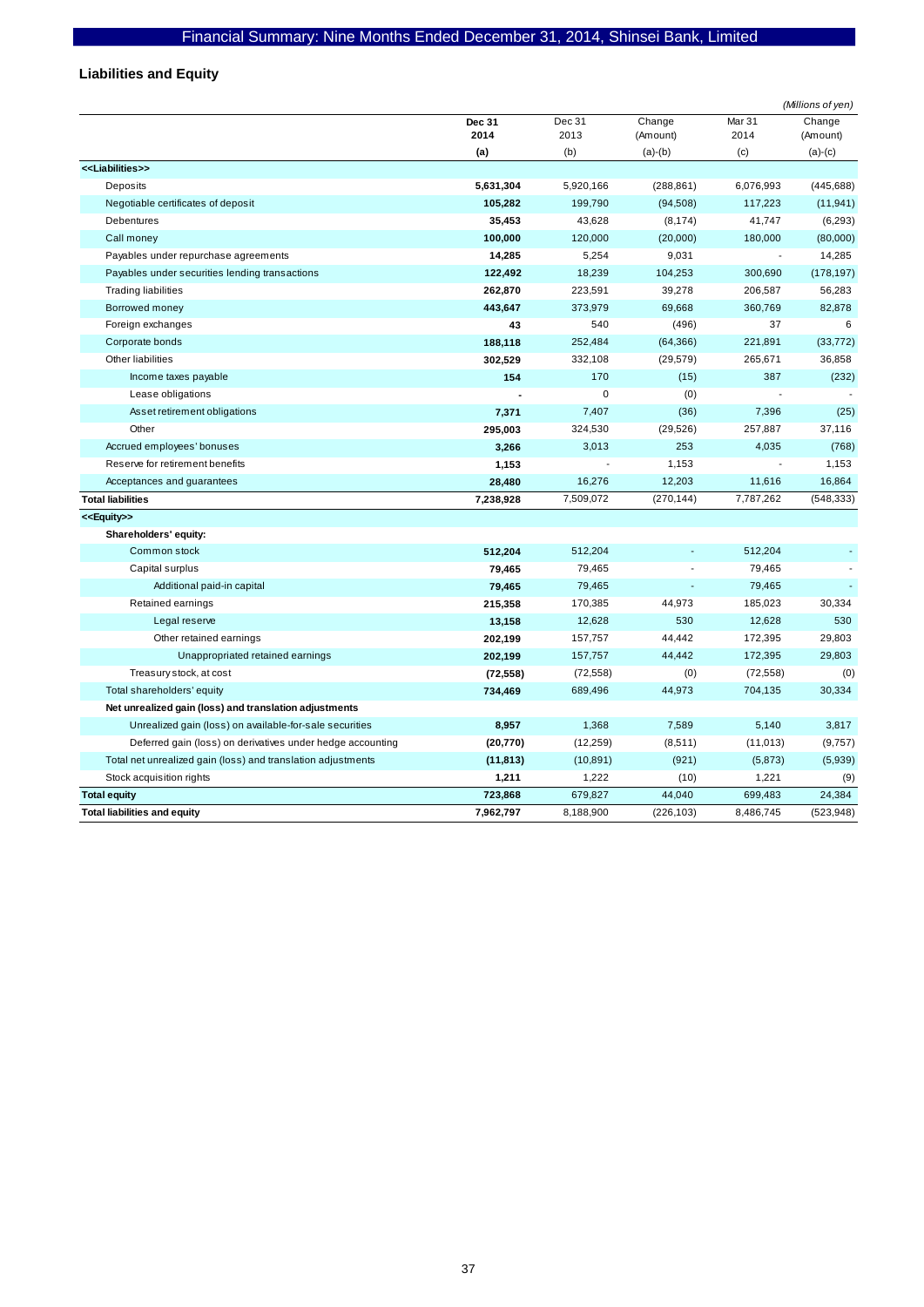## *Nonconsolidated Statements of Income (Unaudited) (Nonconsolidated)*

|                                        |                         |                         |                    | (Millions of yen)       |
|----------------------------------------|-------------------------|-------------------------|--------------------|-------------------------|
|                                        | Q3 FY2014<br>(9 months) | Q3 FY2013<br>(9 months) | Change<br>(Amount) | FY2013<br>$(12$ months) |
| <b>Ordinary income</b>                 | 131,439                 | 120,012                 | 11,426             | 170,404                 |
| Interest income                        | 85,612                  | 78,675                  | 6,937              | 112,486                 |
| Interest on loans and bills discounted | 56,747                  | 53,756                  | 2,990              | 71,891                  |
| Interest and dividends on securities   | 26,365                  | 22,233                  | 4,131              | 36,904                  |
| Other interest income                  | 2,499                   | 2,685                   | (185)              | 3,690                   |
| Fees and commissions income            | 14,776                  | 15,666                  | (889)              | 20,194                  |
| Trading income                         | 2,954                   | 6,221                   | (3,267)            | 8,164                   |
| Other business income                  | 10,162                  | 9,386                   | 775                | 10,862                  |
| Other ordinary income                  | 17,933                  | 10,062                  | 7,870              | 18,697                  |
| <b>Ordinary expenses</b>               | 93,579                  | 98,939                  | (5,359)            | 132,737                 |
| Interest expenses                      | 16,219                  | 25,868                  | (9,649)            | 32,969                  |
| Interest on deposits                   | 8,247                   | 16,253                  | (8,005)            | 20,377                  |
| Interest on corporate bonds            | 5,434                   | 6,942                   | (1,508)            | 9,106                   |
| Other interest expenses                | 2,537                   | 2,673                   | (135)              | 3,486                   |
| Fees and commissions expenses          | 14,516                  | 11,570                  | 2,946              | 16,121                  |
| <b>Trading losses</b>                  | 549                     | 1,986                   | (1, 437)           | 2,770                   |
| Other business expenses                | 1,249                   | 4,000                   | (2,751)            | 6,215                   |
| General and administrative expenses    | 58,654                  | 53,832                  | 4,821              | 71,381                  |
| Other ordinary expenses                | 2.390                   | 1,679                   | 710                | 3,279                   |
| Ordinary profit                        | 37,860                  | 21,073                  | 16,786             | 37,667                  |
| Extraordinary gains                    | 198                     | 16                      | 182                | 17                      |
| <b>Extraordinary losses</b>            | 1,626                   | 1,168                   | 458                | 1,838                   |
| Income before income taxes             | 36,432                  | 19,922                  | 16,510             | 35,845                  |
| Income taxes (benefit)                 | 636                     | (1,893)                 | 2,530              | (608)                   |
| <b>Net income</b>                      | 35,795                  | 21,815                  | 13,979             | 36,454                  |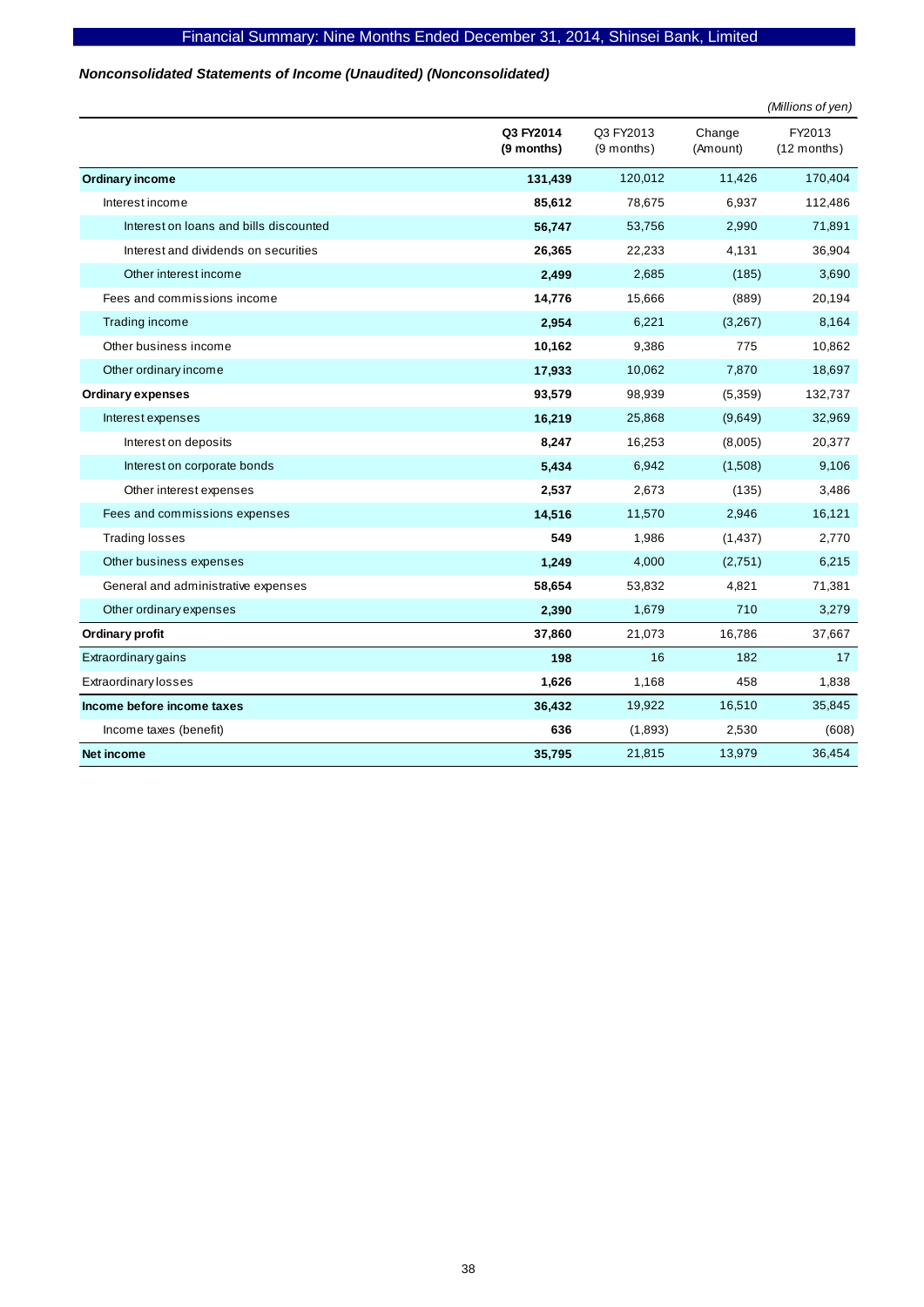## *Nonconsolidated Composition of Capital Disclosure (Unaudited) (Nonconsolidated)*

| <basel 3,="" domestic="" standard<sup="">1&gt;</basel>                                                                                                                                                                                                                                                      | Millions of yen (except percentages) |                                                               |  |
|-------------------------------------------------------------------------------------------------------------------------------------------------------------------------------------------------------------------------------------------------------------------------------------------------------------|--------------------------------------|---------------------------------------------------------------|--|
|                                                                                                                                                                                                                                                                                                             | Dec 31<br>2014                       | <b>Amounts excluded</b><br>under transitional<br>arrangements |  |
| Core capital: instruments and reserves                                                                                                                                                                                                                                                                      |                                      |                                                               |  |
| Directly issued qualifying common share capital or preferred share capital with a compulsory conversion clause plus related capital surplus<br>and retained earnings                                                                                                                                        | 734,469                              |                                                               |  |
| of which: capital and capital surplus                                                                                                                                                                                                                                                                       | 591.670                              |                                                               |  |
| of which: retained earnings                                                                                                                                                                                                                                                                                 | 215,358                              |                                                               |  |
| of which: treasury stock (-)                                                                                                                                                                                                                                                                                | (72, 558)                            |                                                               |  |
| of which: earning to be distributed (-)                                                                                                                                                                                                                                                                     |                                      |                                                               |  |
| of which: other than above                                                                                                                                                                                                                                                                                  |                                      |                                                               |  |
| Stock acquisition right to common shares and preferred shares with a compulsory conversion clause                                                                                                                                                                                                           | 1,211                                |                                                               |  |
| Total of reserves included in Core capital: instruments and reserves                                                                                                                                                                                                                                        | 2,323                                |                                                               |  |
| Total of reserves included in Core capital: instruments and reserves                                                                                                                                                                                                                                        | 2,323                                |                                                               |  |
| of which: eligible provision included in Core capital                                                                                                                                                                                                                                                       |                                      |                                                               |  |
| Eligible noncumulative perpetual preferred shares subject to transitional arrangements (amount allowed to be included in Core capital:<br>instruments and reserves)                                                                                                                                         |                                      |                                                               |  |
| Eligible capital instruments subject to transitional arrangements (amount allowed to be included in Core capital: instruments and reserves)                                                                                                                                                                 | 155,966                              |                                                               |  |
| Capital instruments issued through measures for capital enhancement by public institutions (amount allowed to be included in Core capital:<br>instruments and reserves)                                                                                                                                     |                                      |                                                               |  |
| Land revaluation excess after 55% discount (amount allowed to be included in Core capital: instruments and reserves)                                                                                                                                                                                        |                                      |                                                               |  |
| Core capital: instruments and reserves                                                                                                                                                                                                                                                                      | 893.972                              |                                                               |  |
|                                                                                                                                                                                                                                                                                                             |                                      |                                                               |  |
| Core capital: regulatory adjustments                                                                                                                                                                                                                                                                        |                                      |                                                               |  |
| Total amount of intangible assets (excluding those relating to mortgage servicing rights)                                                                                                                                                                                                                   | 1,525                                | 4,366                                                         |  |
| of which: goodwill (including those equivalent)                                                                                                                                                                                                                                                             | 840                                  |                                                               |  |
| of which: other intangibles other than goodwill and mortgage servicing rights                                                                                                                                                                                                                               | 685                                  | 4,366                                                         |  |
| Deferred tax assets that rely on future profitability excluding those arising from temporary differences (net of related tax liability)                                                                                                                                                                     |                                      | 1,979                                                         |  |
| Shortfall of eligible provisions to expected losses                                                                                                                                                                                                                                                         | 5,074                                |                                                               |  |
| Gain on sale of securitization                                                                                                                                                                                                                                                                              | 9,396                                |                                                               |  |
| Gains and losses due to changes in own credit risk on fair valued liabilities                                                                                                                                                                                                                               |                                      |                                                               |  |
| Prepaid pension cost<br>Investments in own shares (excluding those reported in the net assets section)                                                                                                                                                                                                      |                                      | 0                                                             |  |
| Reciprocal cross-holdings in common equity                                                                                                                                                                                                                                                                  |                                      |                                                               |  |
| Investments in the capital banking, financial and insurance entities that are outside the scope of regulatory consolidation ("Other Financial<br>Institutions"), net of eligible short positions, where the bank does not own more than 10% of the issued share capital (amount above the<br>10% threshold) |                                      |                                                               |  |
| Amount exceeding the 10% threshold on specific items                                                                                                                                                                                                                                                        |                                      |                                                               |  |
| of which: significant investments in the common stock of Other Financial Institutions, net of eligible short positions                                                                                                                                                                                      |                                      |                                                               |  |
| of which: mortgage servicing rights                                                                                                                                                                                                                                                                         |                                      |                                                               |  |
| of which: deferred tax assets arising from temporary differences (net of related tax liability)                                                                                                                                                                                                             |                                      |                                                               |  |
| Amount exceeding the 15% threshold on specific items                                                                                                                                                                                                                                                        |                                      |                                                               |  |
| of which: significant investments in the common stock of Other Financial Institutions, net of eligible short positions                                                                                                                                                                                      | $\overline{\phantom{a}}$             |                                                               |  |
| of which: mortgage servicing rights                                                                                                                                                                                                                                                                         |                                      |                                                               |  |
| of which: deferred tax assets arising from temporary differences (net of related tax liability)                                                                                                                                                                                                             |                                      | $\sim$                                                        |  |
| Core capital: regulatory adjustments                                                                                                                                                                                                                                                                        | 15,996                               |                                                               |  |
| Capital (nonconsolidated)                                                                                                                                                                                                                                                                                   | 877,975                              |                                                               |  |
|                                                                                                                                                                                                                                                                                                             |                                      |                                                               |  |
| <b>Risk-weighted assets</b>                                                                                                                                                                                                                                                                                 |                                      |                                                               |  |
| Total amount of credit risk-weighted assets                                                                                                                                                                                                                                                                 | 5,318,450                            |                                                               |  |
| of which: total amount included in risk-weighted assets by transitional arrangements                                                                                                                                                                                                                        | (42, 215)                            |                                                               |  |
| of which: intangible assets (excluding those relating to goodwill and mortgage servicing rights)                                                                                                                                                                                                            | 4,366                                |                                                               |  |
| of which: deferred tax assets that rely on future profitability excluding those arising from temporary differences (net of related tax<br>liability)                                                                                                                                                        | 1,979                                |                                                               |  |
| of which: prepaid pension cost                                                                                                                                                                                                                                                                              |                                      |                                                               |  |
| of which: significant investments in the common stock of Other Financial Institutions (net of eligible short positions)                                                                                                                                                                                     | (48, 562)                            |                                                               |  |
| of which: other than above                                                                                                                                                                                                                                                                                  | $\mathbf{1}$                         |                                                               |  |
| Market risk (derived by multiplying the capital requirement by 12.5)                                                                                                                                                                                                                                        | 146,647                              |                                                               |  |
| Operational risk (derived by multiplying the capital requirement by 12.5)                                                                                                                                                                                                                                   | 181,805                              |                                                               |  |
| Credit risk adjustments<br>Operational risk adjustments                                                                                                                                                                                                                                                     |                                      |                                                               |  |
| <b>Total amount of Risk-weighted assets</b>                                                                                                                                                                                                                                                                 | 5,646,903                            |                                                               |  |
|                                                                                                                                                                                                                                                                                                             |                                      |                                                               |  |
| Capital ratio (nonconsolidated)                                                                                                                                                                                                                                                                             | 15.54%                               |                                                               |  |

1. Calculated according to F-IRB.